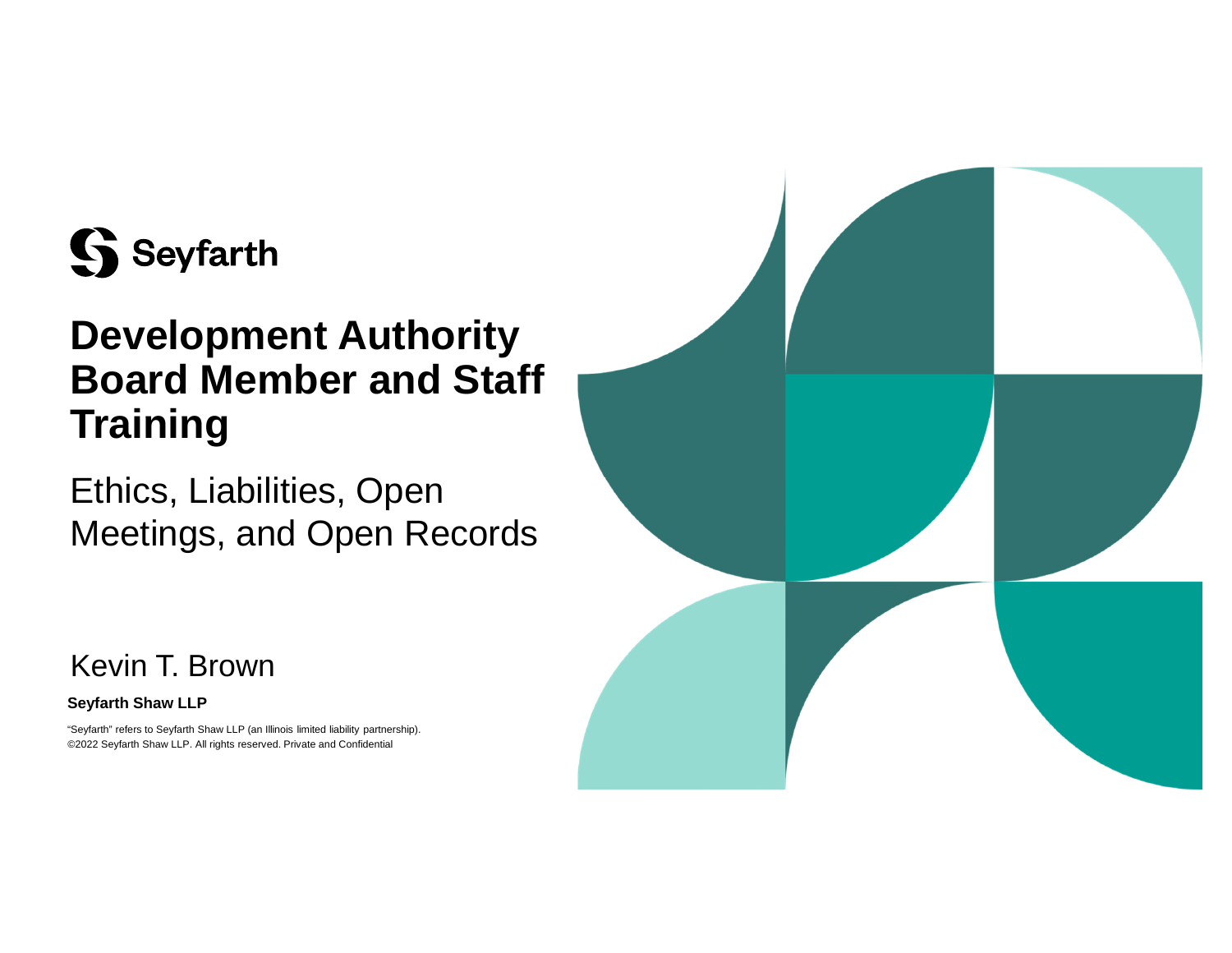### **TABLE OF CONTENTS**

- **I.** Ethical Issues
- **II.** Liability Issues
- **III.** Open Meetings Act (with current SOE Guidance)
- **IV.** Open Records Act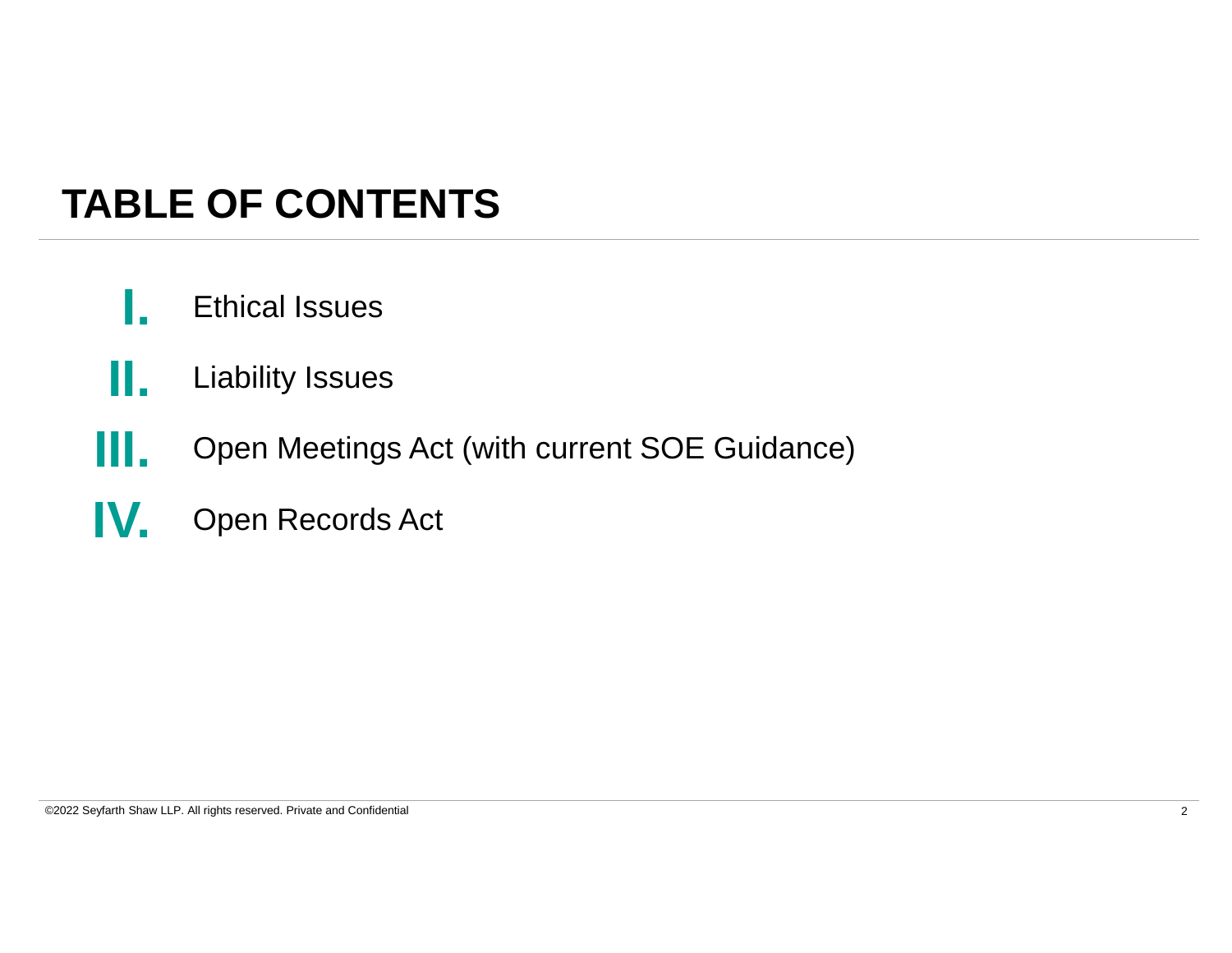# **I. Ethical Issues**



©2022 Seyfarth Shaw LLP. All rights reserved. Private and Confidential 3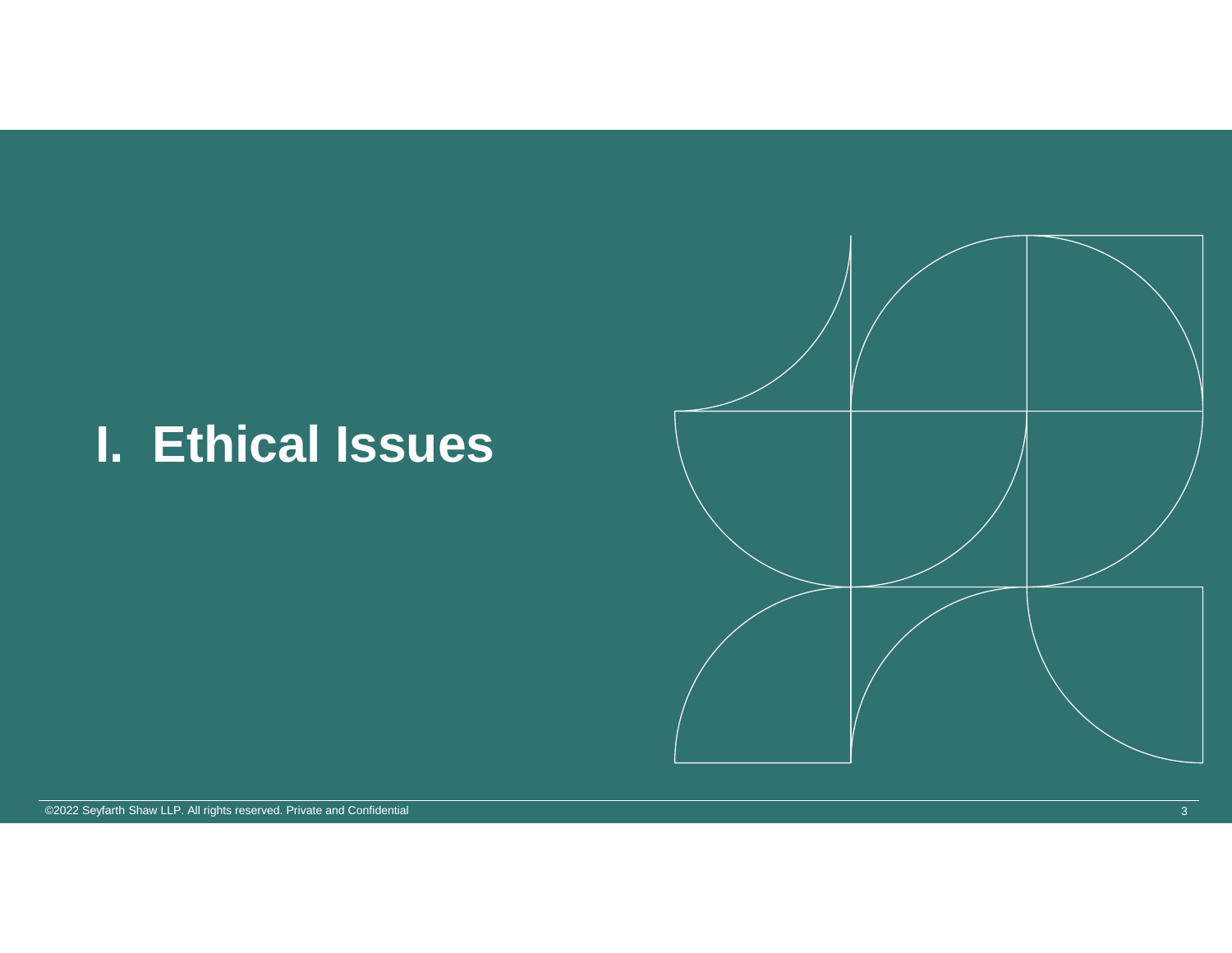# **I. ETHICAL ISSUES**

Notwithstanding any provisions of law to the contrary, each member of all boards, commissions, and authorities created by general statute shall:

- (1) Uphold the Constitution, laws, and regulations of the United States, the State of Georgia, and all governments therein and never be a party to their evasion;
- (2) Never discriminate by the dispensing of special favors or privileges to anyone, whether or not for remuneration;
- (3) Not engage in any business with the government, either directly or indirectly, which is inconsistent with the conscientious performance of his governmental duties;
- (4) Never use any information coming to him confidentially in the performance of governmental duties as a means for making private profit;
- (5) Expose corruption wherever discovered;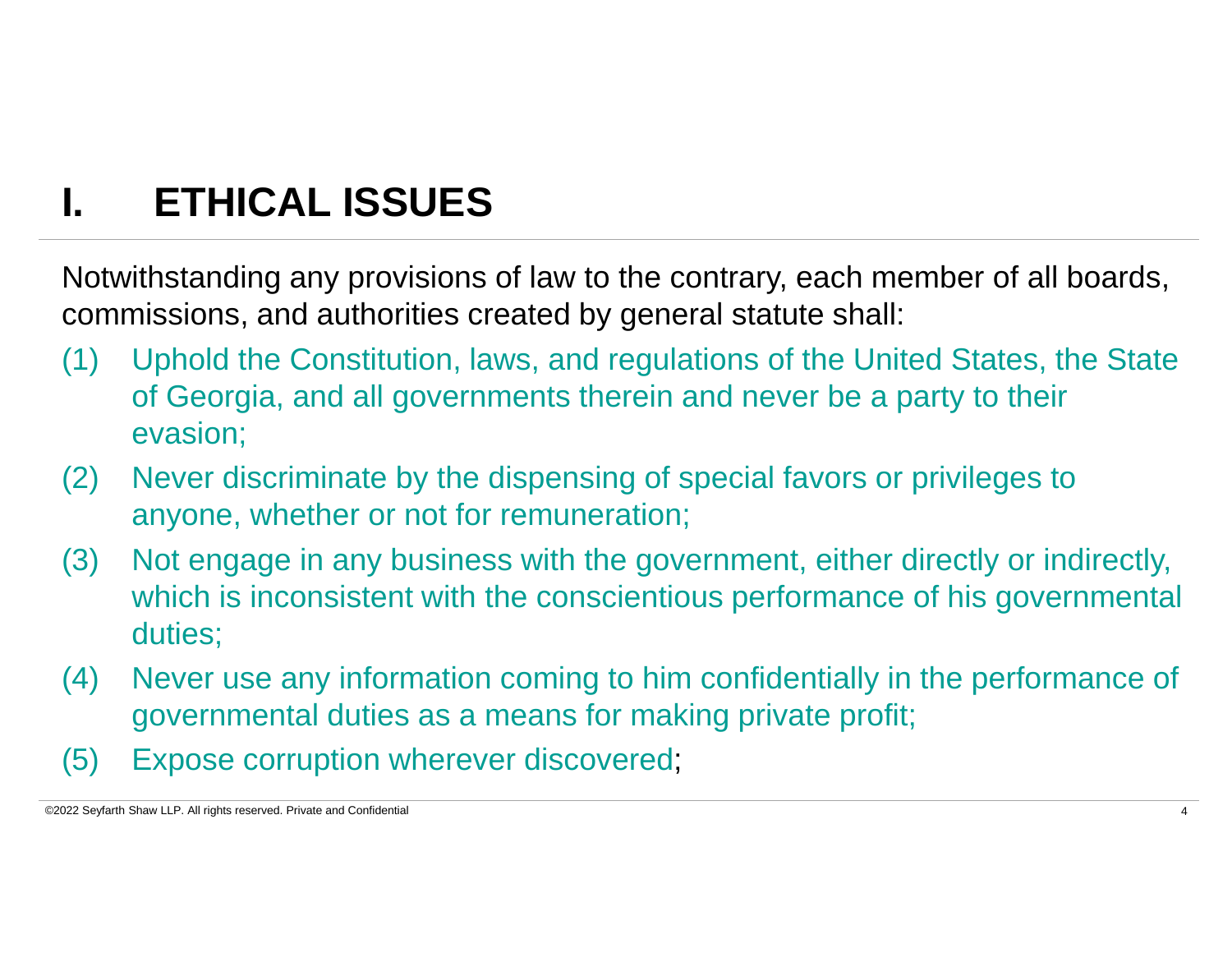- (6) Never solicit, accept, or agree to accept gifts, loans, gratuities, discounts, favors, hospitality, or services from any person, association, or corporation under circumstances from which it could reasonably be inferred that a major purpose of the donor is to influence the performance of the member's official duties;
- (7) Never accept any economic opportunity under circumstances where he knows or should know that there is a substantial possibility that the opportunity is being afforded him with intent to influence his conduct in the performance of his official duties;
- (8) Never engage in other conduct which is unbecoming to a member or which constitutes a breach of public trust; and
- **(9) Never take any official action with regard to any matter under circumstances in which he knows or should know that he has a direct or indirect monetary interest in the subject matter of such matter or in the outcome of such official action.**
- **O.C.G.A. § 45-10-3 (emphasis added)**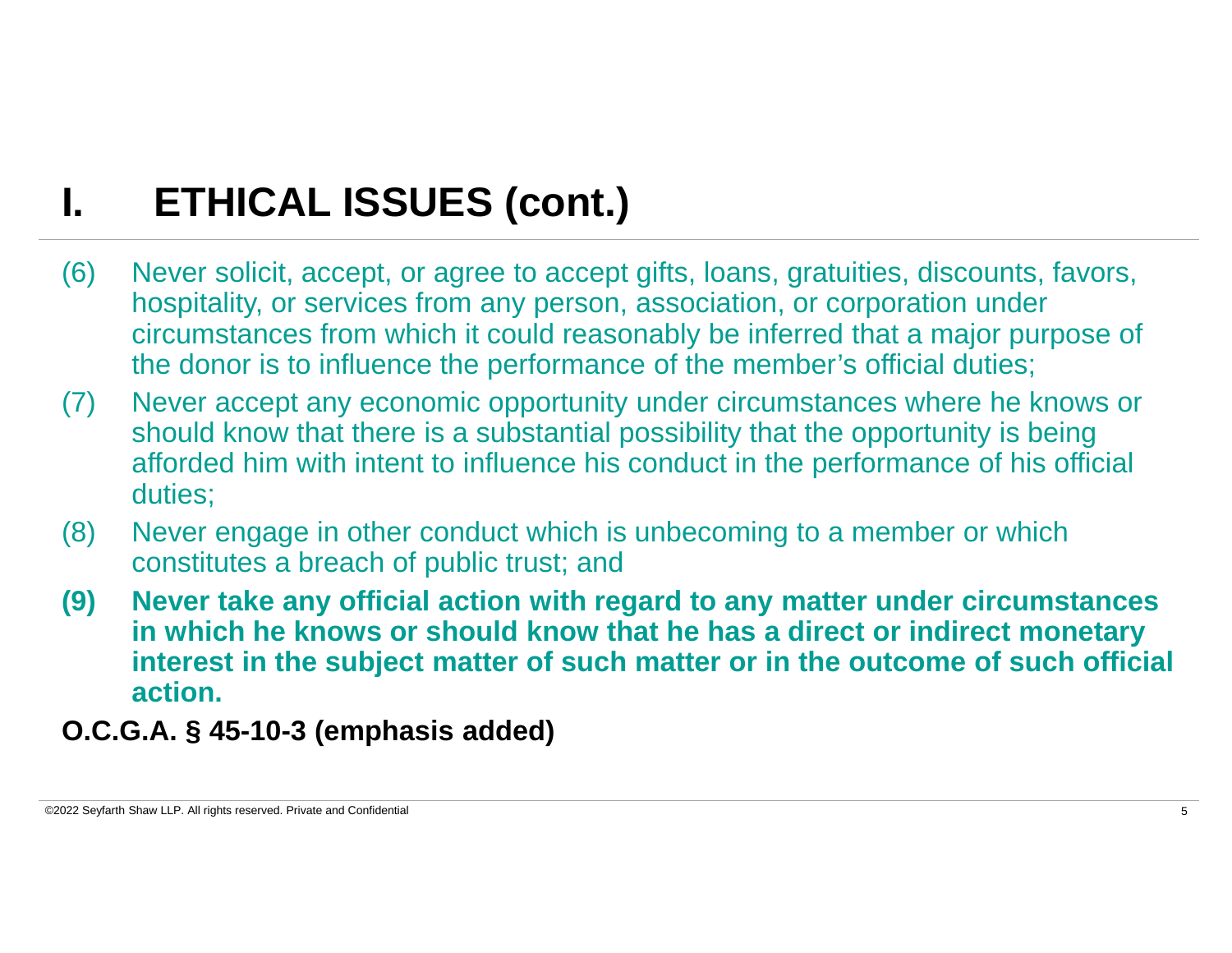• The provisions of paragraph (9) of Code Section 45-10-3 and of paragraph (1) of this subsection shall be deemed to have been complied with and any such authority may purchase from, sell to, borrow from, loan to, contract with, or otherwise deal with any director or member or any organization or person with which any director or member of said authority is in any way interested or involved, provided (1) that any interest or involvement by such director or member is disclosed in advance to the directors or members of the authority and is recorded in the minutes of the authority, (2) that any interest or involvement by such director with a value in excess of \$200.00 per calendar quarter is published by the authority one time in the legal organ in which notices of sheriffs' sales are published in each county affected by such interest, at least 30 days in advance of consummating such transaction, (3) that no director having a substantial interest or involvement may be present at that portion of an authority meeting during which discussion of any matter is conducted involving any such organization or person, and (4) that no director having a substantial interest or involvement may participate in any decision of the authority relating to any matter involving such organization or person. As used in this subsection, a 'substantial interest or involvement' means any interest or involvement which reasonably may be expected to result in a direct financial benefit to such director or member as determined by the authority, which determination shall be final and not subject to review.

**O.C.G.A. 36-62A-1(a)(2); Virtually Identical to O.C.G.A. § 36-62-5(e)**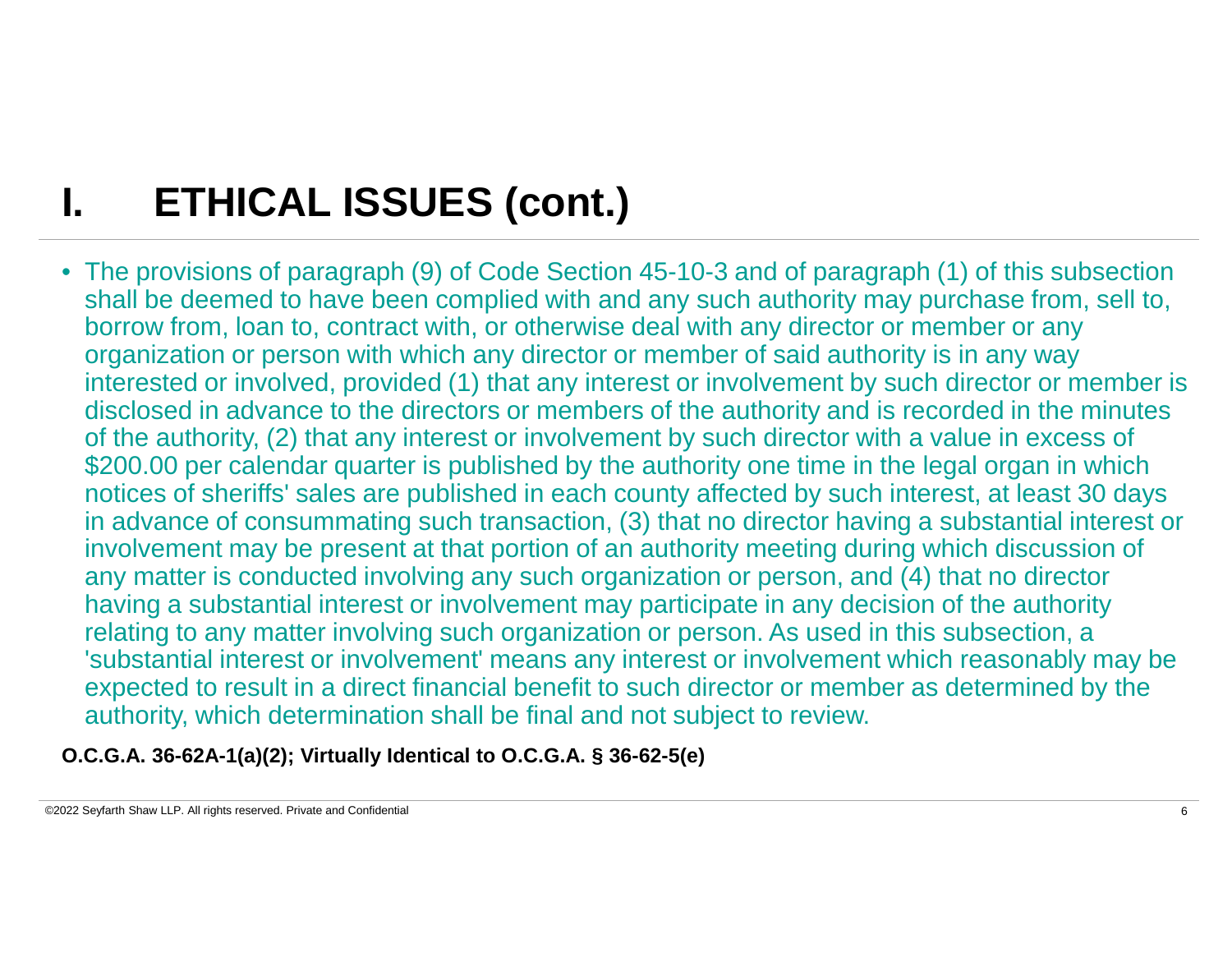### • ASK THE QUESTION!

- BEFORE the subject matter, resolution, or action is to be discussed, ask whether any member has reason to believe that he or she may have a conflict of interest.
- Who should ask?
	- Counsel to the Authority;
	- Executive Director or staff; or
	- Chairman, Vice-chair or other members.
- What question to ask?
	- Counsel and staff need to know enough about the authority's members and project to be able to assist.
	- "Code names" may make ascertaining conflict more difficult; try to give members sufficient information about a prospect so that they can identify possible conflicts.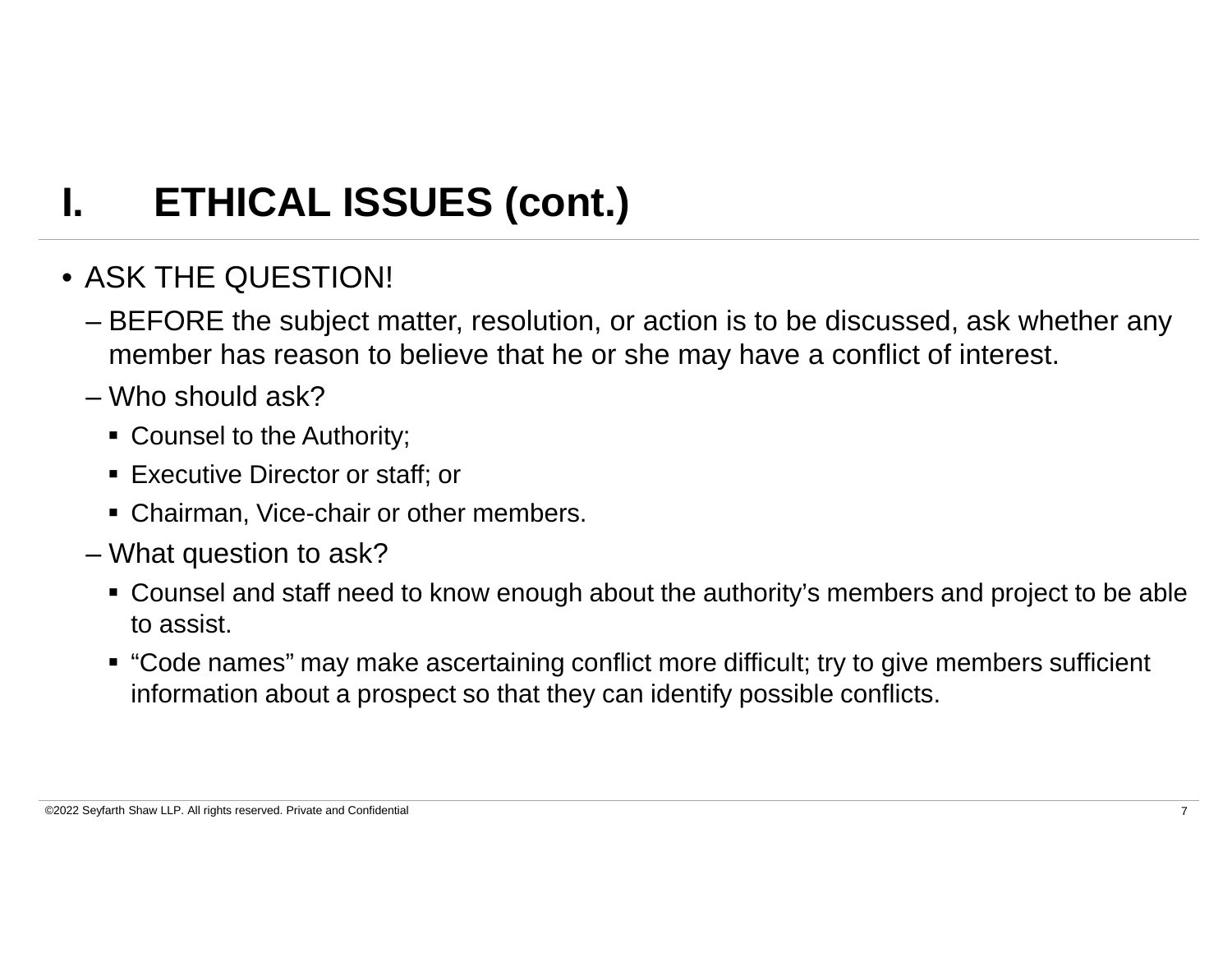- The penalties are set forth in O.C.G.A. § 45-10-4.
- A complaint or formal charge of the violation must be made to the Governor's Office to set review and possibility of penalty into motion.
- Review and hearing of actions of member and authority as a whole.
- Upon a hearing, if the member who participated in the transaction with the authority is found to have had a conflict of interest and the scheme has NOT been followed, that member may be removed from the board at the discretion of the Governor.
- Possible civil actions and loss of immunity; see Section II, below.
- If the actions are egregious enough, criminal liability and civil fines may also follow.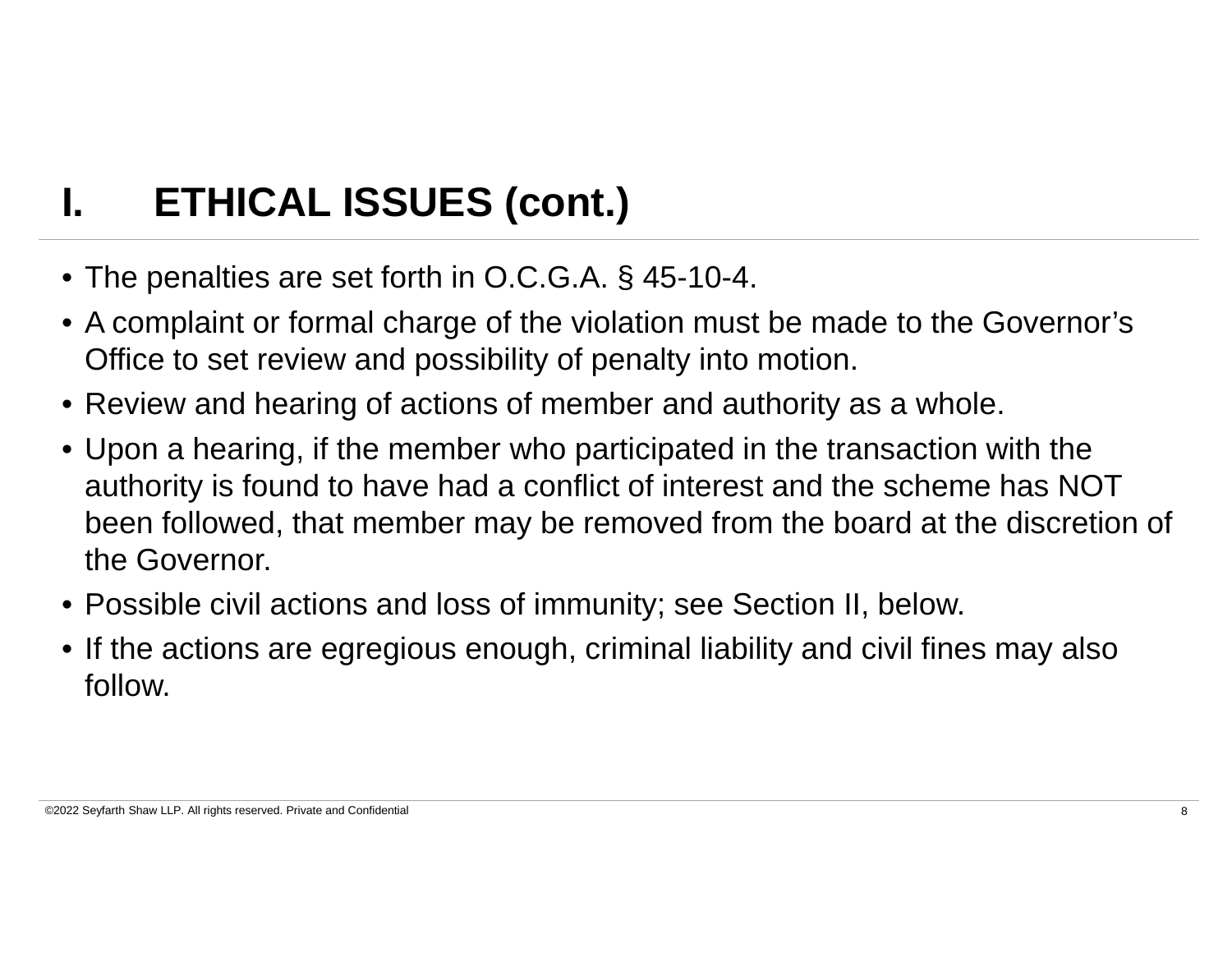# **II. Liability Issues**



©2022 Seyfarth Shaw LLP. All rights reserved. Private and Confidential 9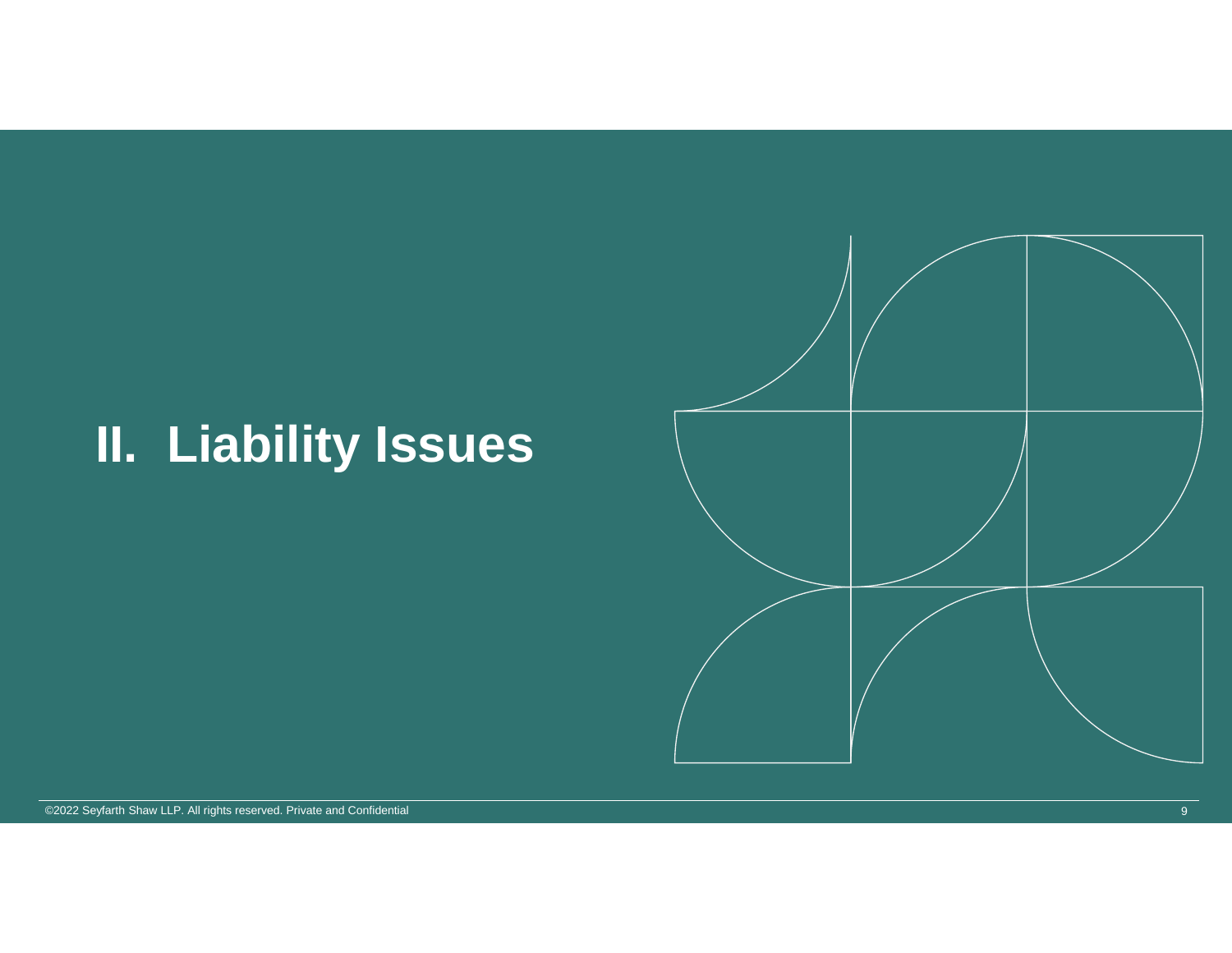# **II. LIABILITY ISSUES**

- Official Immunity for authority members is premised upon O.C.G.A. §51-1-20, which reads in pertinent part:
	- A person serving with or without compensation as a member, director, or trustee, or as an officer of the board without compensation, . . . of any local governmental agency, board, authority, or entity shall be immune from civil liability for any act or any omission to act arising out of such service if such person was acting in good faith within the scope of his or her official actions and duties and unless the damage or injury was caused by the willful or wanton misconduct of such person.
- O.C.G.A. § 51-1-20(a)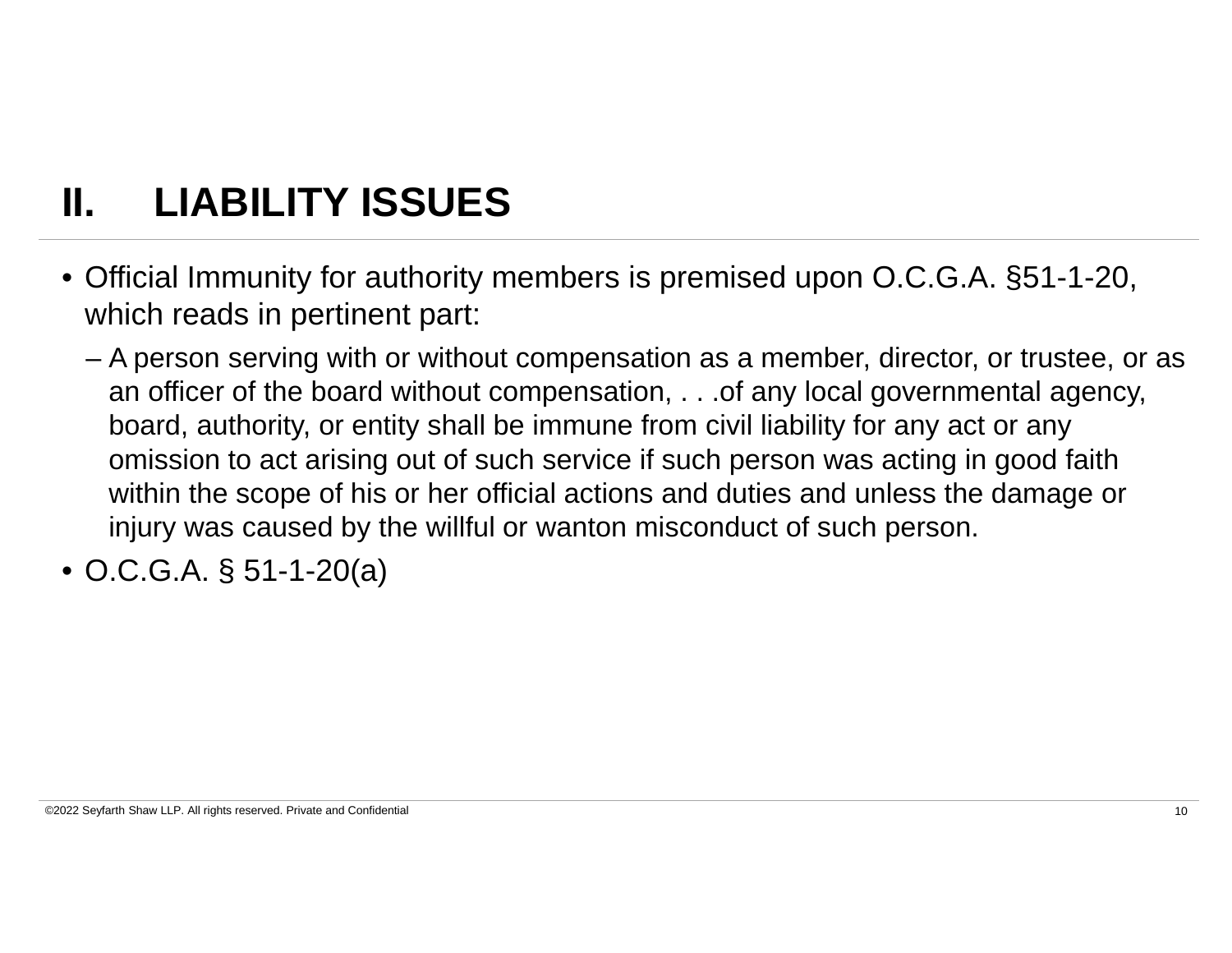# **II. LIABILITY ISSUES (cont.)**

- Official Immunity has been interpreted under this Code section to provide immunity from suit and damages so long as the alleged actions were taken in good faith and were not wanton and willful in nature. See Atlanta Airmotive, Inc. v. Royal, 214 Ga. App. 760, 449 S.E.2d 315 (1994).
- Official Immunity can be lost, however; one of the main ways that this type of immunity can be lost is through the existence of a conflict of interest that was not revealed and sanctified by the various procedures outlined above.
- Official Immunity cannot be lost for failure to follow the Georgia Open Meetings Act. See Atlanta Airmotive, Inc. v. Royal, 214 Ga. App. 760, 449 S.E.2d 315 (1994). (However, there are other penalties for such a failure. In this regard, see section III, below.)
- Official Immunity cannot be lost because a member negligently performs his/her duties on an authority. See Dyches v. McCorkle, 212 Ga. App. 209, 441 S.E.2d 518 (1994).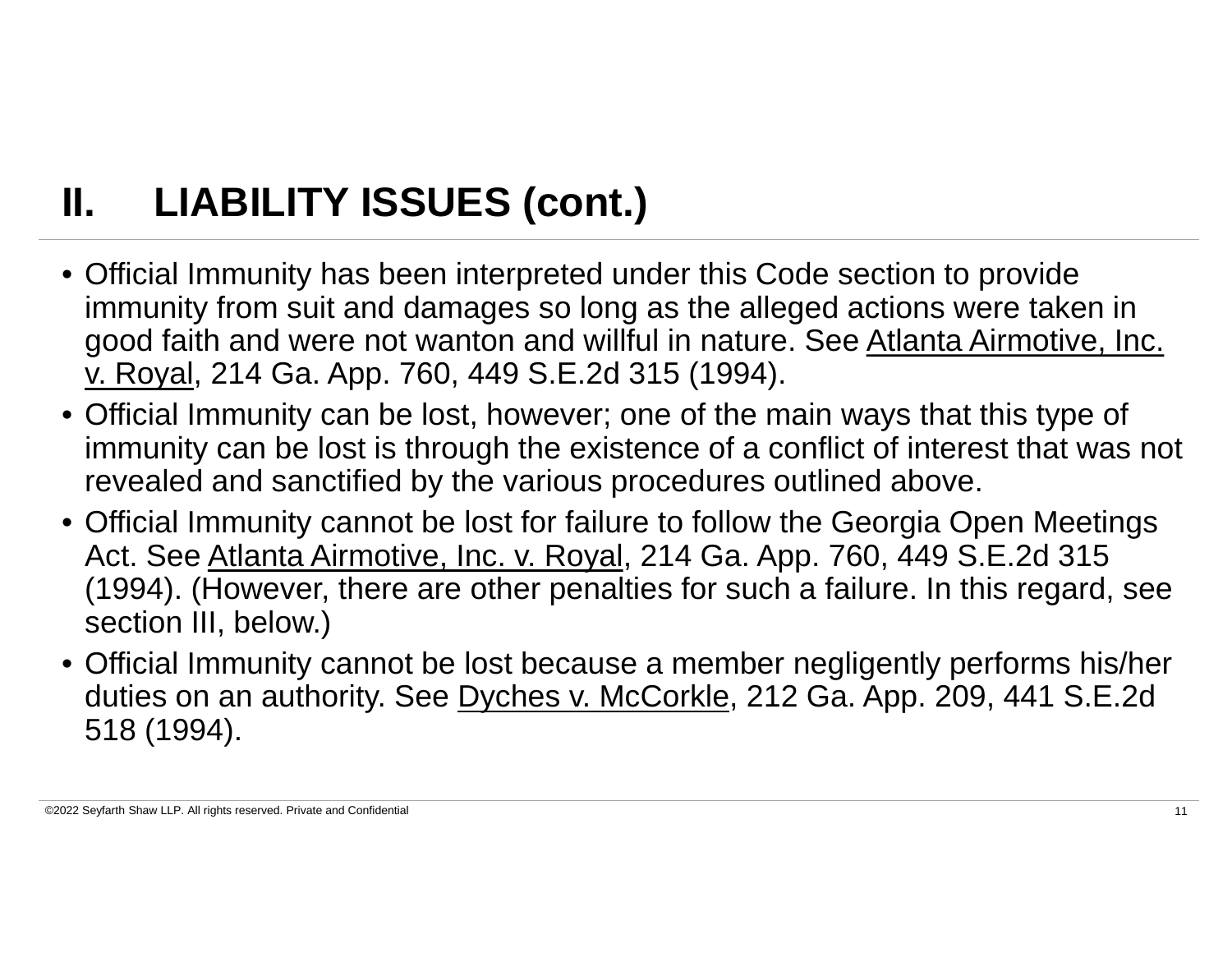# **II. LIABILITY ISSUES (cont.)**

- What Types of Liability Situations Can Authorities Expect to Encounter?
	- Bonded Debt or Revenue Bonds.
	- General Liability for Personal Injury, Wrongful Death, or Damage to Property.
	- Legal Compliance with State Laws (such as Open Meetings violations)
	- Condemnation of Property.
	- Many Other Types of Liability Yet to Be Dreamed up by Innovative Lawyers.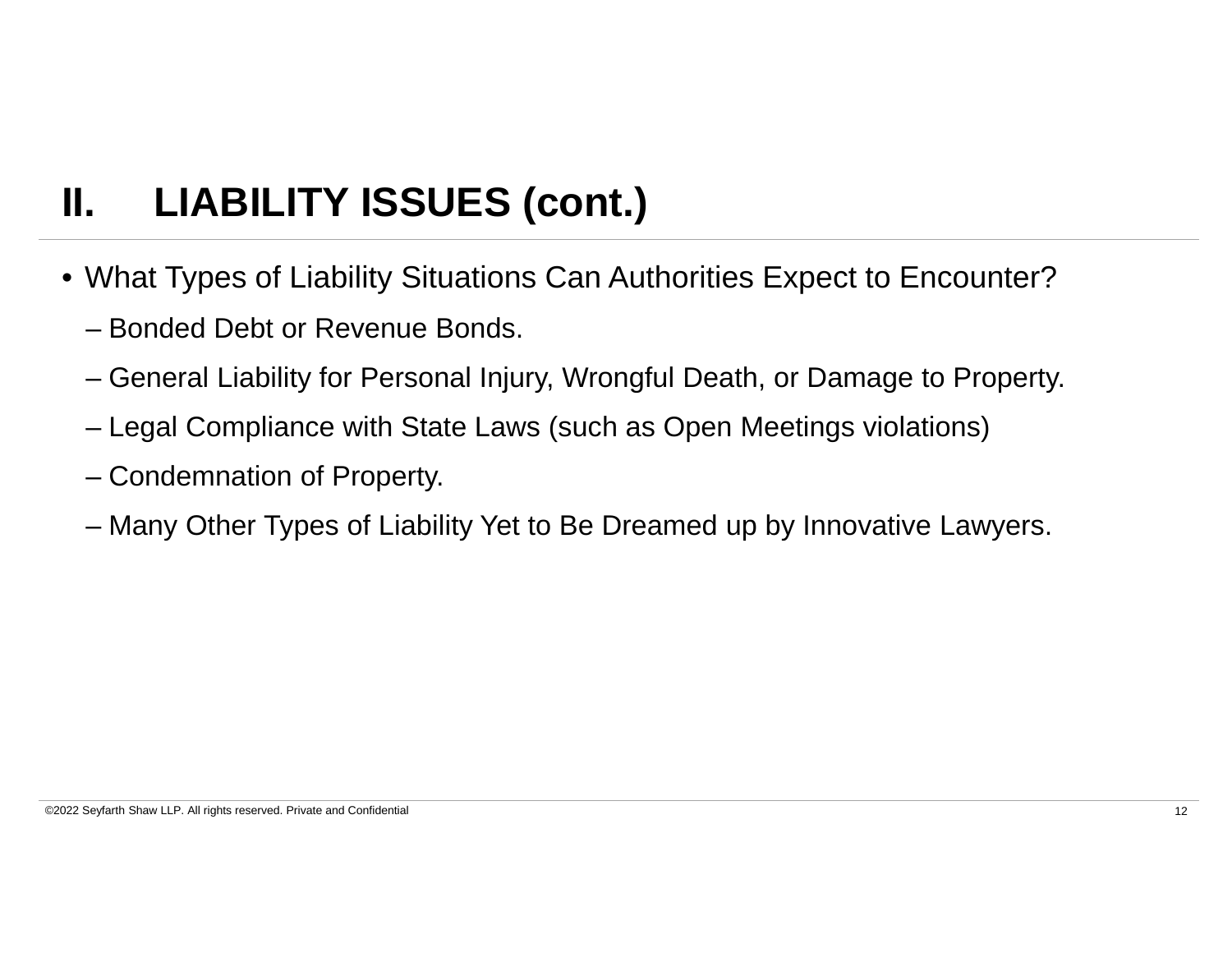# **II. LIABILITY ISSUES (cont'd)**

- What Do Authorities Need to Do to Protect Themselves from Liability?
	- Obtain Commercial General Liability ("CGL") Insurance. This type of insurance protects against damages to person and property that may occur in the course of the authority carrying out of its business.
	- Obtain Automobile Liability Insurance. Typically, CGL policies exclude damages that arise out of the operation, use, or collision involving the use of an automobile. Therefore, either the authority should maintain a rider to its CGL policy adding automobile liability insurance or require that employees carry adequate insurance to cover any liability that may arise; this is true even if employees typically use authority vehicles.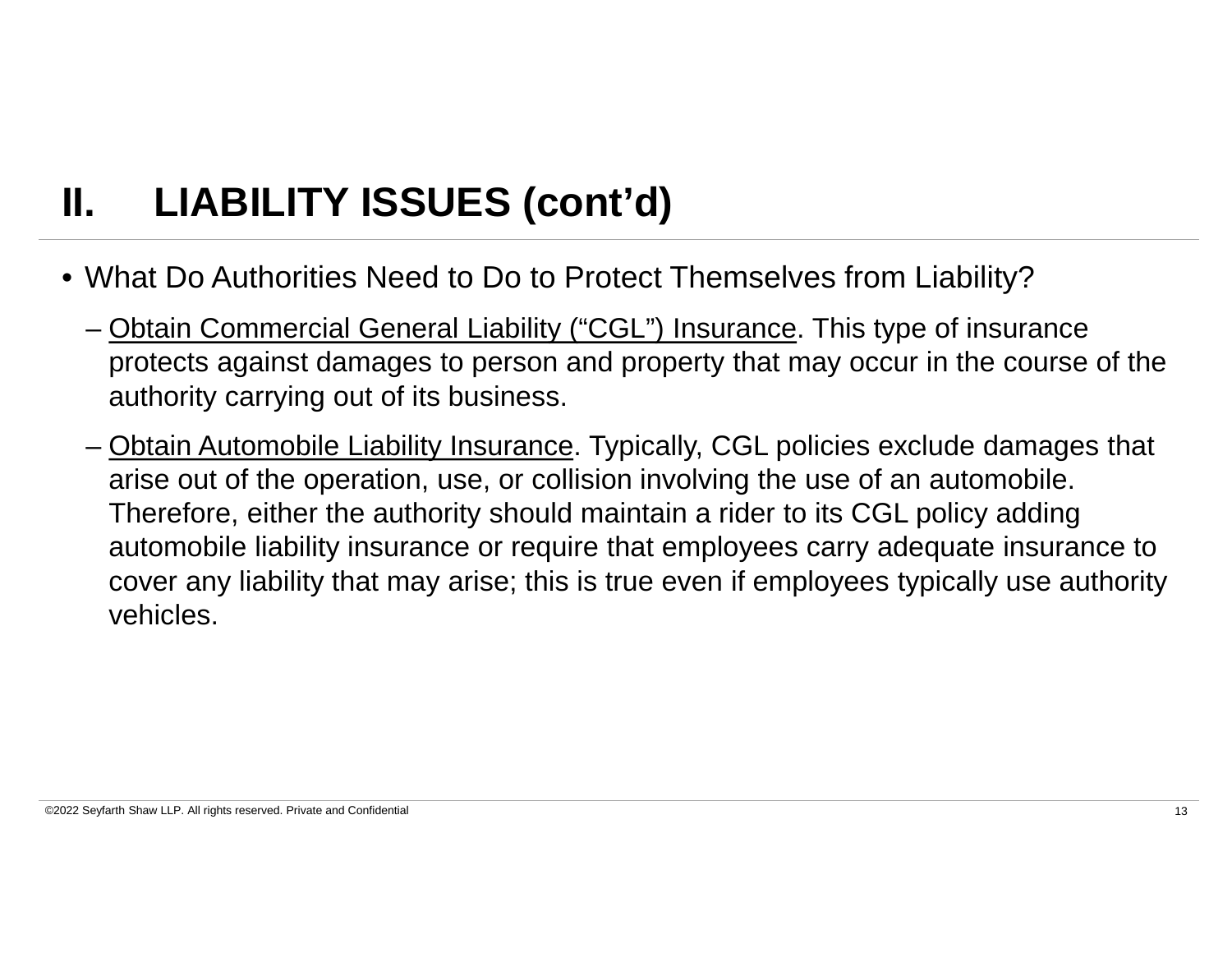# **II. LIABILITY ISSUES (cont'd)**

- What Do Authorities Need to Do to Protect Themselves from Liability? (continued)
	- Obtain Public Officials/Directors Liability Insurance.
		- Protects and insulates members AND staff from having to pay damages as a result of their actions on behalf of the authority.
		- Most D&O policies EXCLUDE and DO NOT COVER actions of members or staff that violate any law, including the conflicts of interests provisions of O.C.G.A. §§ 45-10-3 and 50-8-60 et seq., Open Meetings or Open Records statutes, as well as other general and or criminal statutes.
		- D&O insurance provides one very important protection above Official Immunity: The insurer will provide and/or pay for attorney representation of the authority, staff and/or board member in connection with any alleged liability.
		- Many insurers require that the agency also maintain a CGL policy.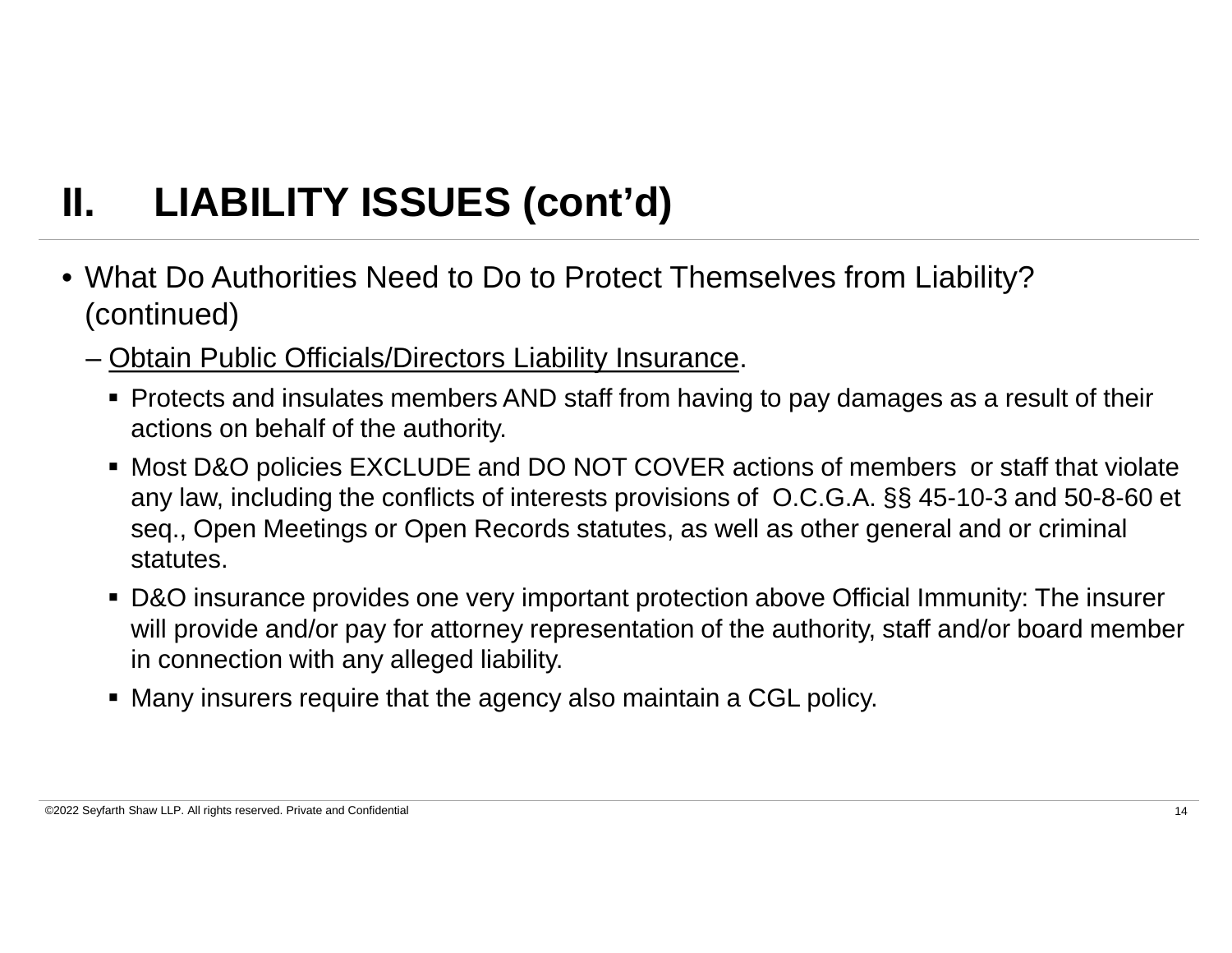# **III. Open Meetings Act**

**(with current State of Emergency guidance)**

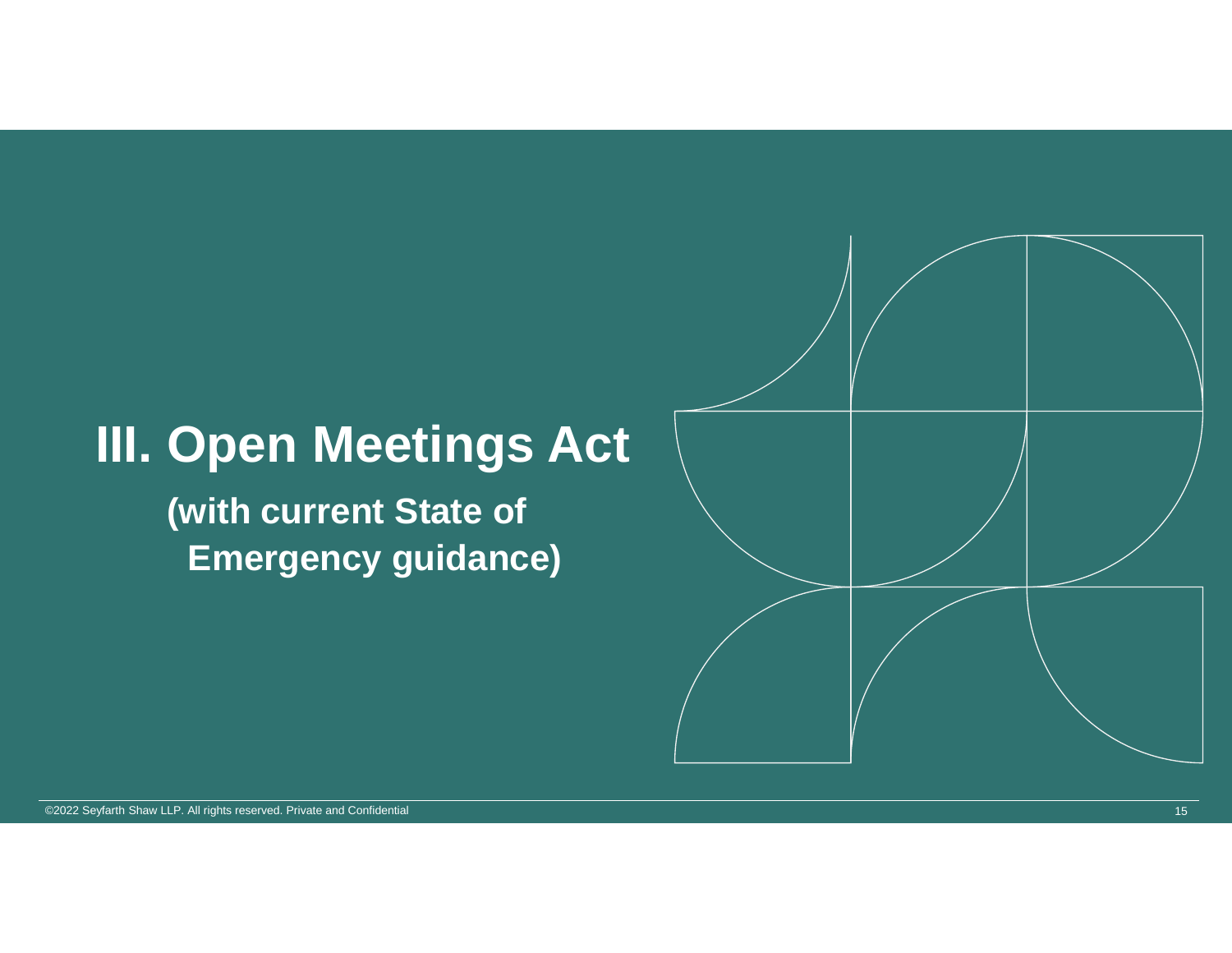### **III. OPEN MEETINGS ACT**

- A "meeting" is defined as:
	- the gathering of a quorum of the members of the governing body of an agency at which any official business policy, or public matter of the agency is formulated, presented, discussed or voted upon; or
	- the gathering of quorum of any committee of the members of the governing body of an agency or a quorum of any committee created by the governing body at which any official business, policy, or public matter of the committee is formulated, presented, discussed or voted upon.
- O.C.G.A. § 50-14-1(a)(3)(A)(i) & (ii)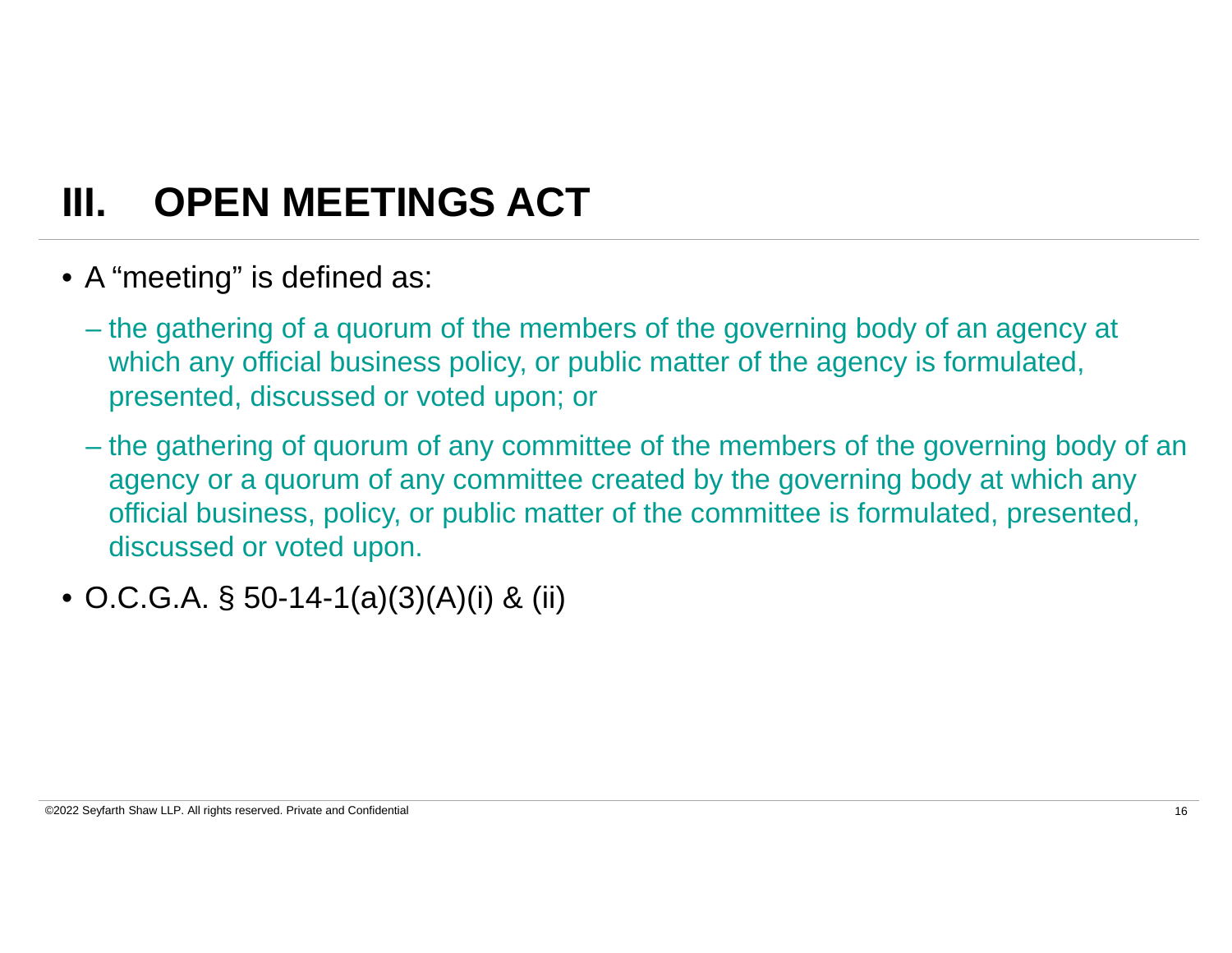# **III. OPEN MEETINGS ACT**

- The definition of a "meeting" does NOT include:
	- (i) the gathering of a quorum of the members of the governing body or committee for the purpose of making inspections of physical facilities or property under the jurisdiction of such agency at which no other official business of the agency is to be discussed or official action is to be taken;
	- (ii) the gathering of a quorum of the members of a governing body or committee for the purpose of attending state-wide, multijurisdictional, or regional meetings to participate in seminars or courses of training on matters related to the purpose of the agency or to receive or discuss information on matters related to the purpose of the agency at which no official action is to be taken by the members;
	- (iii) the gathering of a quorum of the members of a governing body or committee for the purpose of meeting with officials of the legislative or executive branches of the state or federal government at state or federal offices and at which no official action is to be taken by the members;

### **O.C.G.A. § 50-14-1(a)(3)(B)(i), (ii) & (iii)**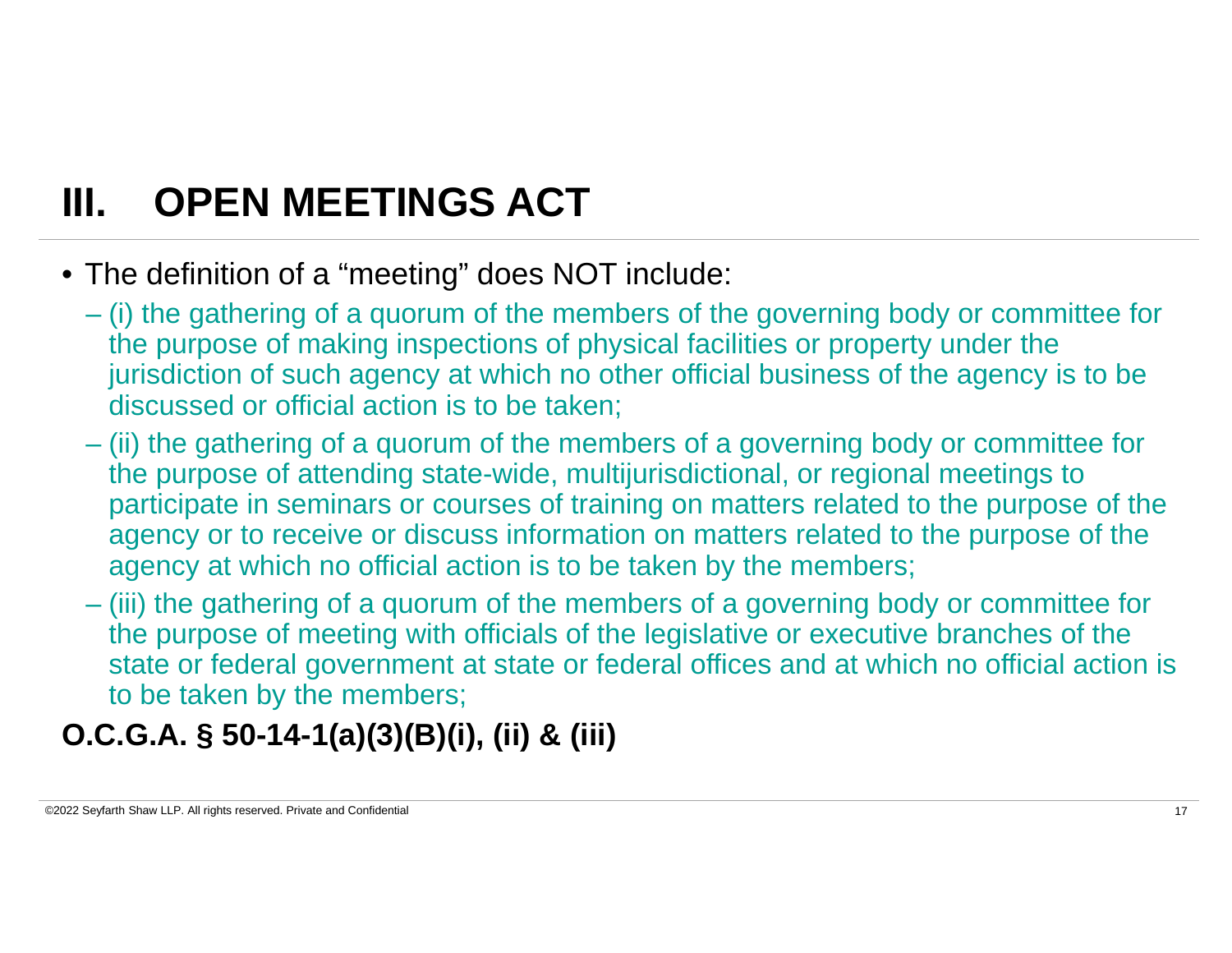# **III. OPEN MEETINGS ACT**

- The definition of a "meeting" does NOT include (continued):
	- (iv) the gathering of a quorum of the members of a governing body of an agency for the purpose of traveling to a meeting or gathering as otherwise authorized by this subsection so long as no official business, policy, or public matter is formulated, presented, discussed, or voted upon by the quorum; or
	- (v) the gathering of a quorum of the members of a governing body of an agency at social, ceremonial, civic, or religious events so long as no official business, policy, or public matter is formulated, presented, discussed, or voted upon by the quorum.

### **O.C.G.A. § 50-14-1(a)(3)(B)(iv) & (v)**

– BUT… these listed exclusions from the definition of the term 'meeting' do not apply if it is shown that the primary purpose of the gathering or gatherings is to evade or avoid the requirements for conducting a meeting while discussing or conducting official business.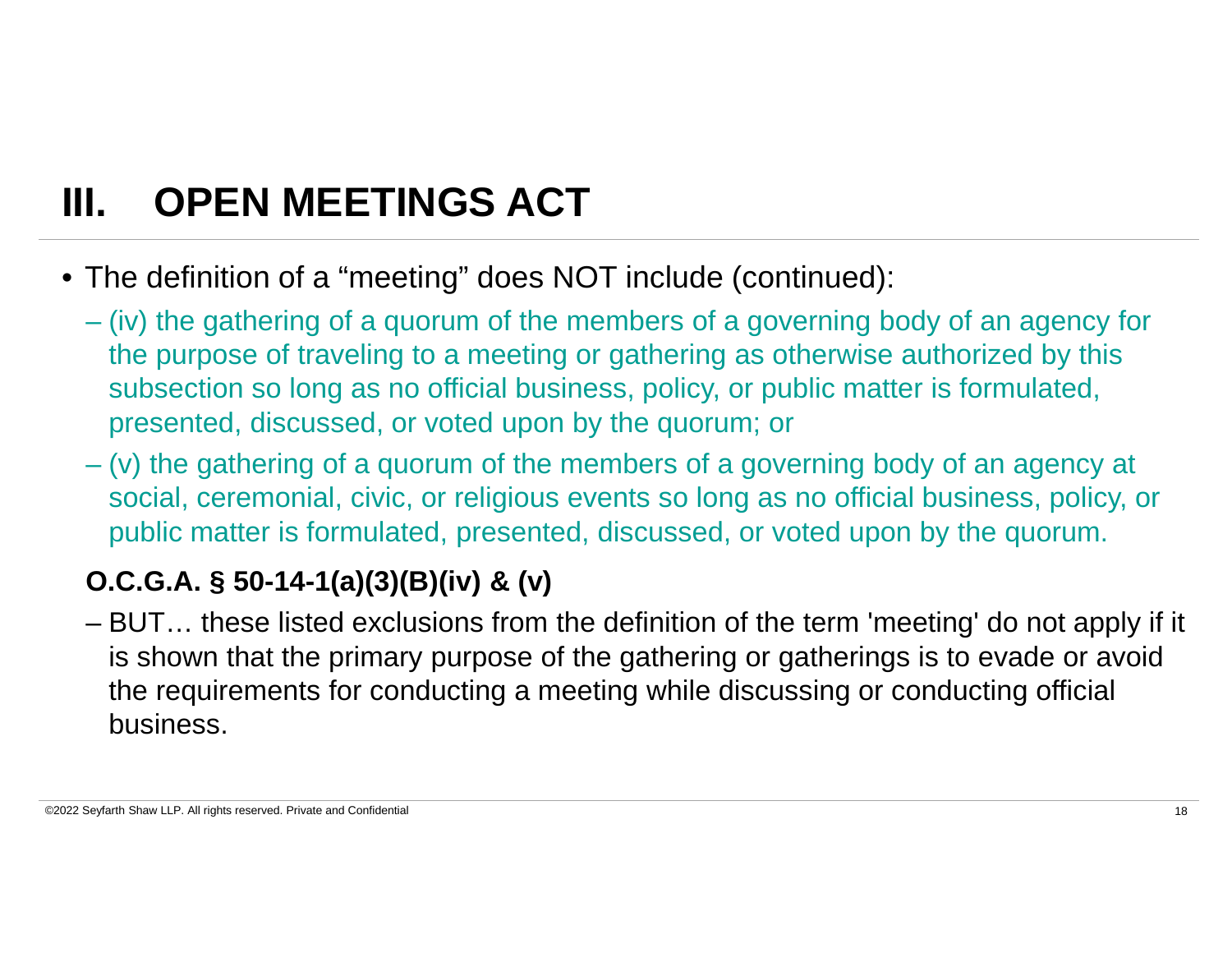- An "agency" under the OMA is defined to include "every city, county, regional, or other authority established pursuant to the laws of this state" O.C.G.A. § 50- 14-  $1(a)(1)(D)$ .
	- There are numerous other entities included in the definition of covered agencies, including a "nonprofit organization to which there is a direct allocation of tax funds made by the governing body of any agency as defined in this paragraph which constitutes more than 33 1/3 percent of the funds from all sources of such organization." O.C.G.A. § 50-14-1(a)(E).
	- Some authorities throughout the state contract with and utilize the services of nonprofit entities, such as chambers of commerce, or other local non-profits to assist in their activities. Those authorities and non-profit entities should be aware of the possible inclusion of the non-profit entities under the OMA and assess whether the criteria are met as defined above.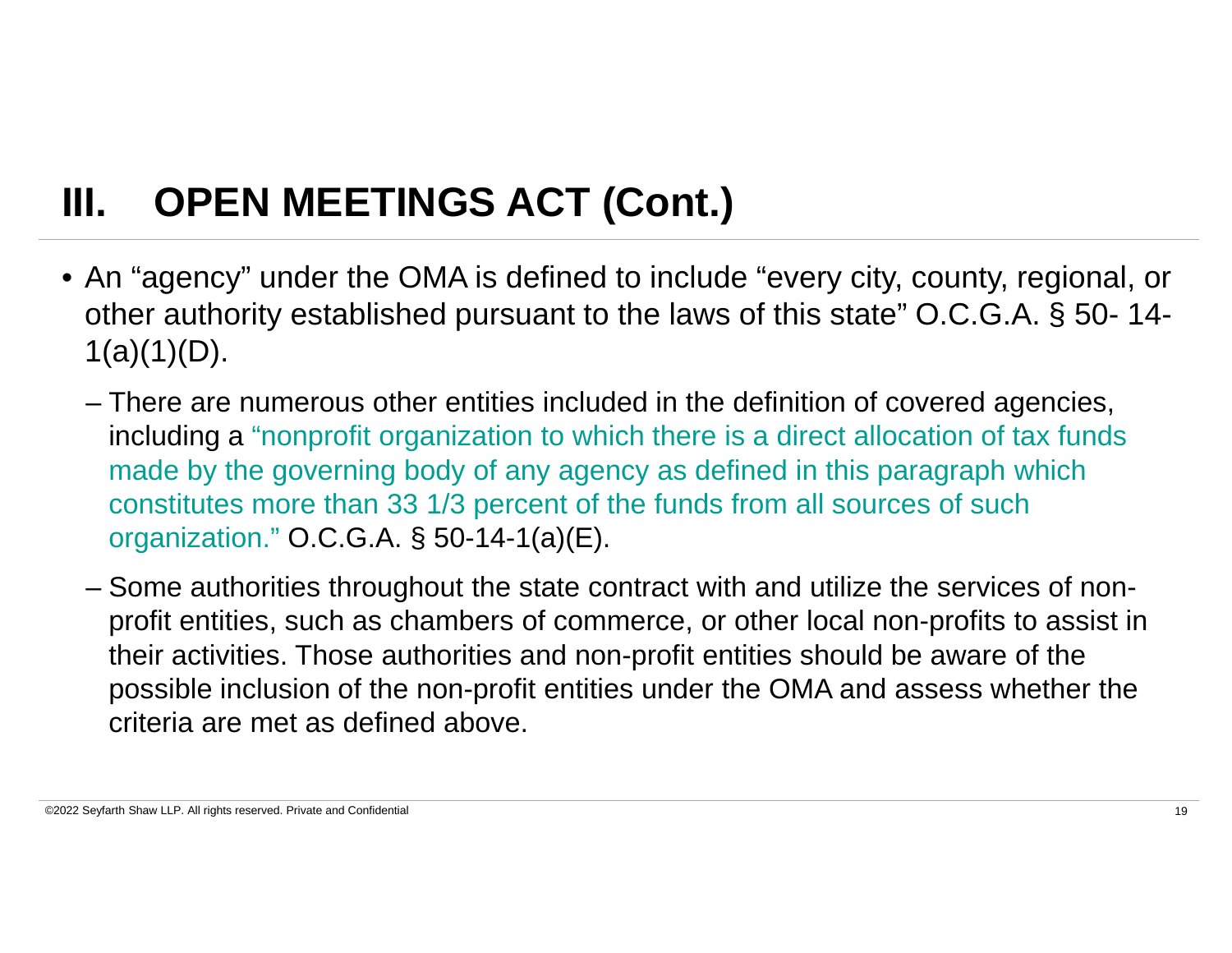- General Rules:
	- All Meetings of a Development Authority Must be Open to the Public.
	- All meetings must have pre-posted agendas.
	- Minutes of Meetings Must Be Maintained.

### **O.C.G.A. § 50-14-1(b)(1)**

Case law: all votes at any meeting must be taken in public AND minutes must record the names of persons voting against a proposal or abstaining when a vote is take by roll-call and not unanimous. *See* Cardinale v. City of Atlanta, 290 Ga. 521 (2012) *(portions subsequently overturned on other grounds)* .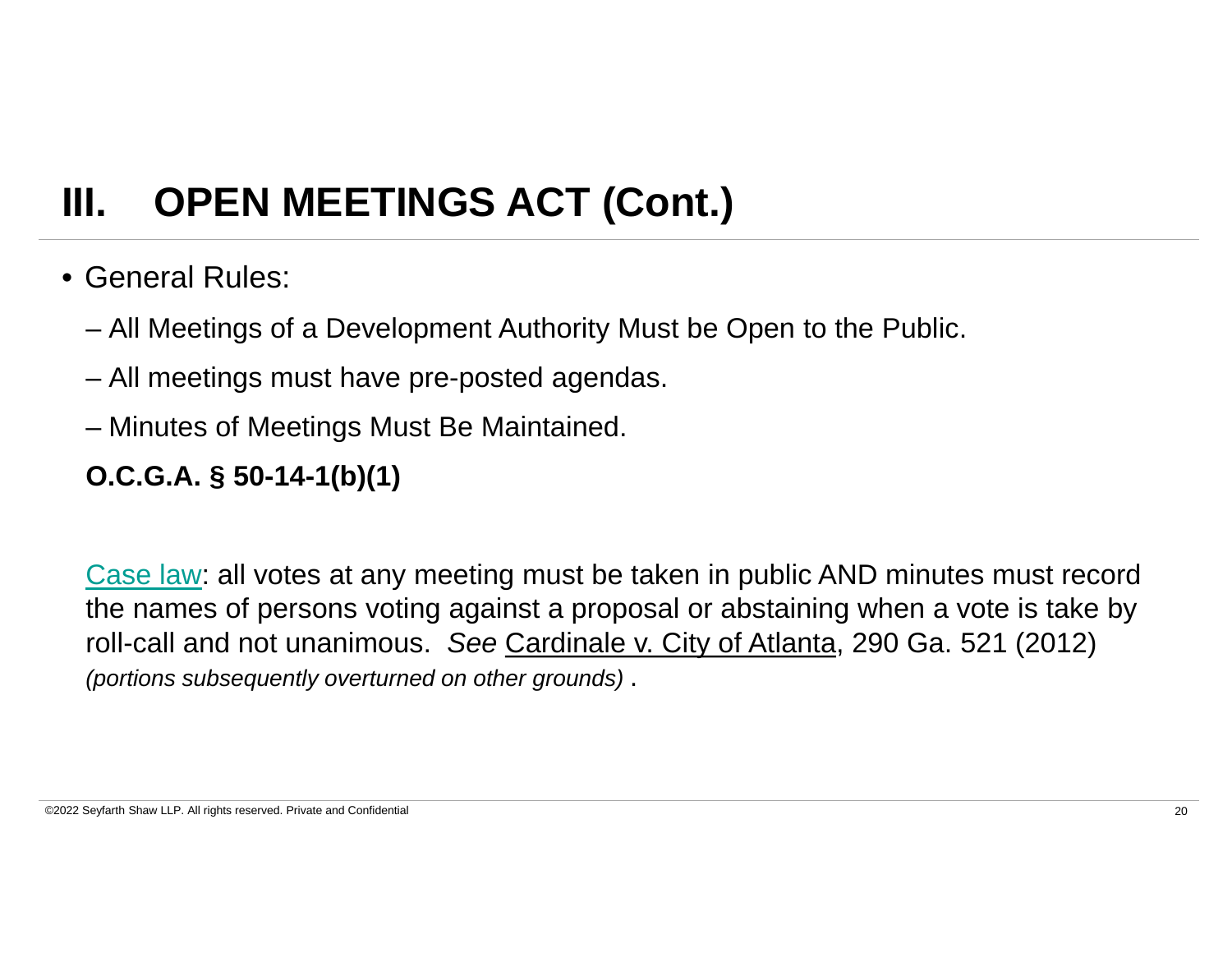- "Closed Meeting," is now referred to as an "Executive Session":
	- "Executive session" means a portion of a meeting lawfully closed to the public.
	- In order for an authority to enter into and have an executive session, the subject matter of the item(s) to be discussed must be solely within one of the statutory exceptions provided, and for Development Authorities, commonly include:
		- Matters encompassed by the attorney-client privilege
		- Matters involving of Real Estate (big change from previous law)
		- Deliberations Regarding Employees, Agents, or Members
		- Incidental conversation unrelated to the business of the agency
		- E-mail communication among the members of an agency, provided that such emails must be disclosed under the Open Records Act.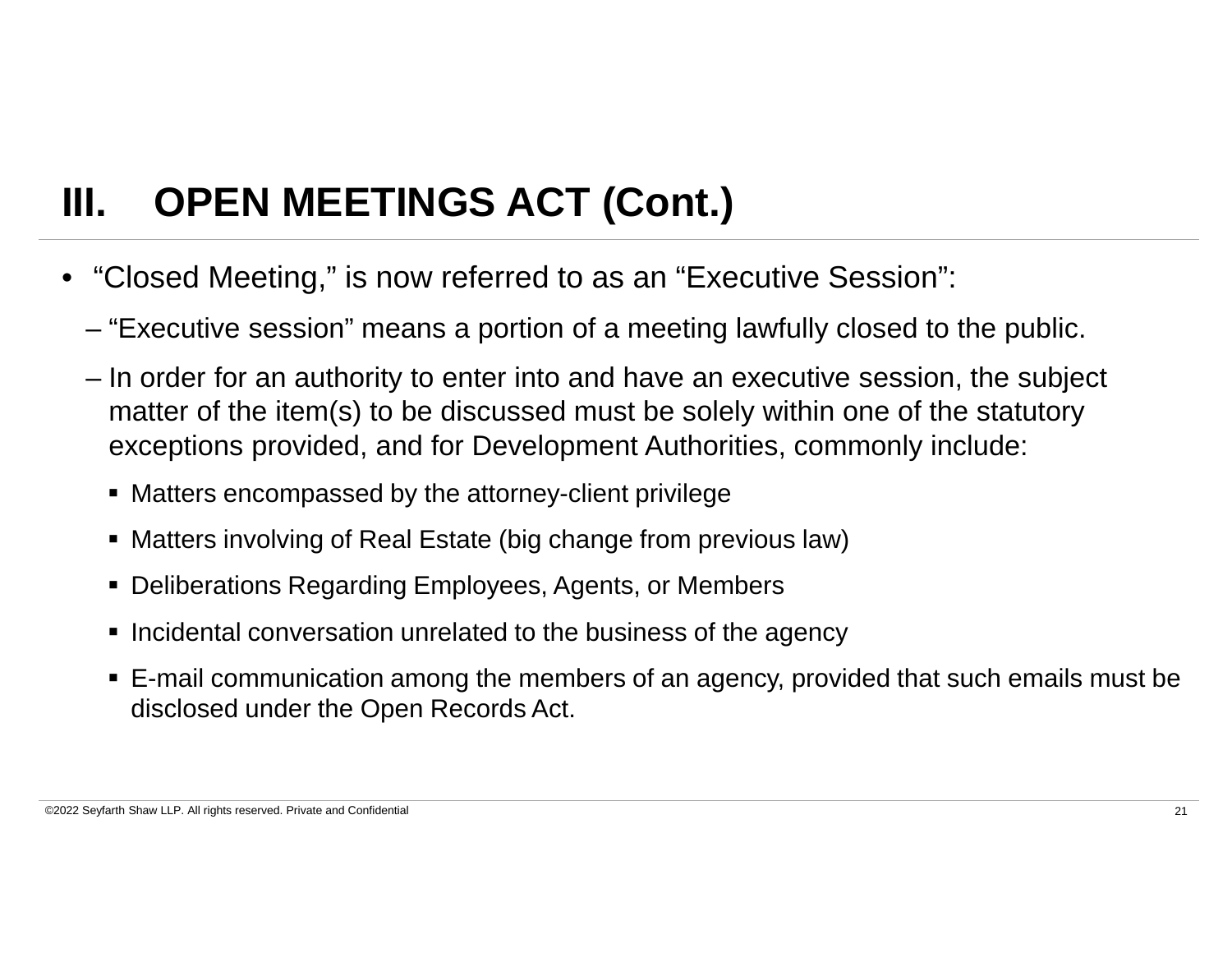• Matters encompassed by the attorney-client privilege

"Portions of a meeting during which the Authority is to "consult and meet with legal counsel pertaining to pending or potential litigation, settlement, claims, administrative proceedings, or other judicial actions brought or to be brought by or against the agency or any officer or employee or in which the agency or any officer or employee may be directly involved," may be closed to the public."

### **O.C.G.A. § 50-14-2(1).**

- Cannot enter executive session to discuss whether executive session is appropriate.
- Previously, the law did not require any minutes to be kept during an executive session of an authority to consult with counsel under this exception; now, however limited minutes required:
	- "In the case of executive sessions where matters subject to the attorney-client privilege are discussed, the fact that an attorney-client discussion occurred and its subject shall be identified, but the substance of the discussion need not be recorded and shall not be identified in the minutes." O.C.G.A. § 50-14-  $1(e)(1)(C)$ .
- Voting during a closed session on recommendations of counsel with regard to pending or potential litigation was previously allowed. *See* Schoen v. Cherokee County (2000). However, **NOW**, based on the current statute, ALL votes must be made in open meeting. O.C.G.A. § 50- 14-1(b)(1)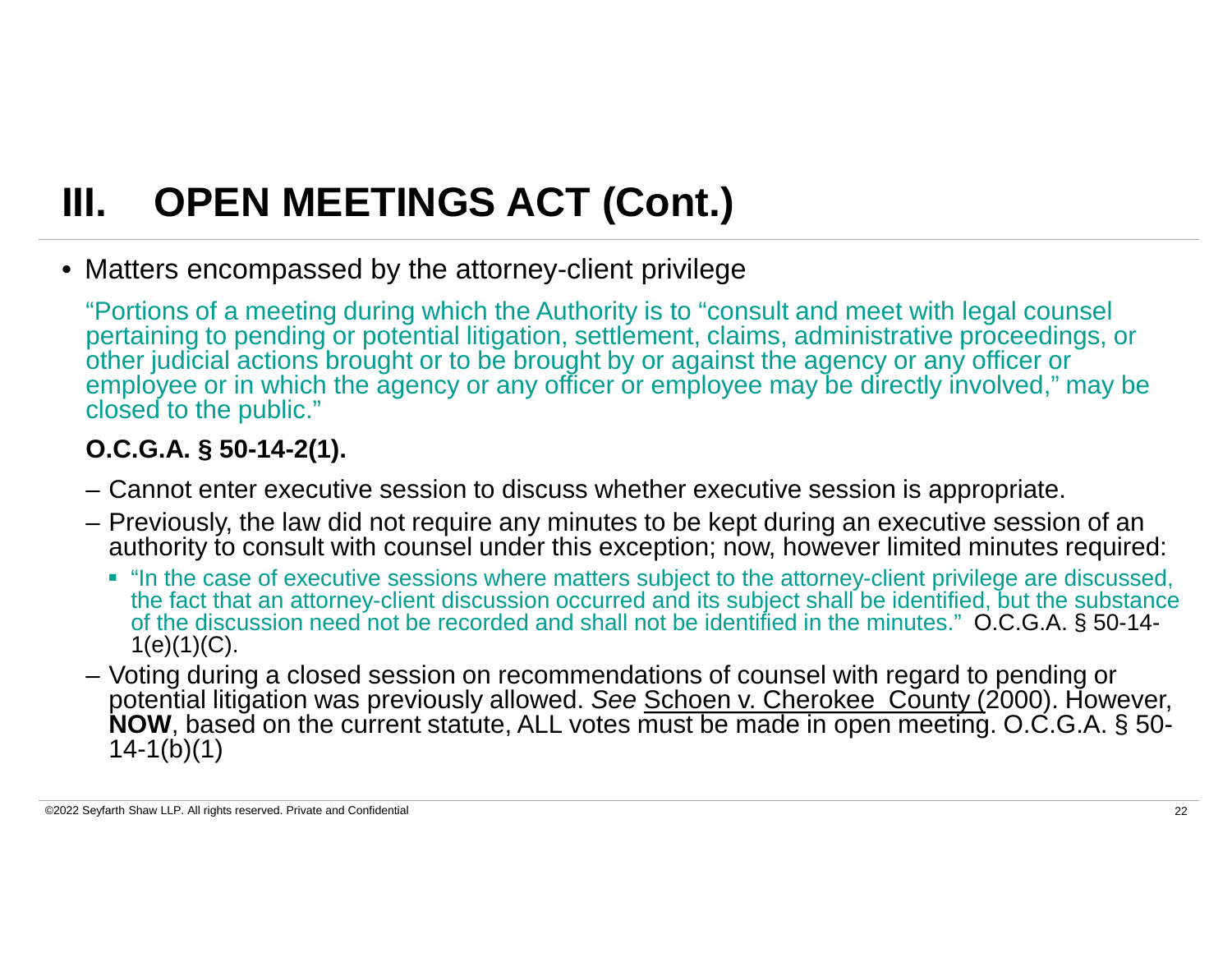• Matters encompassed by the attorney-client privilege

Case law: A meeting may not be closed to discuss potential litigation under the attorneyclient privilege UNLESS the authority can show a realistic and tangible threat of legal action against it or its officer or employee (i.e., a threat that goes beyond a mere fear or suspicion of being sued. A realistic and tangible threat of litigation is one that can be characterized with reference to objective factors that may include, but are not limited to, the following:

- a formal demand letter or some comparable writing that presents the party's claim and manifests a solemn intent to sue;
- previous or pre-existing litigation between the parties or proof of ongoing litigation concerning similar claims; or
- proof that a party has both retained counsel with respect to the claim at issue and has expressed an intent to sue.

Claxton Enterprise v. Evans Co. Bd. of Commissioners, 248 Ga. App. 870 (2001).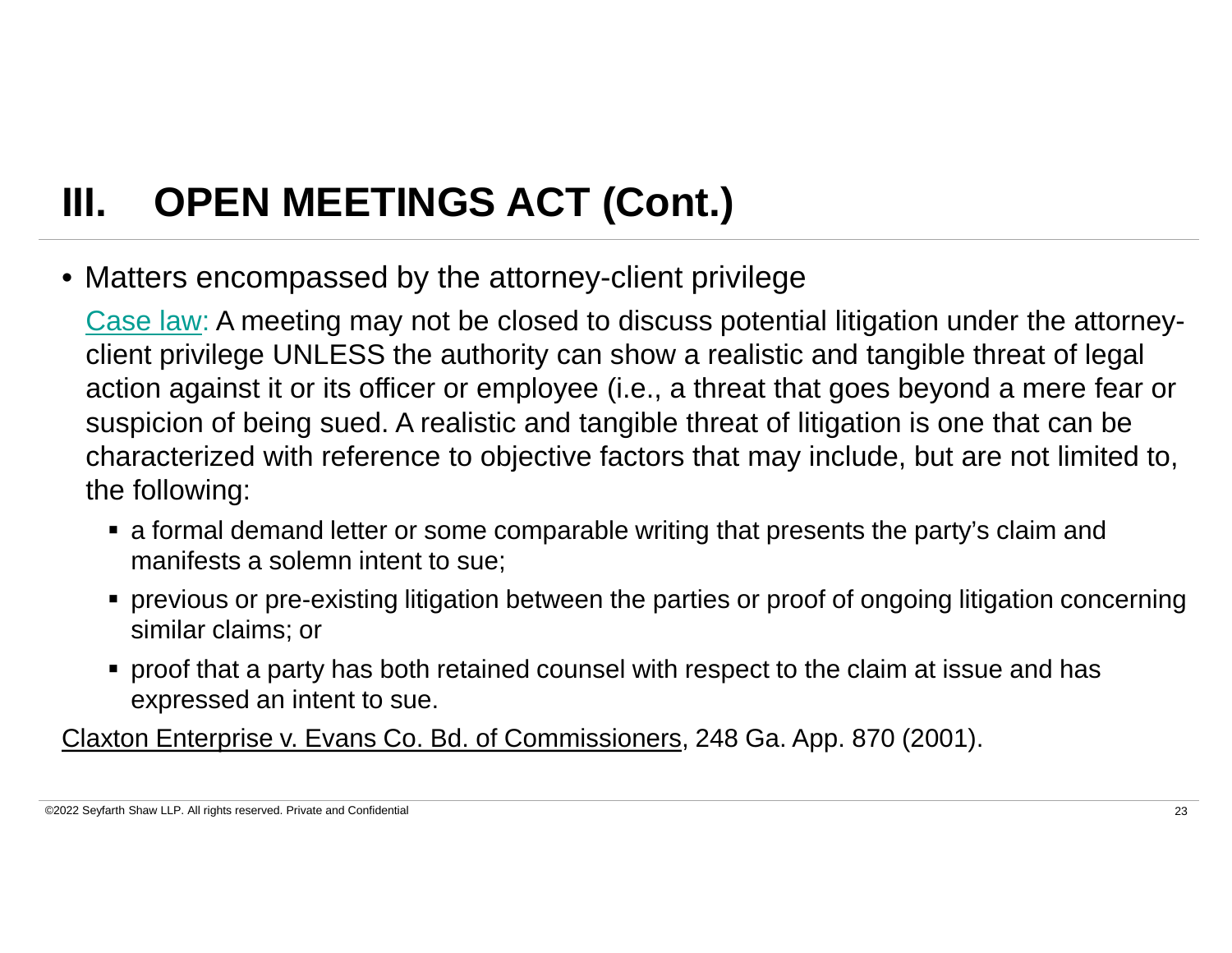- Matters involving Real Estate
	- Previously under the OMA, only matters related to the ACQUISITION of real estate were allowed to be discussed in executive session.
	- **NOW**, meetings may be closed under the OMA relating to real estate if they are:
		- Meetings when any agency is discussing or voting to:
			- (A) Authorize the settlement of any matter which may be properly discussed in executive session under the attorney-client exception;
			- (B) Authorize negotiations to purchase, dispose of, or lease property;
			- (C) Authorize the ordering of an appraisal related to the acquisition or disposal of real estate;
			- (D) Enter into a contract to purchase, dispose of, or lease property subject to approval in a subsequent public vote; or
			- (E) Enter into an option to purchase, dispose of, or lease real estate subject to approval in subsequent public vote.

### **O.C.G.A. § 50-14-3(b)(1)**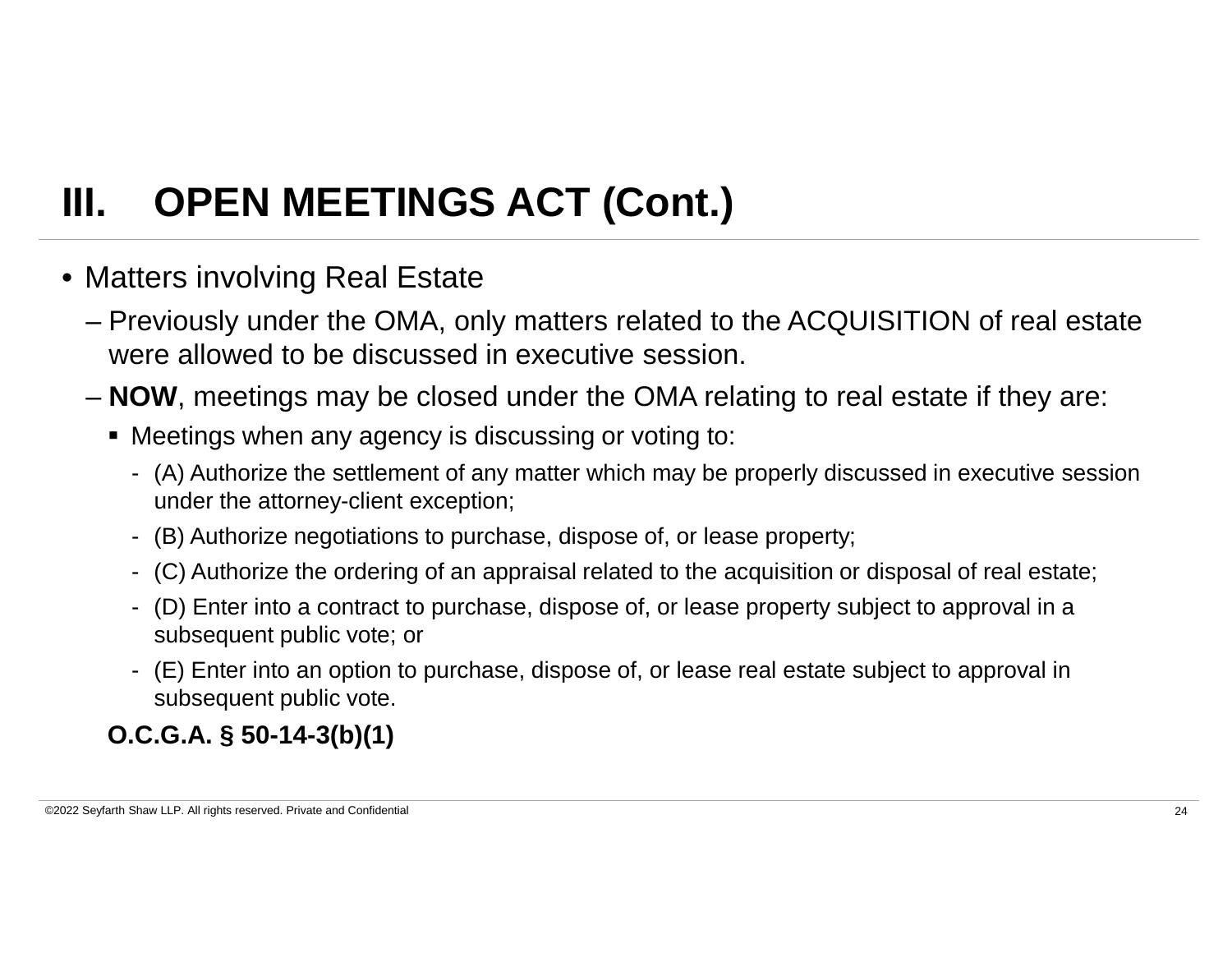### • Matters Relating to Real Estate.

"No vote in executive session to acquire, dispose of, or lease real estate, or to settle litigation, claims, or administrative proceedings, shall be binding on an agency until **subsequent vote** is taken in an open meeting where the identity of the property and the terms of the acquisition, disposal, or lease are disclosed before the vote or where the parties and principal settlement terms are disclosed before the vote."

### **O.C.G.A. § 50-14-3(b)(1)**

- This overturns prior court rulings that an agency can vote in closed session on matters encompassed within the real estate exception.
- When is the "subsequent vote" required to be made? Before entering into a contract? Closing? After Closing? Will others parties to contracts for real estate conveyance be comfortable to close unless the governmental agency has voted in open session to approved the details of the deal?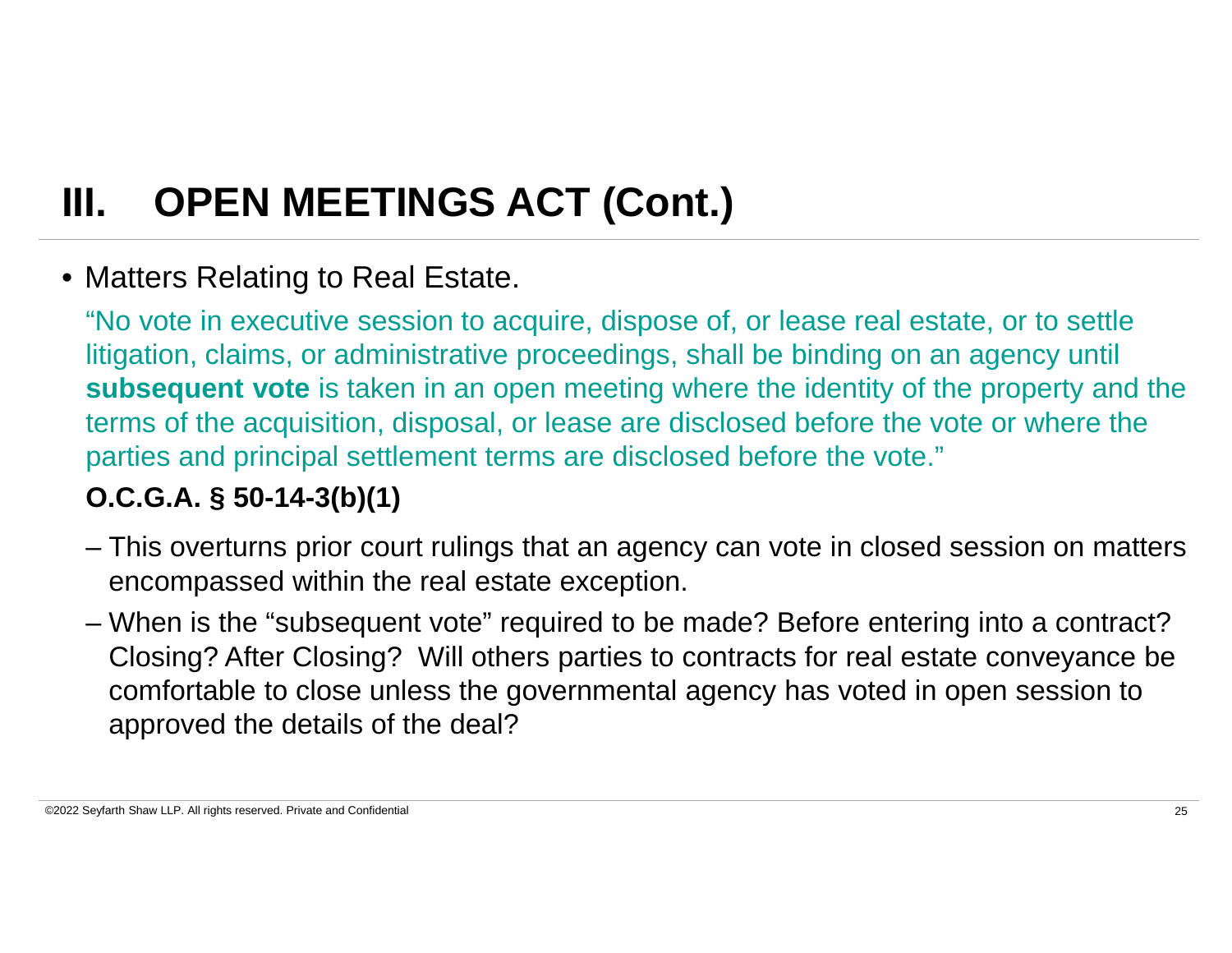- Deliberations Regarding Employees, Agents, or Members
	- Executive Session is appropriate (but not required) for "discussing or deliberating upon the appointment, employment, compensation, hiring, disciplinary action or dismissal, or periodic evaluation or rating of a public officer or employee or interviewing applicants for the position of the executive head of an agency. . ." (EXCEPT, if interviews are conducted in executive session, 14 day delay is required after release of applicant information. *See* **O.C.G.A. § 50-18- 72(b)(11)**.
	- This exception does not apply to the receipt of evidence or when hearing argument on personnel matters, including whether to impose disciplinary action or dismiss a public officer or employee or when considering or discussing matters of policy regarding the employment or hiring practices of the agency.
	- As with all matters discussed in executive sessions, the vote on any matter covered by this paragraph must be taken in public and minutes of the meeting as provided in this chapter shall be made available.
	- Meetings by an agency to discuss or take action on the filling of a vacancy in the membership of the agency itself must at all times be open to the public.

### **O.C.G.A. § 50-14-3(b)(2).**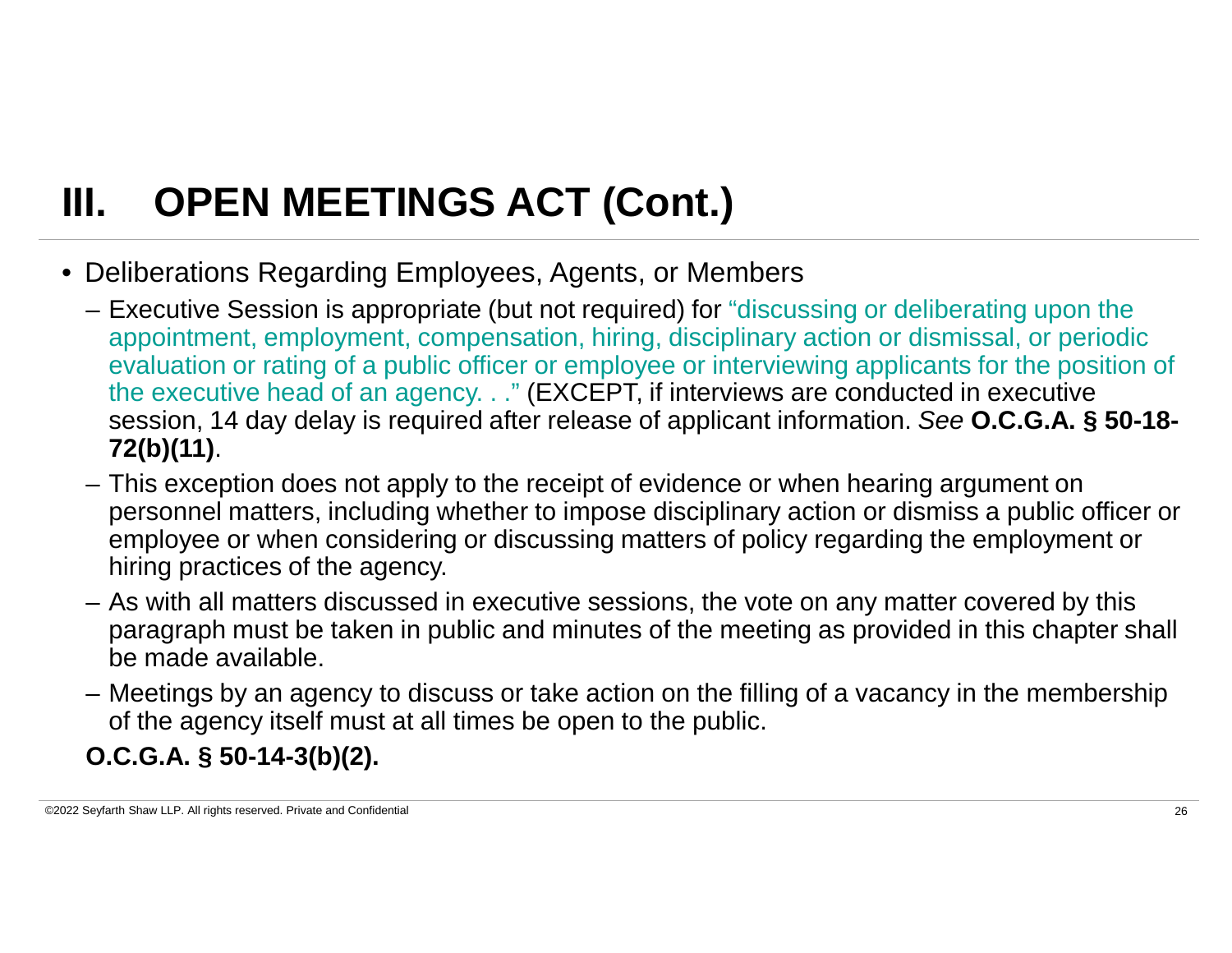How to Comply with the OMA When an Agency Intends to Enter into Executive Session Pursuant to a Relevant Exception.

- The Authority must discuss in open session whether the meeting is to be closed to the public and the reason(s) for executive session. Acceptable to have the authority's counsel state the reason(s) that executive session is appropriate or opine, as required.
- The meeting may then enter executive session; minutes must be taken of the executive session.
- The meeting must be reopened after discussions are over in order for a vote to be taken on the issue.
- After reopening the meeting, a vote may be taken on the matter discussed in executive session, the motion containing sufficient information to place the public on notice of the nature of action, even if identifying information is left out.
- After the meeting is concluded the chairman or other member of the authority presiding over the meeting (or all members, if the Authority so decides by policy) must execute an affidavit regarding the reasons for the executive session and certifying that only those matters within the stated exception were discussed during the executive session. O.C.G.A. § 50-14-4(b)(1). The affidavit must be filed with the official minutes. *See* O.C.G.A. § 50-14-4(b).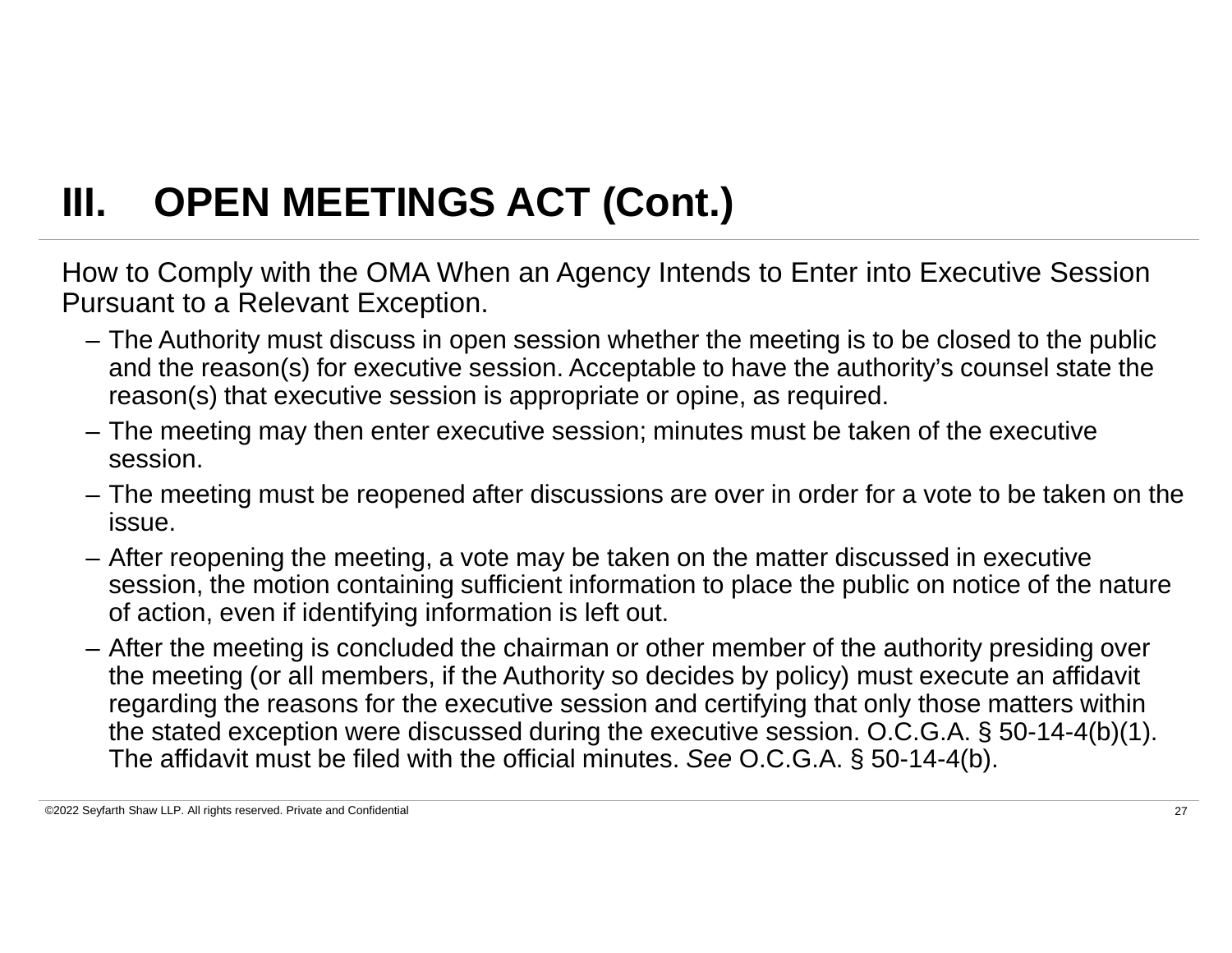How to Comply with the OMA When an Agency Intends to Enter into Executive Session Pursuant to a Relevant Exception (continued).

"In the event that one or more persons in an executive session initiates a discussion that is not authorized pursuant to Code Section 50-14-3, the presiding officer shall immediately rule the discussion out of order and all present shall cease the questioned conversation. If one or more persons continue or attempt to continue the discussion after being ruled out of order, the presiding officer shall immediately adjourn the executive session. The meeting may then enter executive session; minutes must be taken of the executive session."

**O.C.G.A. § 50-14-4(b)(2)**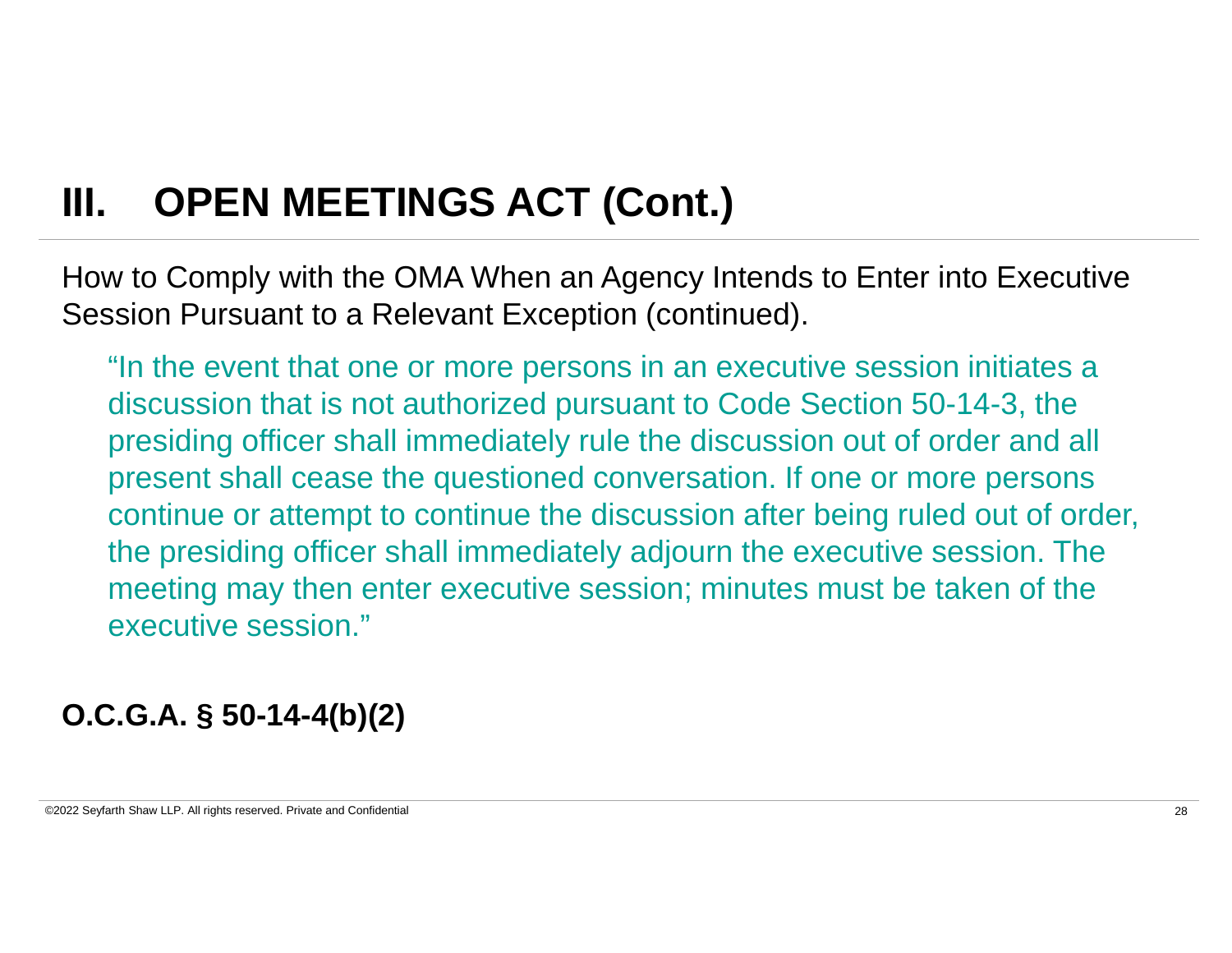### **FORM OF EXECUTIVE SESSION AFFIDAVIT**

|                                                                                                                                                                                                                                |                                                                                                    | [NAME OF GOVERNMENT AGENCY]<br>RECORD OF AND AFFIDAVIT FOR EXECUTIVE SESSION |                 |                                                                                                                                                                                                                                |
|--------------------------------------------------------------------------------------------------------------------------------------------------------------------------------------------------------------------------------|----------------------------------------------------------------------------------------------------|------------------------------------------------------------------------------|-----------------|--------------------------------------------------------------------------------------------------------------------------------------------------------------------------------------------------------------------------------|
| Date: the contract of the contract of the contract of the contract of the contract of the contract of the contract of the contract of the contract of the contract of the contract of the contract of the contract of the cont |                                                                                                    |                                                                              |                 |                                                                                                                                                                                                                                |
|                                                                                                                                                                                                                                | Type of Meeting (chose one): Full Board / Committee (                                              |                                                                              |                 |                                                                                                                                                                                                                                |
|                                                                                                                                                                                                                                | Reason for Executive Session (Please check one, or more, as appropriate):                          |                                                                              |                 |                                                                                                                                                                                                                                |
| $O.C.G.A. § 50-14-2(1)$                                                                                                                                                                                                        |                                                                                                    |                                                                              |                 | Consultation with legal counsel pertaining to: 1) potential or pending litigation, settlement, claims, administrative proceedings or judicial proceedings to be brought by or against the [agency] or any officer or employee  |
| Discussions regarding real estate by the [agency].                                                                                                                                                                             |                                                                                                    | $[O.C.G.A. § 50-14-3(b)(1)]$                                                 |                 |                                                                                                                                                                                                                                |
|                                                                                                                                                                                                                                | Discussions/deliberations regarding public officer, employee, or agent. [O.C.G.A. § 50-14-3(b)(2)] |                                                                              |                 |                                                                                                                                                                                                                                |
|                                                                                                                                                                                                                                | New hire or appointment                                                                            | ___ Disciplinary action/dismissal _____ Job performance                      |                 |                                                                                                                                                                                                                                |
| Other                                                                                                                                                                                                                          | legal citation: <u>compared by</u>                                                                 |                                                                              |                 |                                                                                                                                                                                                                                |
|                                                                                                                                                                                                                                | agreement with and subscribes to the certification below):                                         |                                                                              |                 |                                                                                                                                                                                                                                |
|                                                                                                                                                                                                                                | Yea/Nay/Abstain                                                                                    |                                                                              | Yea/Nay/Abstain |                                                                                                                                                                                                                                |
|                                                                                                                                                                                                                                |                                                                                                    |                                                                              |                 |                                                                                                                                                                                                                                |
|                                                                                                                                                                                                                                |                                                                                                    | $\overline{1}$                                                               |                 |                                                                                                                                                                                                                                |
| 5                                                                                                                                                                                                                              |                                                                                                    |                                                                              |                 |                                                                                                                                                                                                                                |
|                                                                                                                                                                                                                                |                                                                                                    |                                                                              |                 |                                                                                                                                                                                                                                |
|                                                                                                                                                                                                                                | <b>COUNTY, STATE OF GEORGIA</b>                                                                    |                                                                              |                 |                                                                                                                                                                                                                                |
|                                                                                                                                                                                                                                |                                                                                                    |                                                                              |                 | I and each of the above signed members hereby certify and state under oath that the subject matter of the executive session was devoted to matters within the exception(s) provided by law as identified above and that no oth |
|                                                                                                                                                                                                                                |                                                                                                    |                                                                              |                 |                                                                                                                                                                                                                                |
|                                                                                                                                                                                                                                | CHAIRPERSON / VICE-CHAIRPERSON                                                                     |                                                                              |                 |                                                                                                                                                                                                                                |
|                                                                                                                                                                                                                                |                                                                                                    | Each signature above sworn and subscribed before me                          |                 |                                                                                                                                                                                                                                |
|                                                                                                                                                                                                                                |                                                                                                    | this ________ day of ___________________                                     |                 | , 20                                                                                                                                                                                                                           |
|                                                                                                                                                                                                                                |                                                                                                    |                                                                              |                 |                                                                                                                                                                                                                                |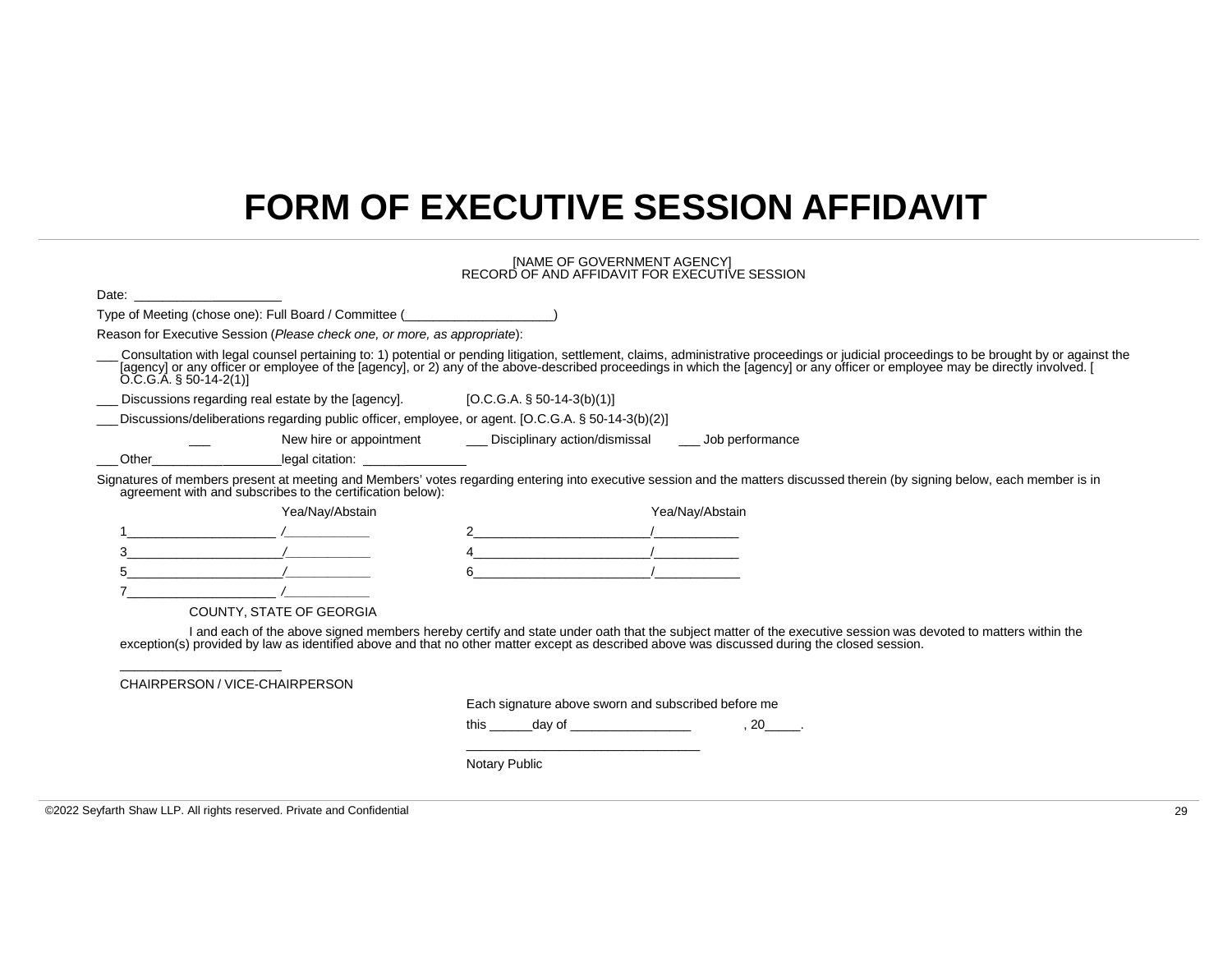### • Notice to the Public of Meetings of the Authority

- Every agency subject to this chapter shall prescribe the time, place, and dates of regular meetings of the agency. Such information shall be available to the general public and a notice containing such information shall be posted at least one week in advance and maintained in a conspicuous place available to the public at the regular place of an agency or committee meeting subject to this chapter as well as on the agency's website, if any. Meetings shall be held in accordance with a regular schedule, but nothing in this subsection shall preclude an agency from canceling or postponing any regularly scheduled meeting.
- For any meeting, other than a regularly scheduled meeting of the agency for which notice has already been provided pursuant to this chapter, written or oral notice shall be given at least 24 hours in advance of the meeting to the legal organ in which notices of sheriff's sales are published in the county where regular meetings are held or at the option of the agency to a newspaper having a general circulation in such county at least equal to that of the legal organ; provided, however, that in counties where the legal organ is published less often than four times weekly, sufficient notice shall be the posting of a written notice for at least 24 hours at the place of regular meetings and, upon written request from any local broadcast or print media outlet whose place of business and physical facilities are located in the county, notice by telephone, facsimile, or email to that requesting media outlet at least 24 hours in advance of the called meeting.

### **O.C.G.A. § 50-14-1(d)(1)**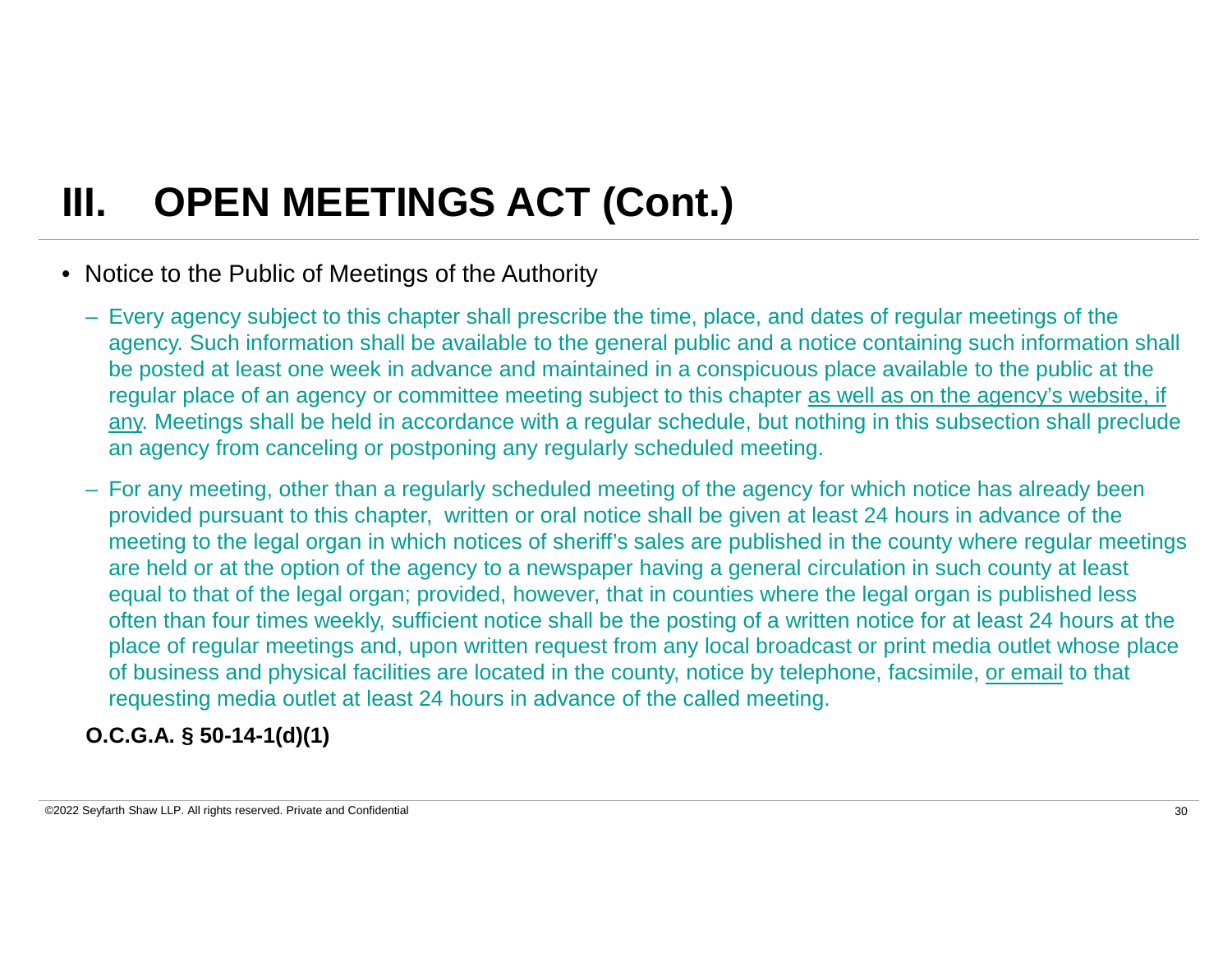- Notice to the Public of Meetings of the Authority
	- When special circumstances occur and are so declared by an agency, that agency may hold a meeting with less than 24 hours' notice upon giving such notice of the meeting and subjects expected to be considered at the meeting as is reasonable under the circumstances including notice to such county legal organ or a newspaper having a general circulation in the county at least equal to that of the legal organ, in which event the reason for holding the meeting within 24 hours and the nature of the notice shall be recorded in the minutes.

### **O.C.G.A. § 50-14-1(d)(3)**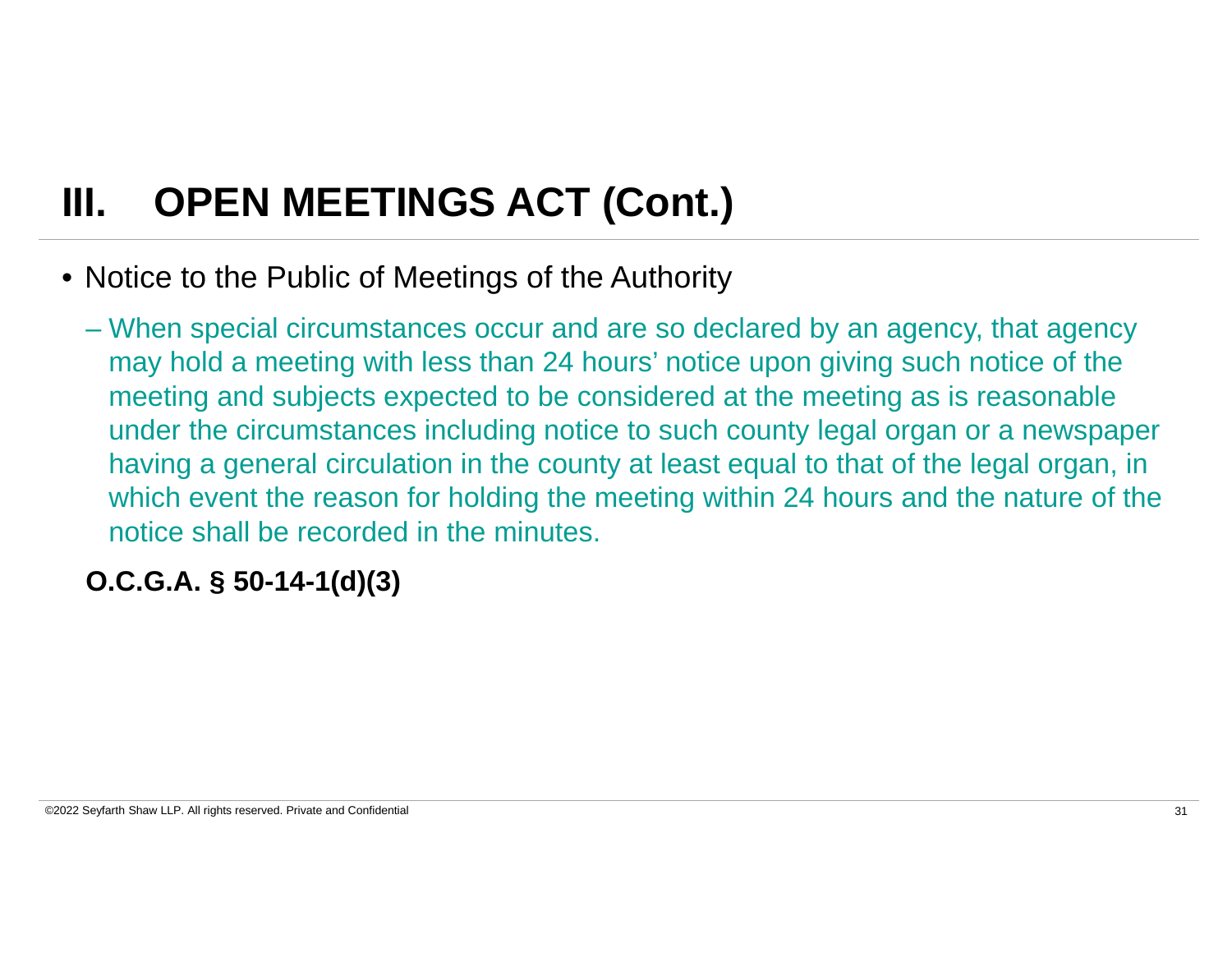*Can development authorities hold meetings by conference call?*

*Can members participate by conference call?*

*Is a conference call with a quorum of members on the call an Open Meeting?*

*What about video and web conferencing?*

### **Conference Calls Discussion –** *under normal conditions*

- Only certain named and statewide authorities may hold a meeting by pure conference call (e.g. – without having a quorum of members in a physical location). *O.C.G.A. § 50-14-1(f)*. Development authorities are not included in this group.
- Development authorities may have certain members participate by conference call, so long as quorum of members are present at the location noticed for the meeting, subject to certain conditions (e.g. – member cannot attend due to absence from the jurisdiction or for health reasons, etc.) *O.C.G.A. § 50-14-1(g).*
- Because development authorities cannot have a meeting by conference call, having a quorum of members participate on a conference call does not result in an "Open Meeting," however, the use of such calls to avoid the discussion or consideration of matters at a public meeting must be avoided, and no consensus or decision reached during a conference call is binding or effective.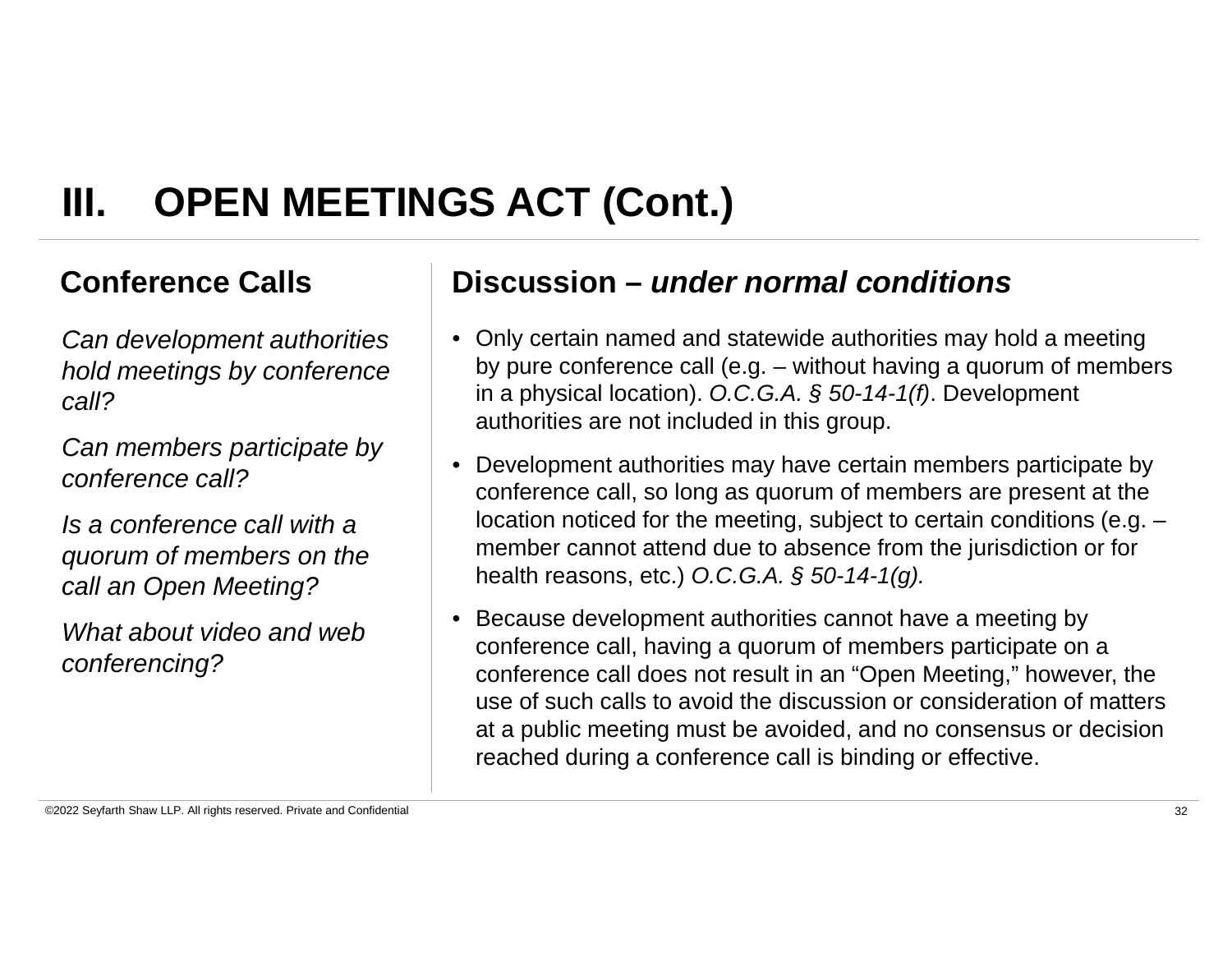### **Open Meetings in Conjunction With COVID-19 (Coronavirus) Measures**

- Review: where were we in 2020 and first half of 2021:
- On March 14, 2020, to contain and prevent the spread of COVID-19, Governor Kemp issued "Declaration of Public Health State of Emergency" (the "**State of Emergency**"), which among other matters, limited many public gatherings during the State of Emergency. The State of Emergency was amended and extended by the Governor several times, and continued through July 1, 2021. As part of the State of Emergency, the Governor strongly recommended physical separation ("**social distancing**") for people who must be in contact with others. When combined, these restrictions were at odds with in-person, public meeting requirements under the OMA, as conducting such meetings could inadvertently expose members, staff, guests, or public attendees to COVID-19.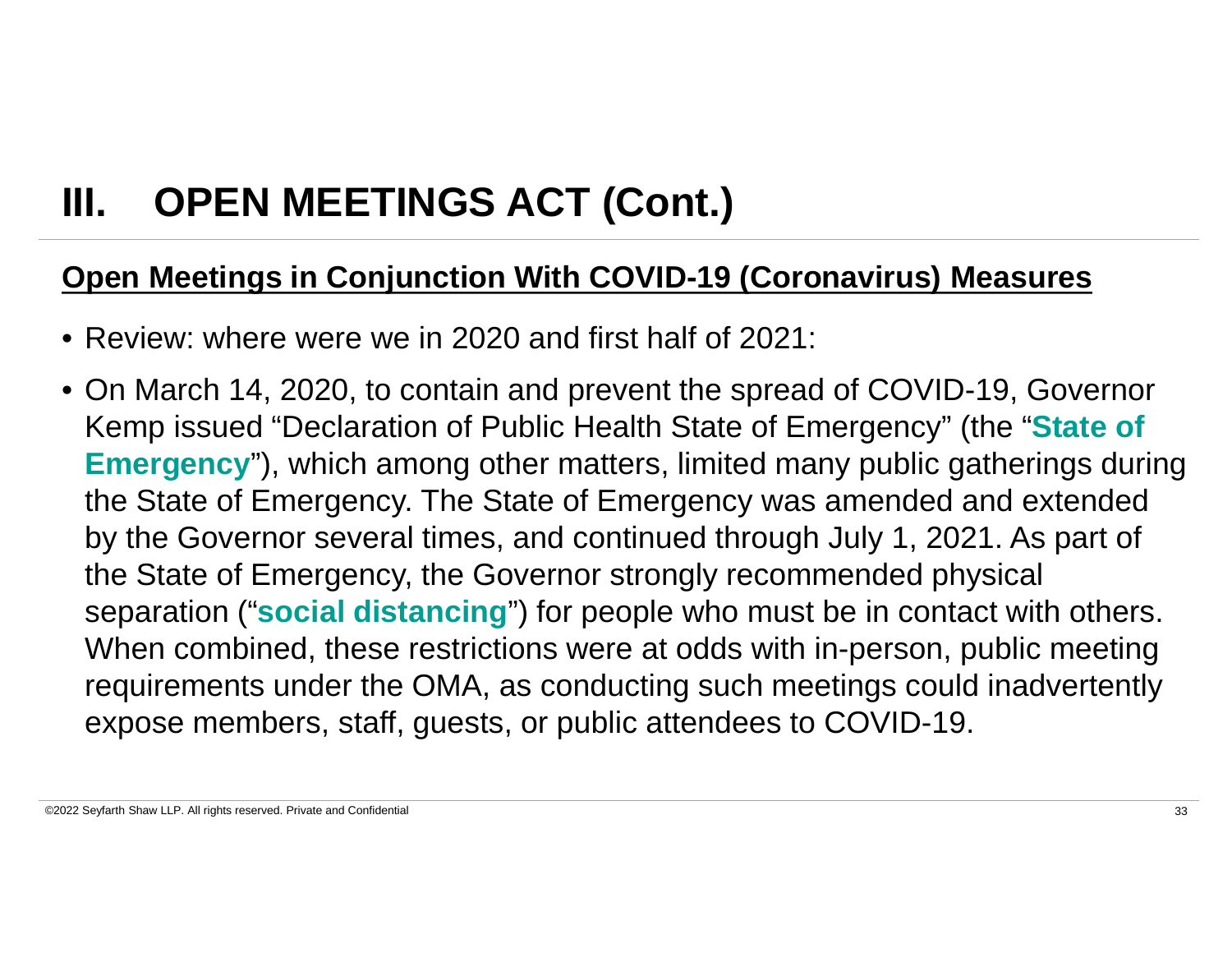### **COVID-19 Virtual Meetings (2020 and first half of 2021):**

- Development authorities needed to continue their business, and like most local governments, many development authorities turned to "virtual meetings" to continue their affairs.
- Virtual meetings were not only permitted, but for prevention of spread of COVID-19, often became the preferred alternative.
- A "**virtual meeting**" refers to a meeting which complies with all other requirements of the OMA, but which is held by teleconference (or other technologically advanced forms of conferencing, such as video conference, web conference, or live-streaming) of the board members without the physical presence of a quorum (or any) of the members and/or public at the meeting place of the agency.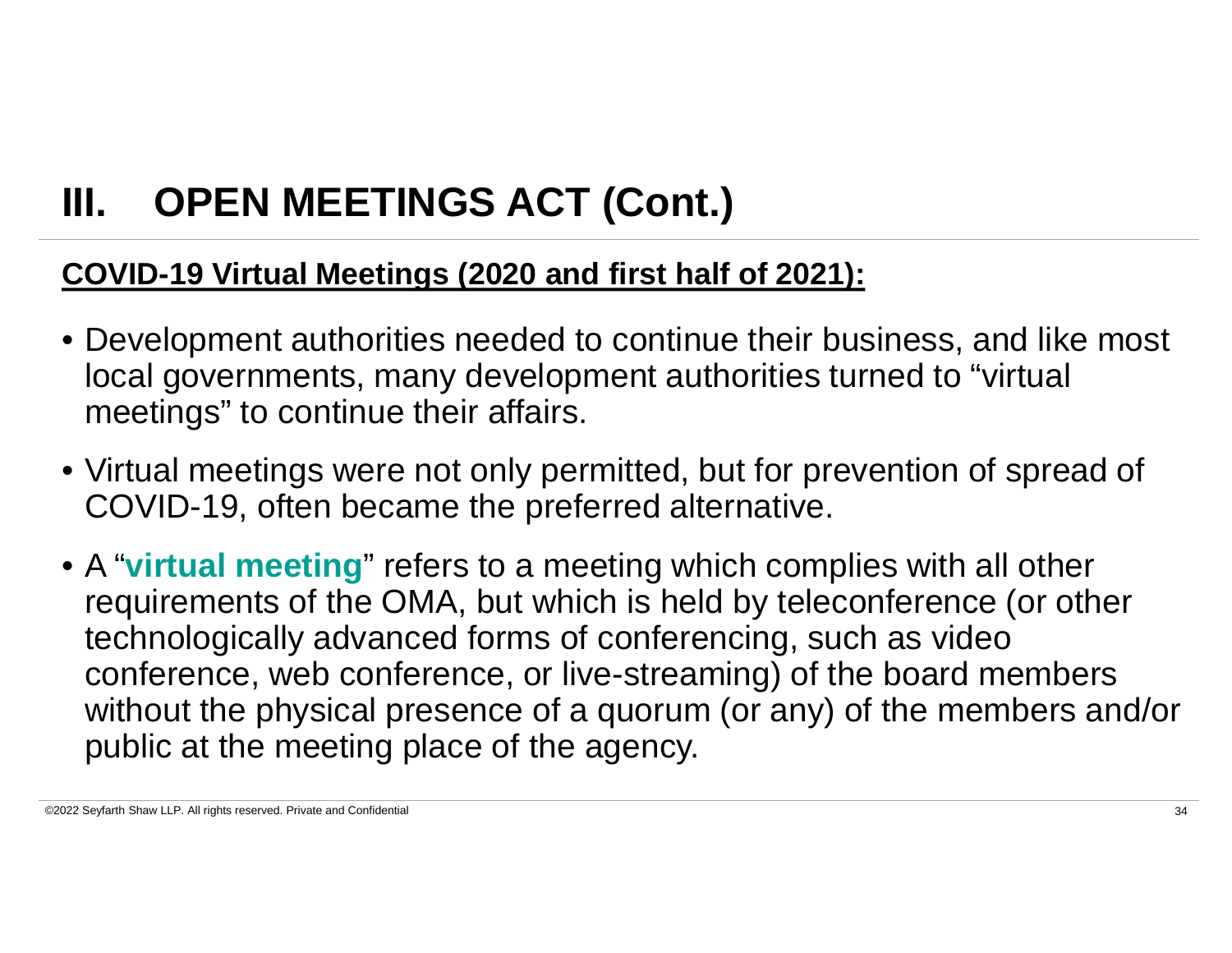### **COVID-19 Virtual Meetings (2020 and first half of 2021):**

- Prior to its amendment by the General Assembly in 2021, the OMA stated in pertinent part:
	- Under circumstances necessitated by emergency conditions involving public safety or the preservation of property or public services, agencies or committees thereof not otherwise permitted . . . to conduct meetings by teleconference may meet by means of teleconference so long as the notice required by this chapter is provided and means are afforded for the public to have simultaneous access to the teleconference meeting.

 $-$  O.C.G.A. § 50-14-1(g).

- The unprecedented effects and attempts to address COVID-19, coupled with the declared State of Emergency and other federal and local related restrictions, satisfied requirements of the OMA to trigger the ability of governmental bodies to conduct virtual meetings through the language above.
- Virtual hearings, including bond validation hearings, were instituted and conducted pursuant to Order Declaring Statewide Judicial Emergency by the Chief Justice Melton of the Georgia Supreme Court.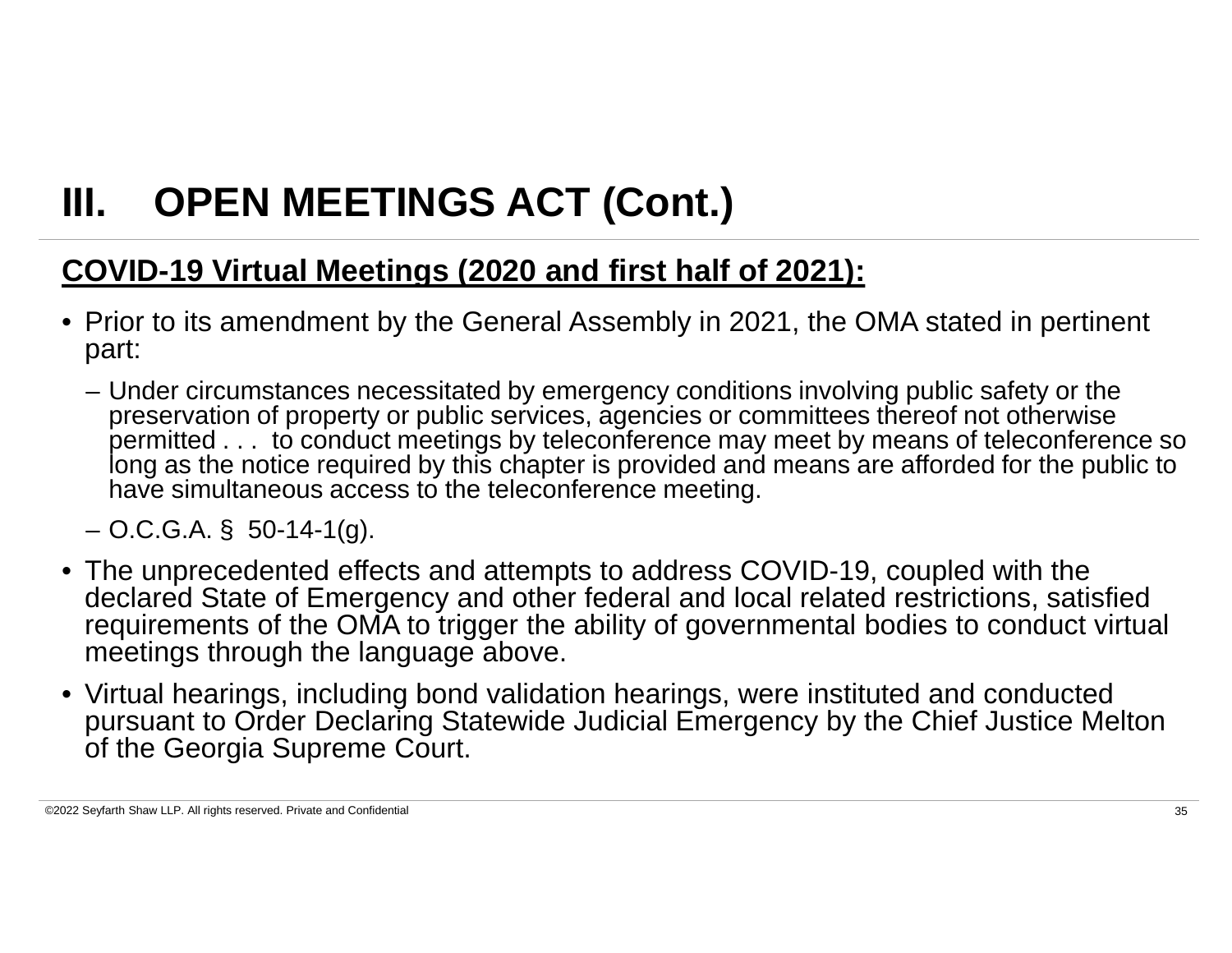### **COVID-19 Virtual Meetings (Statutory Changes in 2021):**

- The 2021 amendment to Georgia's Open Meetings Act made by **House Bill 98** went in effect on July 1, 2021, and codified some of the practical responses development authorities and other public bodies had adopted in order to operate in the COVID-19 environment.
- While the OMA already allowed virtual (teleconference) meetings under circumstances necessitated by emergency conditions noted above, HB 98 expounded on the underlying justification of emergency condition, defining it to include:
	- Declarations of federal, state or local states of emergency; and/or
	- An emergency condition found by an agency (such as a development authority) to exist and to necessitate meeting virtually.

### **House Bill 98 (2021) / O.C.G.A. § 50-14-1(g)(1).**

©2022 Seyfarth Shaw LLP. All rights reserved. Private and Confidential 36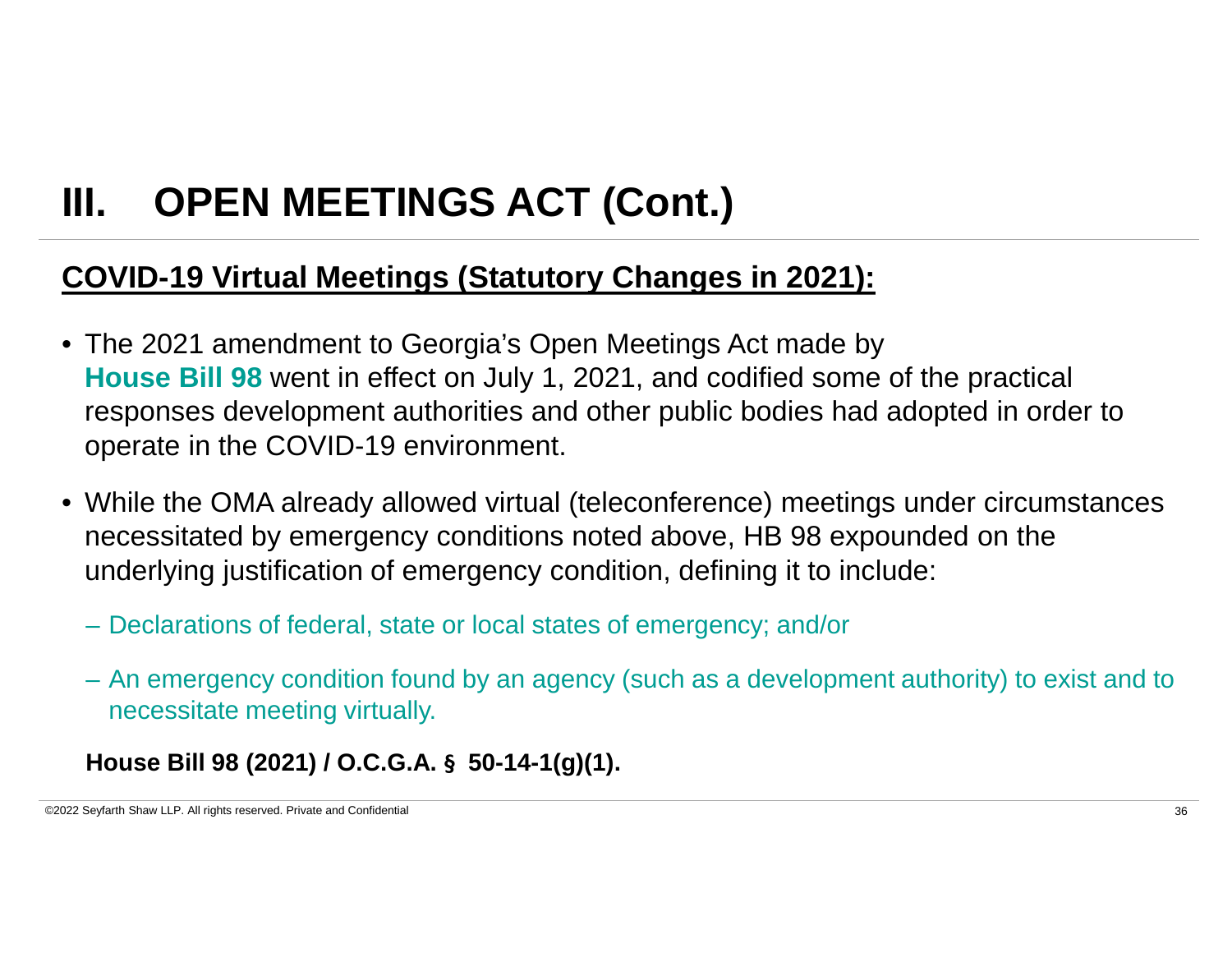### **COVID-19 Virtual Meetings (Statutory Changes in 2021):**

### • **HB 98** also clarified:

- Virtual participation by a member of the agency is the same as being at the meeting in person.
- A virtual meeting can also be a virtual (teleconference) public hearing (such as a bond validation proceeding).
- In a virtual public hearing, members of the public must be afforded the means to participate fully in the same manner as if such members of the public were physically present.

### **HB 98 / O.C.G.A. § 50-14-1(g)(2)**.

- HB 98 specifically included hearings as a matter which could be held virtually, providing further statutory support for the Judicial SOE.
- Georgia is now in a transition, since the Governor ended the Public Health State of Emergency on July 1, 2021.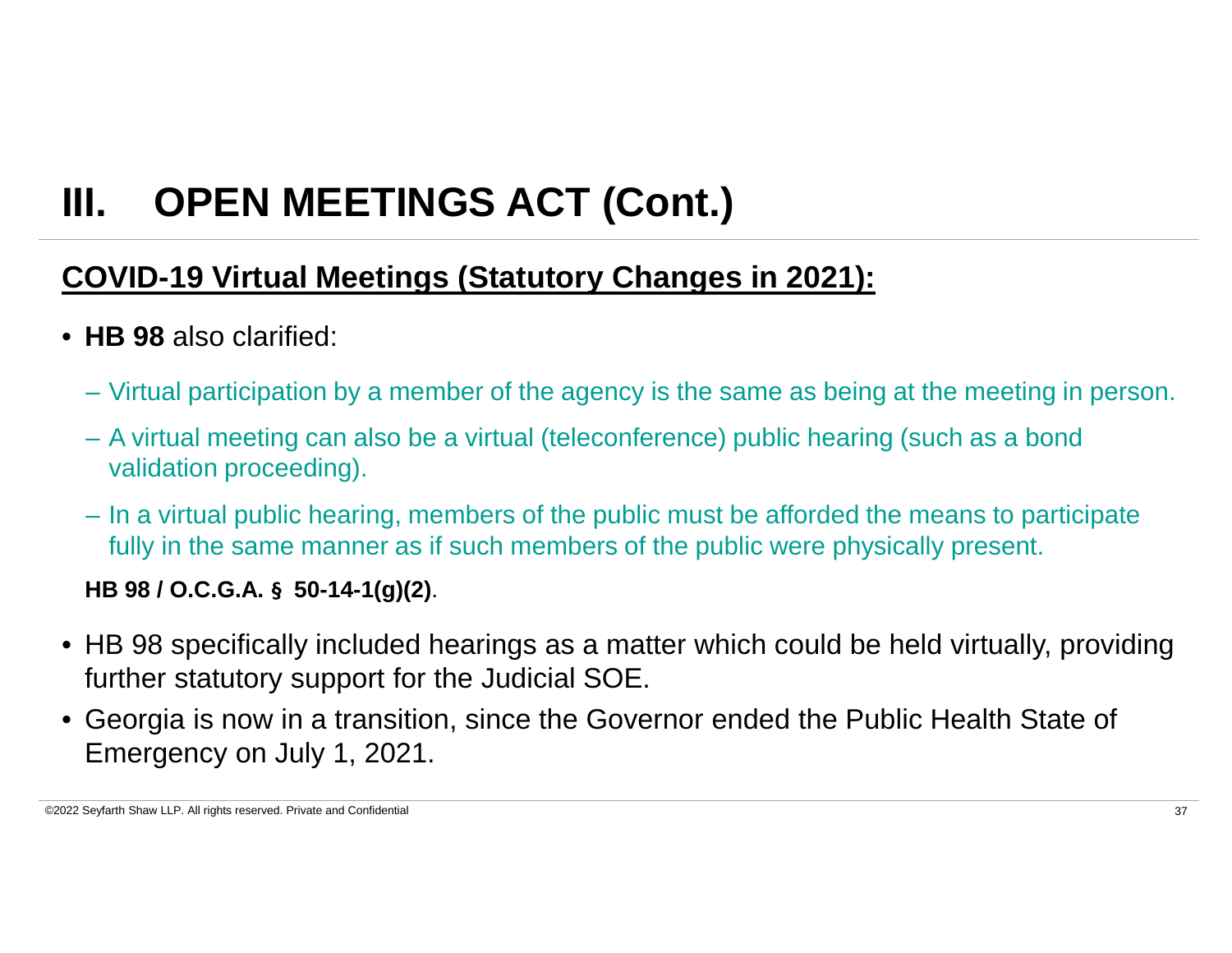### **COVID-19 Virtual Meetings (What is in Effect Now):**

- The Governor's last applicable State of Emergency with limited declarations, directed primarily at "the impacts of COVID-19 on the economy, supply chain, and healthcare infrastructure" (the "**Economic Recovery SOE**") terminated on April 15, 2022.
- To legally hold a virtual meeting under the current paradigm, there must be:
	- An emergency condition must involve public safety or the preservation of property or public services;
	- The meeting notice required by the OMA must be given; and
	- The public must be afforded means to have simultaneous virtual (teleconference) access to the meeting
- President Biden's Public Health State of Emergency still remains in place, and while technically applicable, may have concerns in meshing with the OMA requirements on its own.
- Justification to hold a meeting virtually will require some sort of SOE to be in place, so long as circumstances still locally exist. An appropriate indicator certainly would be a declaration of emergency by the authority's local government. The development authority could also adopt its own finding that emergency conditions exist necessitating a virtual meeting, but should support its finding by citing as many facts as possible, such as the local government still may require that masks be worn, COVID-19 screening take place for admission to public buildings (such as the agency's meeting place), social distancing, etc.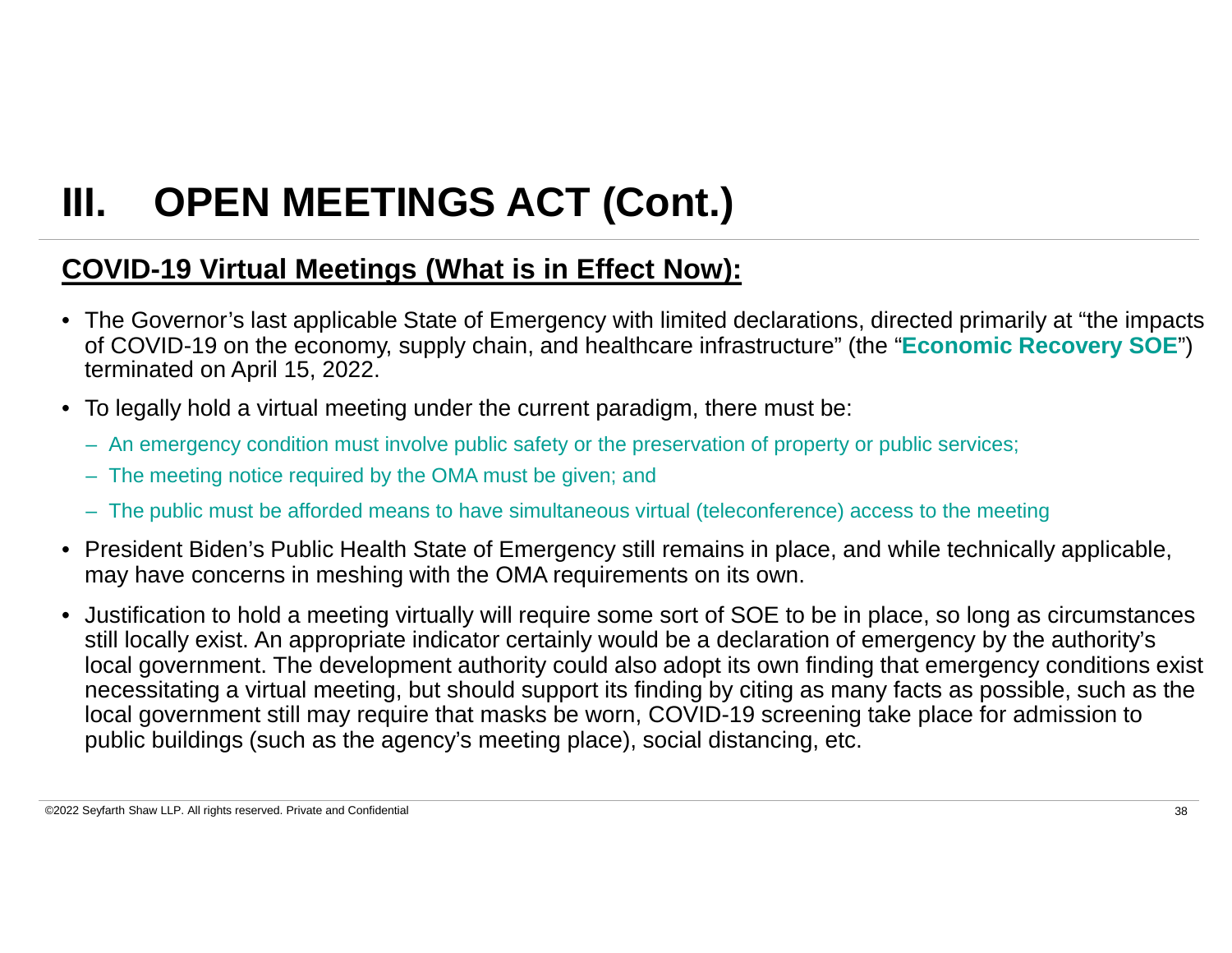### **Meeting Location**  Discussion

*Can development authorities hold meetings in locations other than their normal meeting place?*

*How is the meeting place of a development authority determined if its jurisdiction crosses over boundary lines?*

*How about regional development authorities? Where should they hold their meetings?*

- Meetings are required to be at publicly accessible location. *O.C.G.A. § 50-14-1(c)*
- Regular meetings are required to be held at the "at the regular place of an agency." *O.C.G.A. § 50-14-1(d)(1).*
- Called meetings can be held at other locations within the jurisdiction of the development authority, so long as notice is posted on the authority's website and at the "place of regular meetings" and the "meeting site." *O.C.G.A. § 50-14-1(d)(2) & (e)(1). See also notice requirements, supra.*
- Some constitutional or local act development authorities may have specialized requirements above or beyond the Open Meetings Act.
- Not every situation is covered under the Open Meetings Act . . .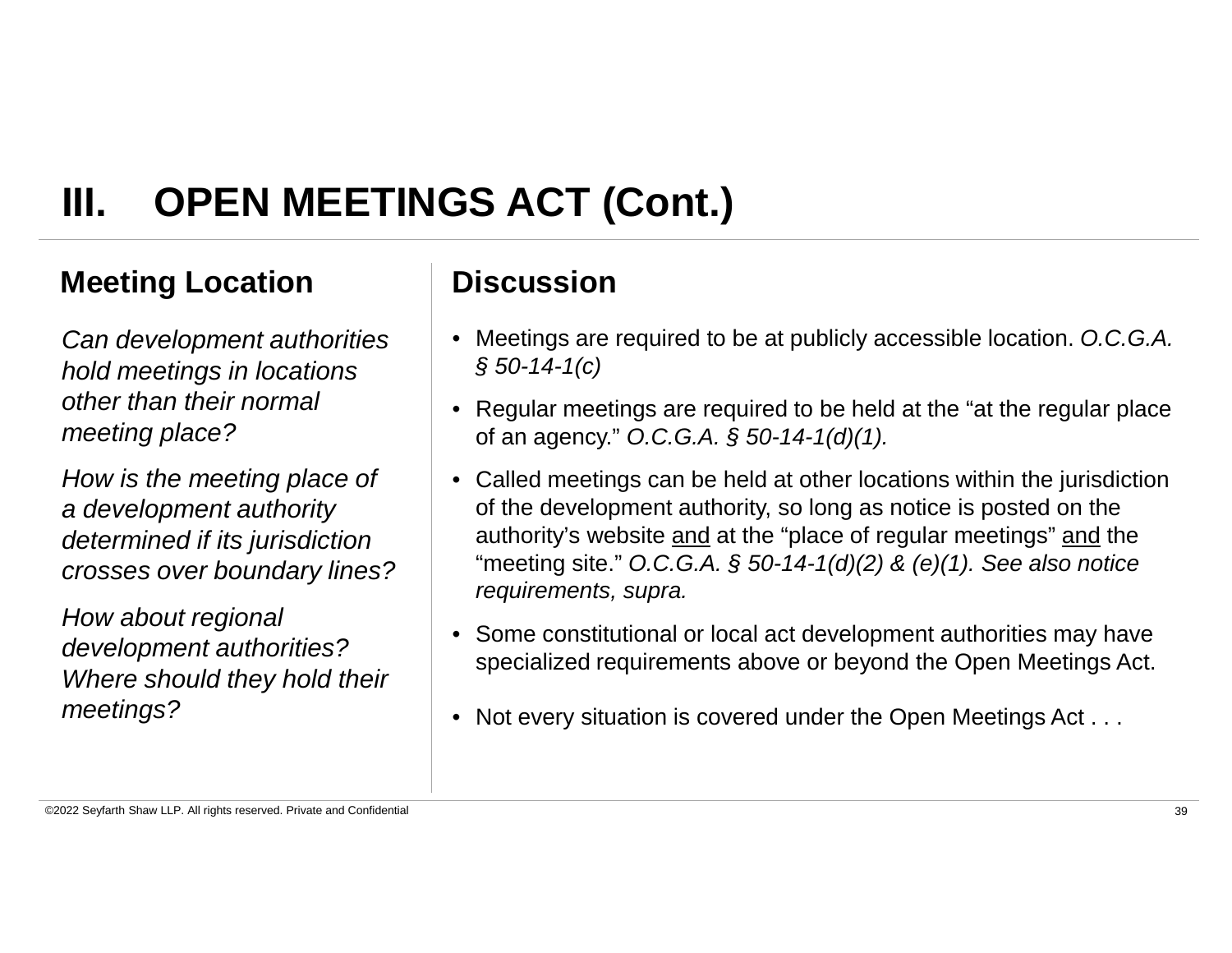- Penalties for Violations of the OMA
	- The action taken may be voided or nullified.
	- Both members and the authority may be subject to civil suit and civil fines (\$1,000 for initial violations; \$2,500 for additional violations) as well as actions filed by the Attorney General to enforce the OMA. See O.C.G.A. § 50-14-5(a).
	- Attorney's fees of the party bringing the action to show or rectify the violation of the OMA may be assessed against the authority if the court finds the authority's actions in not complying with the OMA were without "substantial justification." O.C.G.A. § 50-14- 5(b).
	- If the affidavit required by O.C.G.A. is falsified and the falsification is more than an oversight or mistake, but is intentional and egregious, the person signing the affidavit may be prosecuted for the crime of "false swearing," which is a felony punishable by imprisonment for not less than one or more than five years or a fine of not more than \$5,000.00. O.C.G.A. § 16-10-71.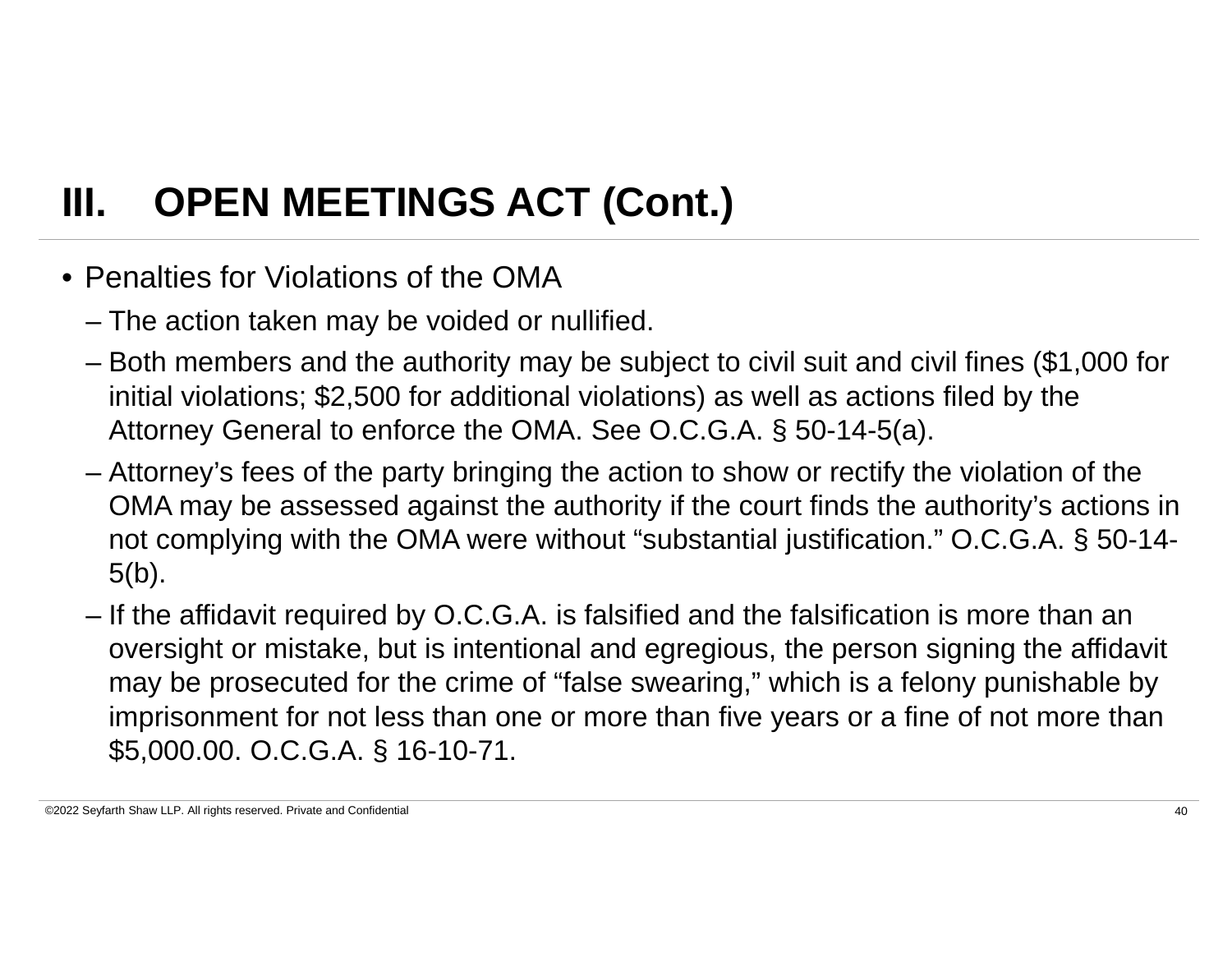# **IV. Open Records Act**

### **(with 2012 HB 397 Changes)**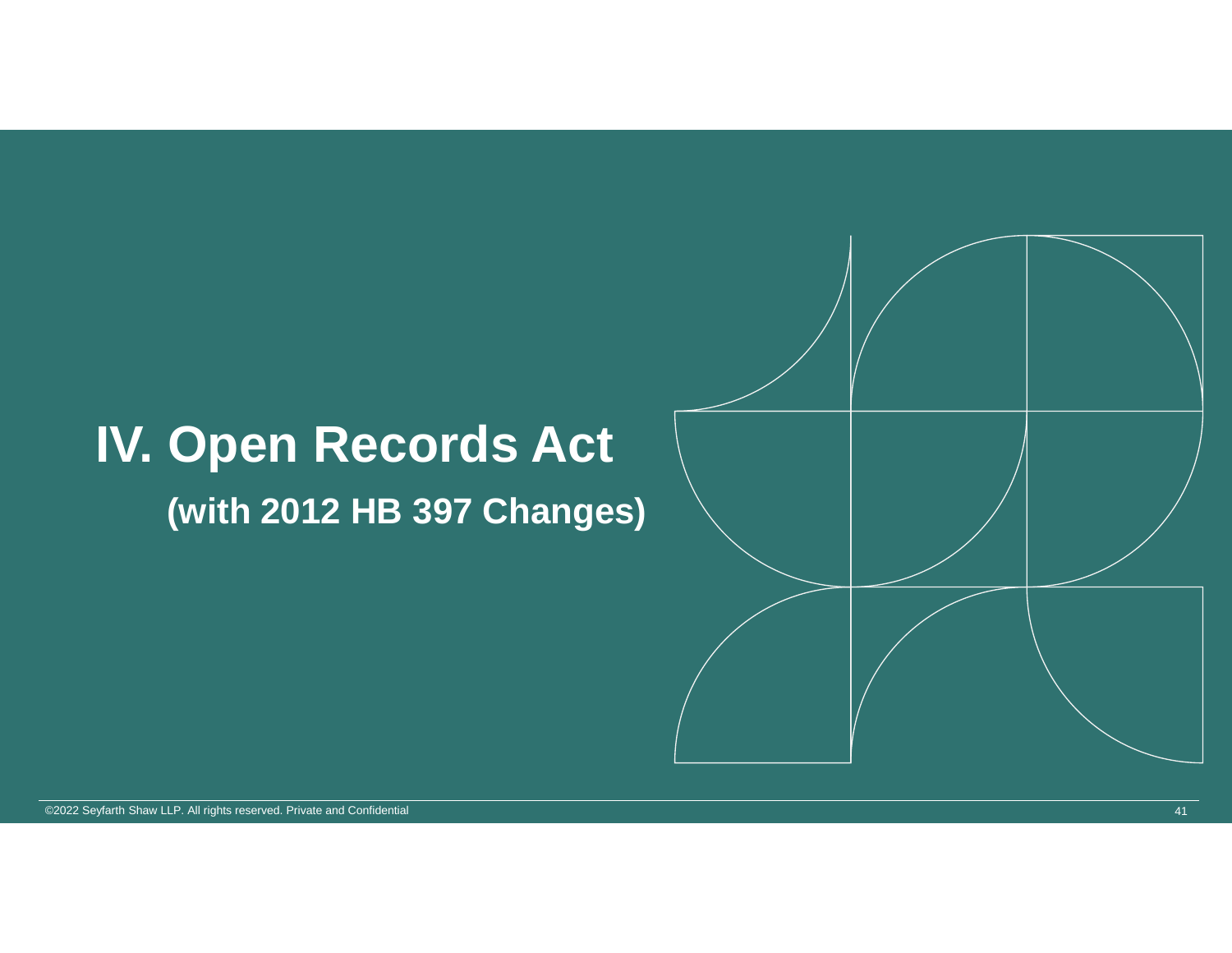### **IV. OPEN RECORDS ACT**

• "Records" are defined as:

– (2) 'Public record' means 'public record' shall mean all documents, papers, letters, maps, books, tapes, photographs, computer based or generated information, data, data fields, or similar material prepared and maintained or received by an agency or by a private person or entity in the performance of a service or function for or on behalf of an agency or when such documents have been transferred to a private person or entity by an agency for storage or future governmental use.

### **O.C.G.A. § 50-18-70(a)(2)**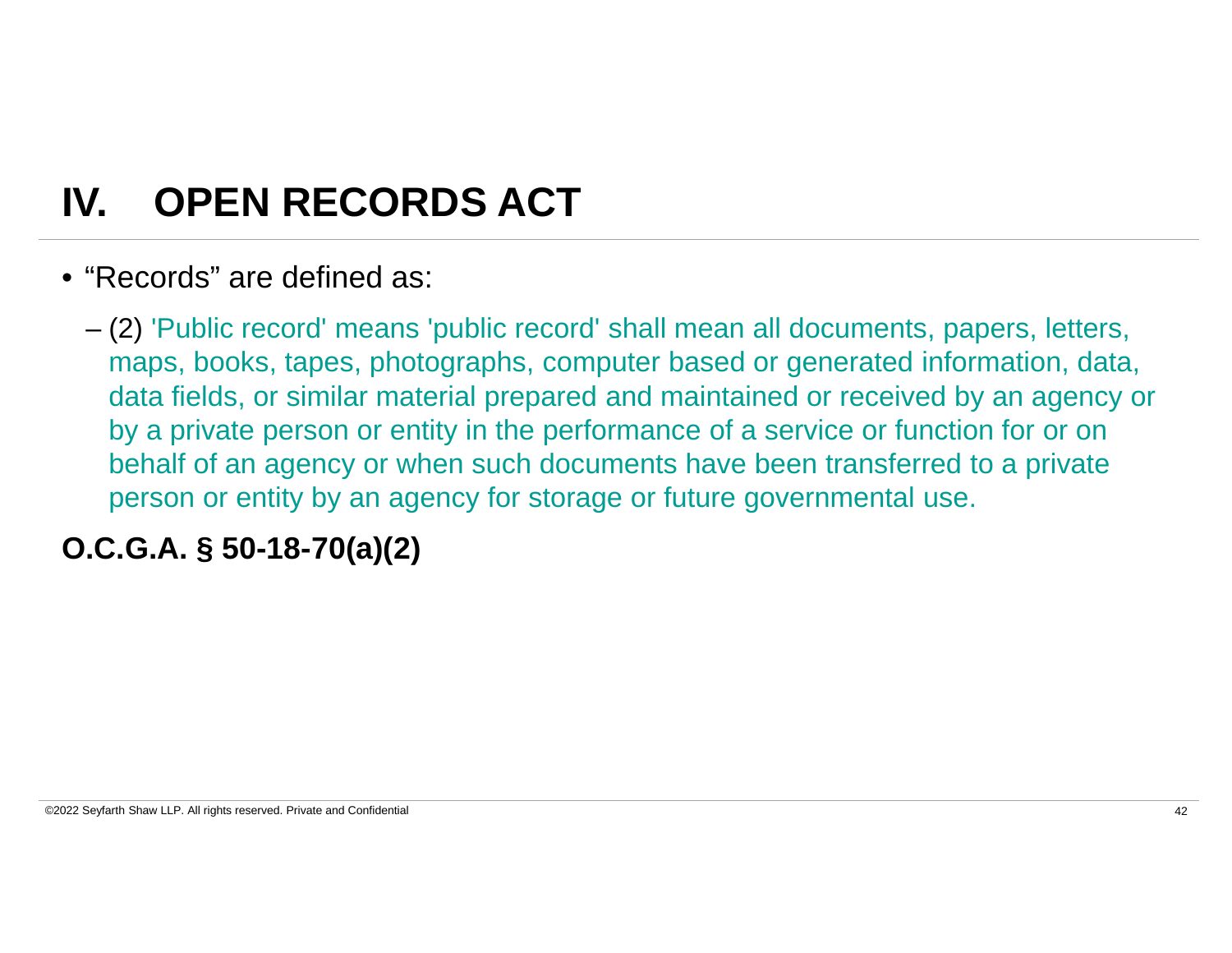### **Social Media Discussion**

*FaceBook, Twitter, Instagram, et al: Are postings and comments made and published on these platforms "Open Records"?*

*Must a development authority maintain archives of social media postings and/or comments?*

*Is a development authority required to post its meeting on its social media page(s)?*

- Facebook, Twitter, Instagram, etc. posts, tweets, and comments *by a development authority* (not by others) would be considered "records" of that agency under the Open Records Act. *O.C.G.A. § 50-18-71(h).*
- Social media providers are "private vendors" through which an agency contracts (via acceptance of terms of service) to provide social comments, information, posts, etc. The vendors' terms of service govern how long the information is maintained. If prior posts, comments, or information become unavailable under a social media platform due to the providers' terms of service, it is as if the records are no longer available due to destruction or loss under retention schedule.
- If the agency takes steps to proactively maintain the information, then the normal provisions of the Open Records Act would apply, and the agency would need to retain and make the self-retained information available via archive (PDFs, electronic formats, etc.), versus via the social media provider's website or publically available app/platform.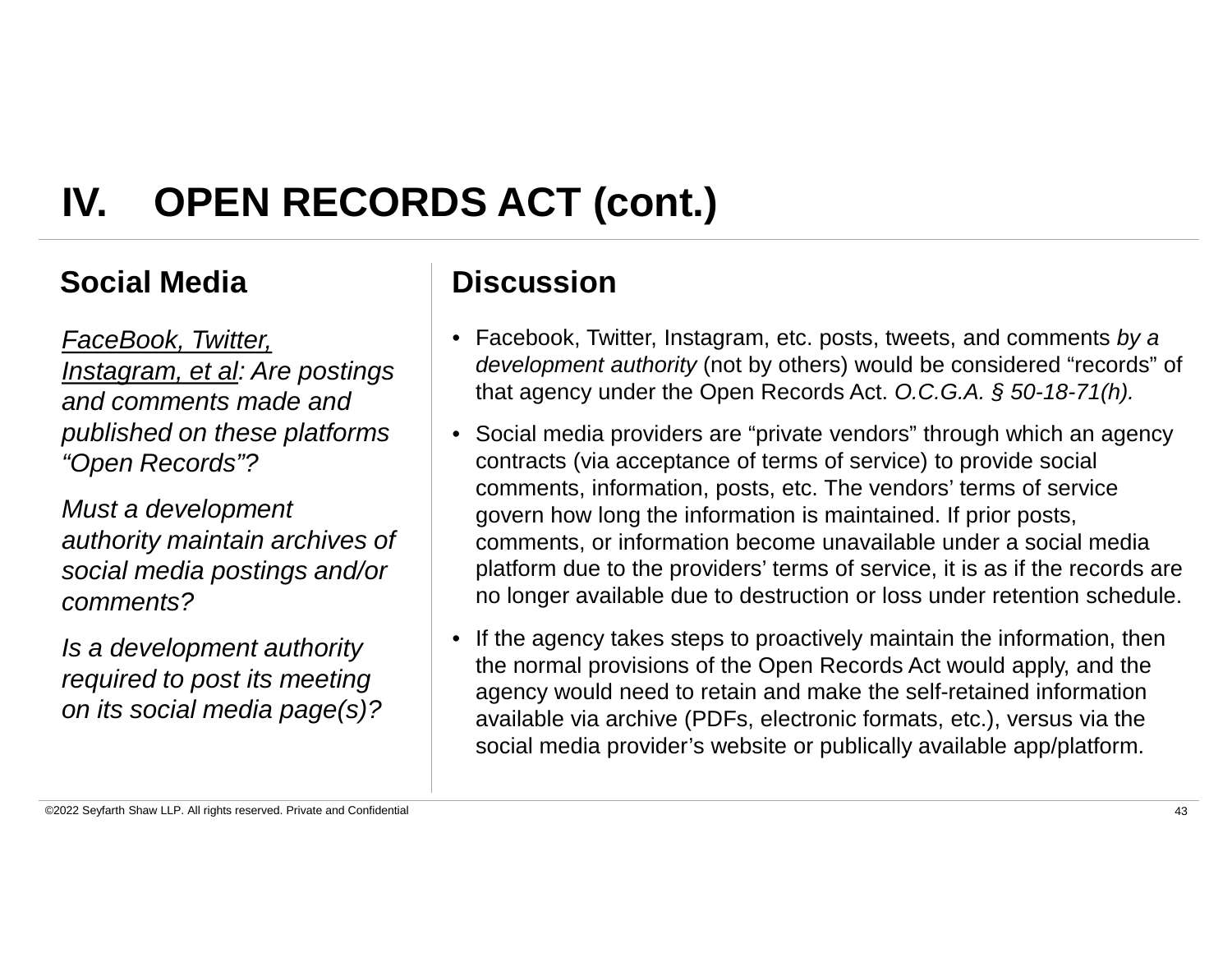### **Cell Phones, Texts, Cell Phones, Texts, CE and Email**

*Are text messages records of a development authority? Any difference between members and staff messages?*

*Should text messages be preserved? If so, how?*

*Are emails sent to a development authority member's business or private email Open Records?*

- Text messages (and other forms of mobile application messages) can be records of development authority.
- The definition of "public record" does not explicitly refer to emails or text messages, but is broad enough to include both:
	- all documents, papers, letters, maps, books, tapes, photographs, computer based or generated information, data, data fields, or similar material prepared and maintained or received by an agency or by a private person or entity in the performance of a service or function for or on behalf of an agency . . .

*§ 50-18-70(b)(2)*

- The use of text messages to communicate regarding matters of a development authority should be discouraged unless the authority takes proactive measures to keep records of the messages (e.g. – group messages regarding meeting reminders, questions about topics at upcoming meetings).
- If a text message is used to communicate information relative to the business of the authority, screenshot and email it to the appropriate representative of the authority so that it can be handled like emails.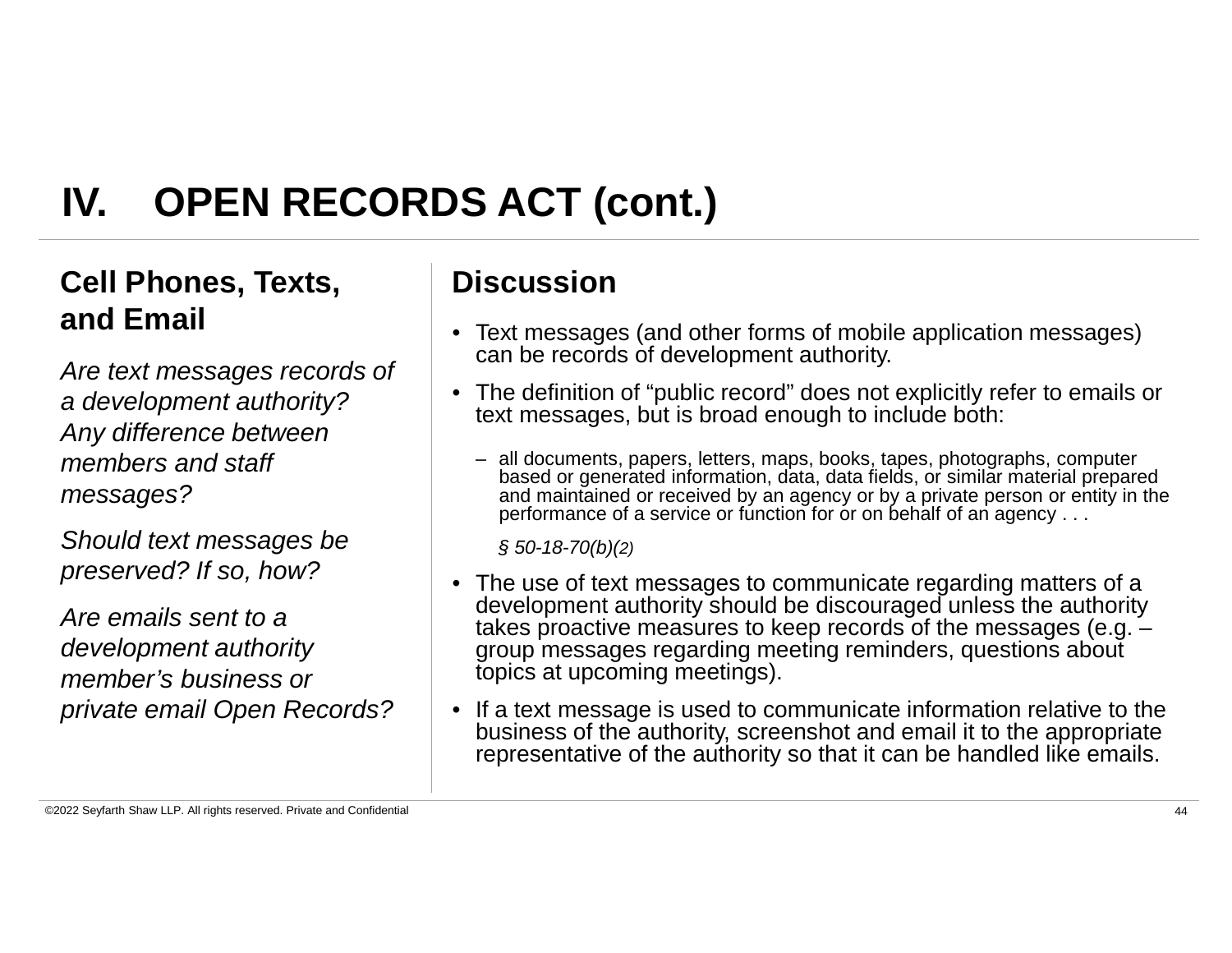- What Must an Authority Do in Response to an Open Records Request?
	- Provide for review and reproduction by the requesting entity all records in the possession of the authority or its agents (including its attorneys) and not subject to an exception from provision.
	- **Case law:** A request is NOT required to be made in writing, and a request must be complied with, even if it is only an oral request, so long as the request does not contain unreasonable requirements (i.e., provision of voluminous records in a very limited time, immediately, at no cost). *See,* Howard v. Sumter Free Press, Inc., 272 Ga. 521, 531 S.E.2d 698 (2000).
	- Oral requests are specifically not enforceable by court action under the OMA, however.
	- **Case law:** An authority is NOT required to sift through its records involving a specific subject in order to locate the information sought by the requesting entity. "[A] thorough reading of the ORA makes it clear that the legislature did not intend for a custodian of public records to comb through his files in search of documents sought by a public citizen. To the contrary, all that is required of a public records custodian is that he provide reasonable access to the files that are sought." Felker v. Lukemire, 267 Ga. 296, 299, 477 S.E.2d 23 (1996). *See also* O.C.G.A. § 50-  $18 - 70(d)$ .
	- Unde the OMA, an agency may designate one person or position to receive all request by running a legal ad to that extent – requests not sent specifically to that person will not begin the running of time to respond until properly sent by the requestor.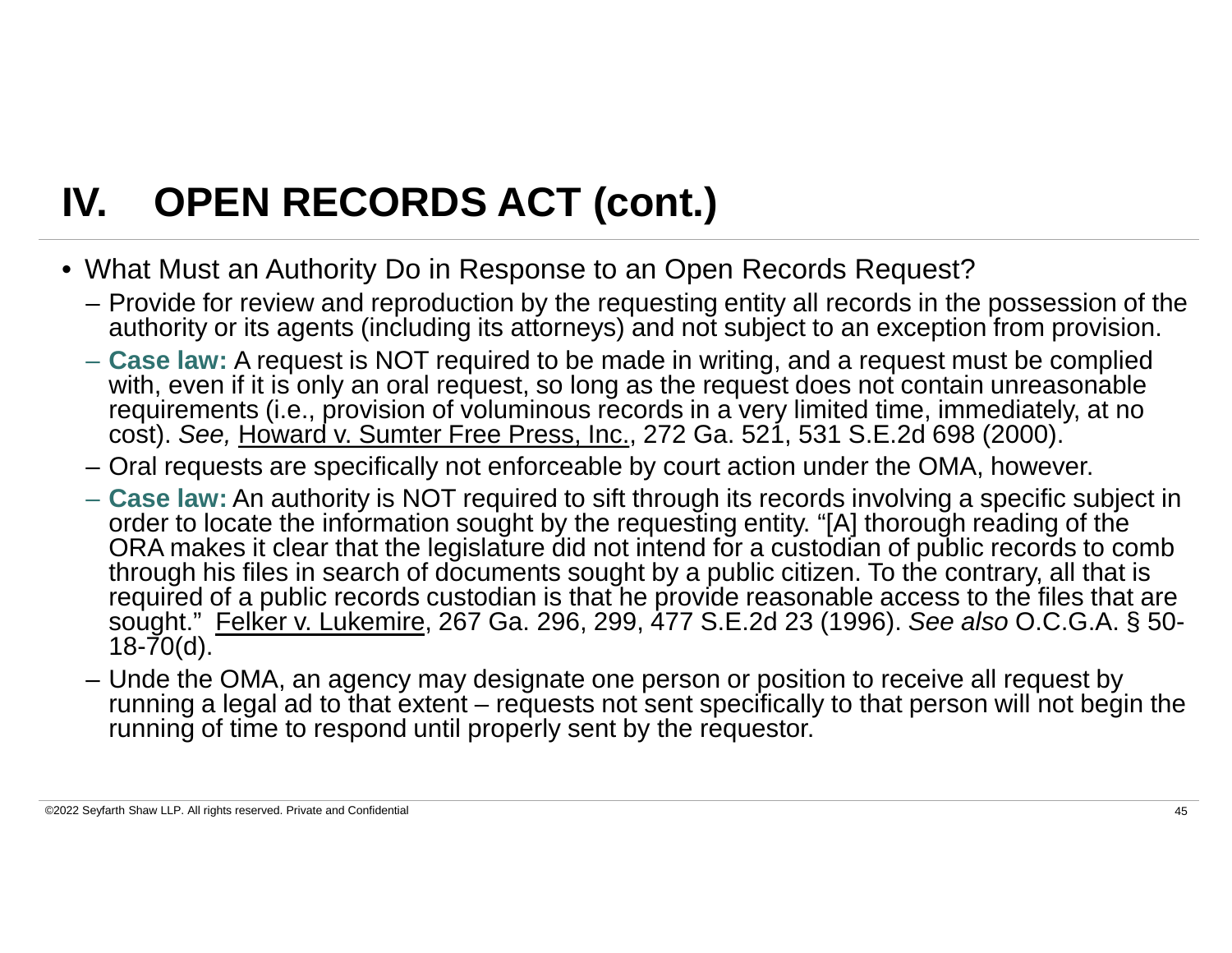- What Must an Authority Do in Response to an Open Records Request?
	- Provide the requested records for inspection within a reasonable period of time following the request, said period of time not to exceed three (3) business days. **O.C.G.A. § 50-18-70(f)**.
	- If the records are not subject to an exception and the request asks for the records in electronic form, the records must be provided in electronic form if available in that format. **O.C.G.A. § 50-18-70(g)**. However, an authority is never required to type in, scan, or otherwise convert records in electronic format pursuant to a request in order to comply with the ORA.
	- The records must be provided for the requesting entity to copy or reproduce; the authority and its staff is not required to actually make the copies, but merely must provide the requested records.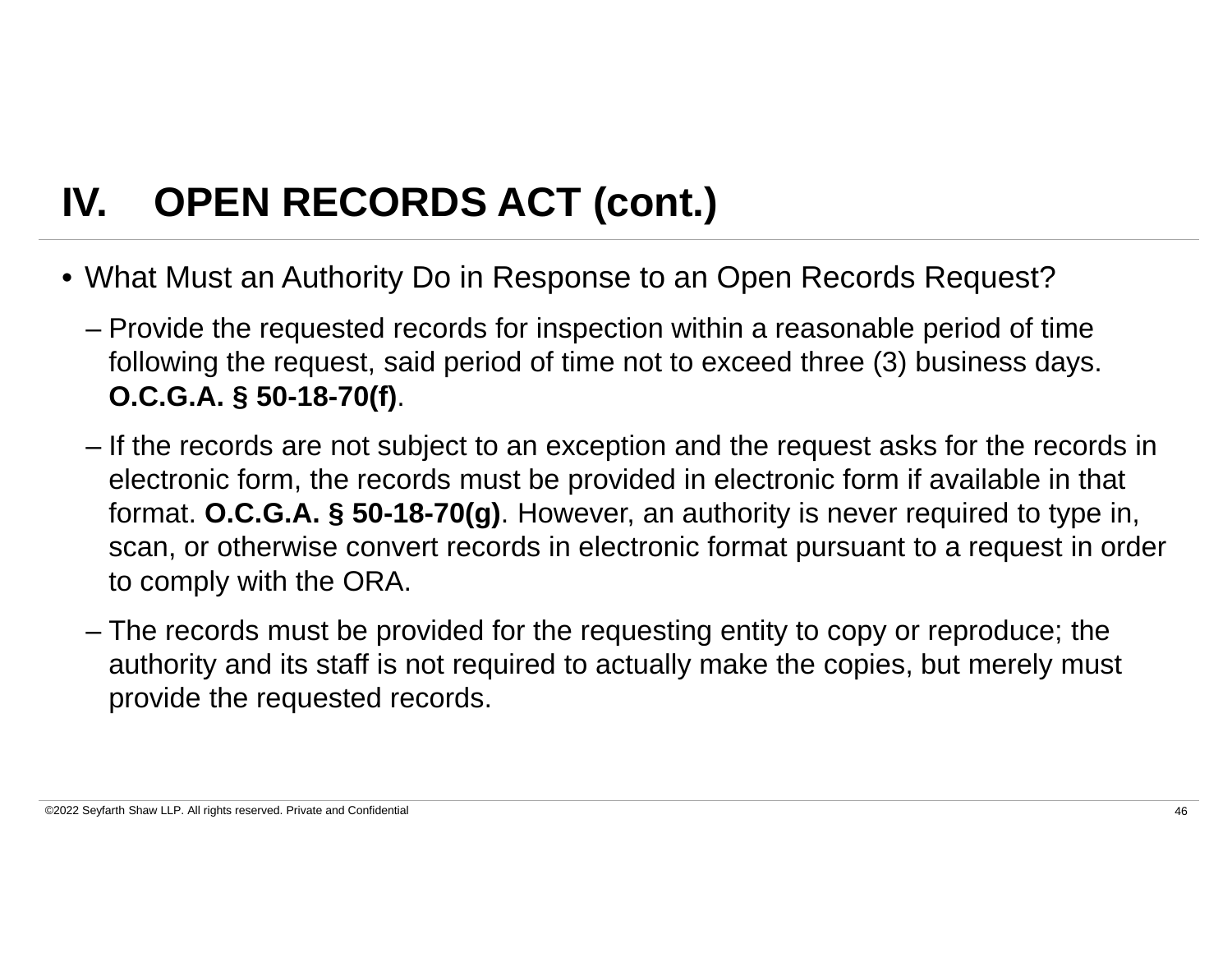- Records Relevant to Statutory and Constitutional Development Authorities That Are Excepted from Provision to the Public under the ORA.
	- "Real estate appraisals, engineering or feasibility estimates, or other records made for or by the state or a local agency relative to the acquisition of real property until such time as the property has been acquired or the proposed transaction has been terminated or abandoned . . . ."

### **O.C.G.A. § 50-18-72(a)(10).**

– "Records subject to the attorney-client privilege or produced by the commission's or agency's attorney or his/her agents and considered to be work product."

**O.C.G.A. § 50-18-72(a)(41).** This would include correspondence with counsel, memos, and other information generated by the agency's attorney, whether or not involving pending or potential litigation, which is a broader exception than found in the OMA.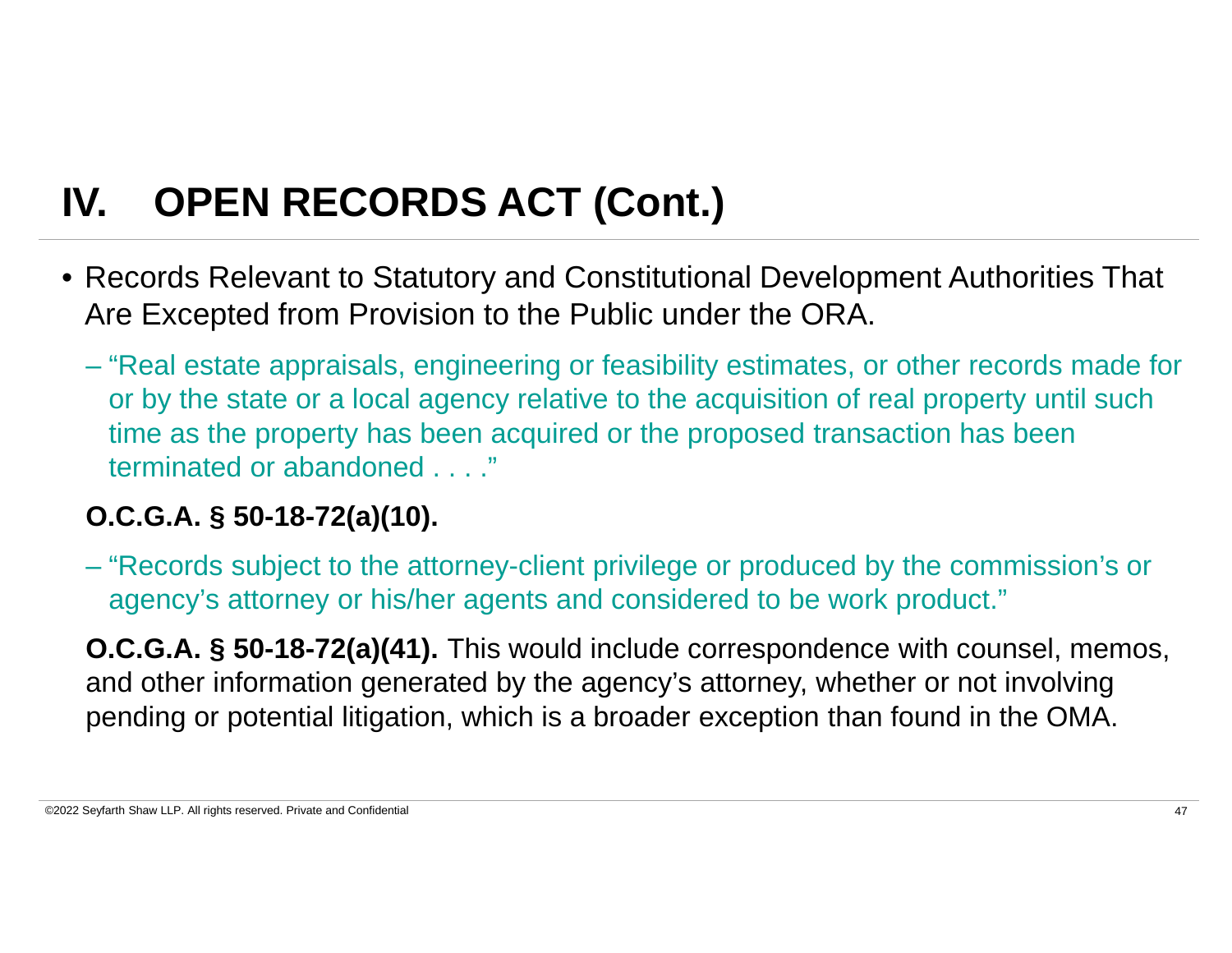- Records Relevant to Statutory and Constitutional Development Authorities That Are Excepted from Provision to the Public under the ORA.
	- "Records that consist of confidential evaluations submitted to, or examinations prepared by, a governmental agency and prepared in connection with the appointment or hiring of a public officer or employee; and records consisting of material obtained in investigations related to the suspension, firing, or investigation of complaints against public officers or employees until ten days after the same has been presented to the agency or an officer for action or the investigation is otherwise concluded or terminated, provided that this paragraph shall not be interpreted to make such investigatory records privileged."

### **O.C.G.A. § 50-18-72(a)(7) (8).**

– "Pending, rejected, or deferred sealed bids or sealed proposals and detailed cost estimates related thereto until such time as the final award of the contract is made, the project is terminated or abandoned, or the agency in possession of the records takes a public vote regarding the sealed bid or sealed proposal, whichever comes first."

### **O.C.G.A. § 50-18-72(a)(10).**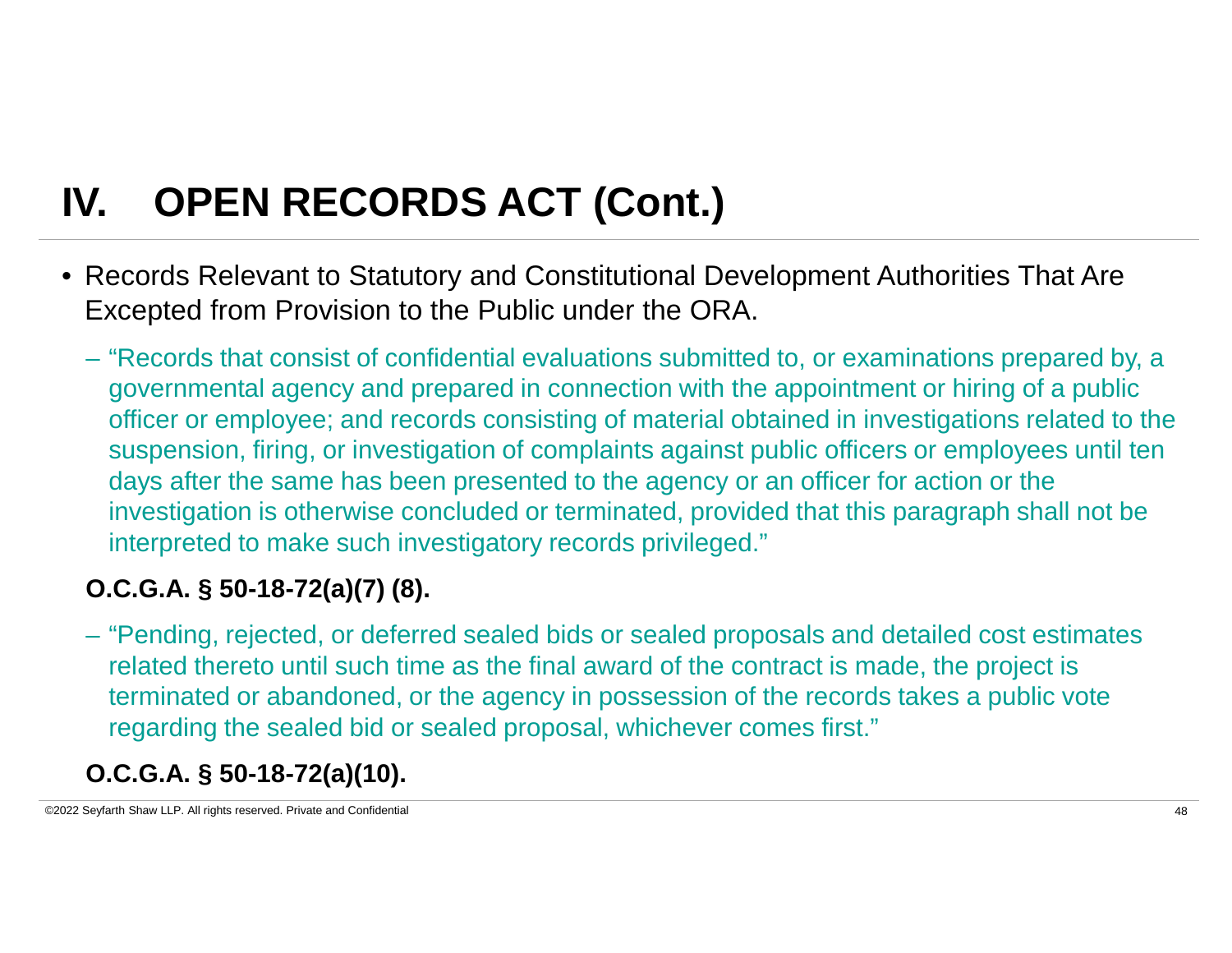- Special Procedures and Rules under the Personnel Exception When Interviewing and Hiring Applicants for the Head of the Agency or Authority.
	- "Records which identify persons applying for or under consideration for employment or appointment as executive head of an agency . . . [are exempt from disclosure]"; provided, however, that at least 14 calendar days prior to the meeting at which final action or vote is to be taken on the position of executive head of an agency . . . , all documents concerning as many as three persons under consideration whom the agency has determined to be the best qualified for the position shall be subject to inspection and copying. Prior to the release of these documents, an agency may allow such a person to decline being considered further for the position rather than have documents pertaining to such person released. In that event, the agency shall release the documents of the next most qualified person under consideration who does not decline the position. If an agency has conducted its hiring or appointment process without conducting interviews or discussing or deliberating in executive session in a manner otherwise consistent with [the OMA], it shall not be required to delay final action on the position. The agency shall not be required to release such records of other applicants or persons under consideration, except at the request of any such person. Upon request, the hiring agency shall furnish the number of applicants and the composition of the list by such factors as race and sex. The agency shall not be allowed to avoid the provisions of this paragraph by the employment of a private person or agency to assist with the search or application process."

### **O.C.G.A. § 50-18-72(a)(11).**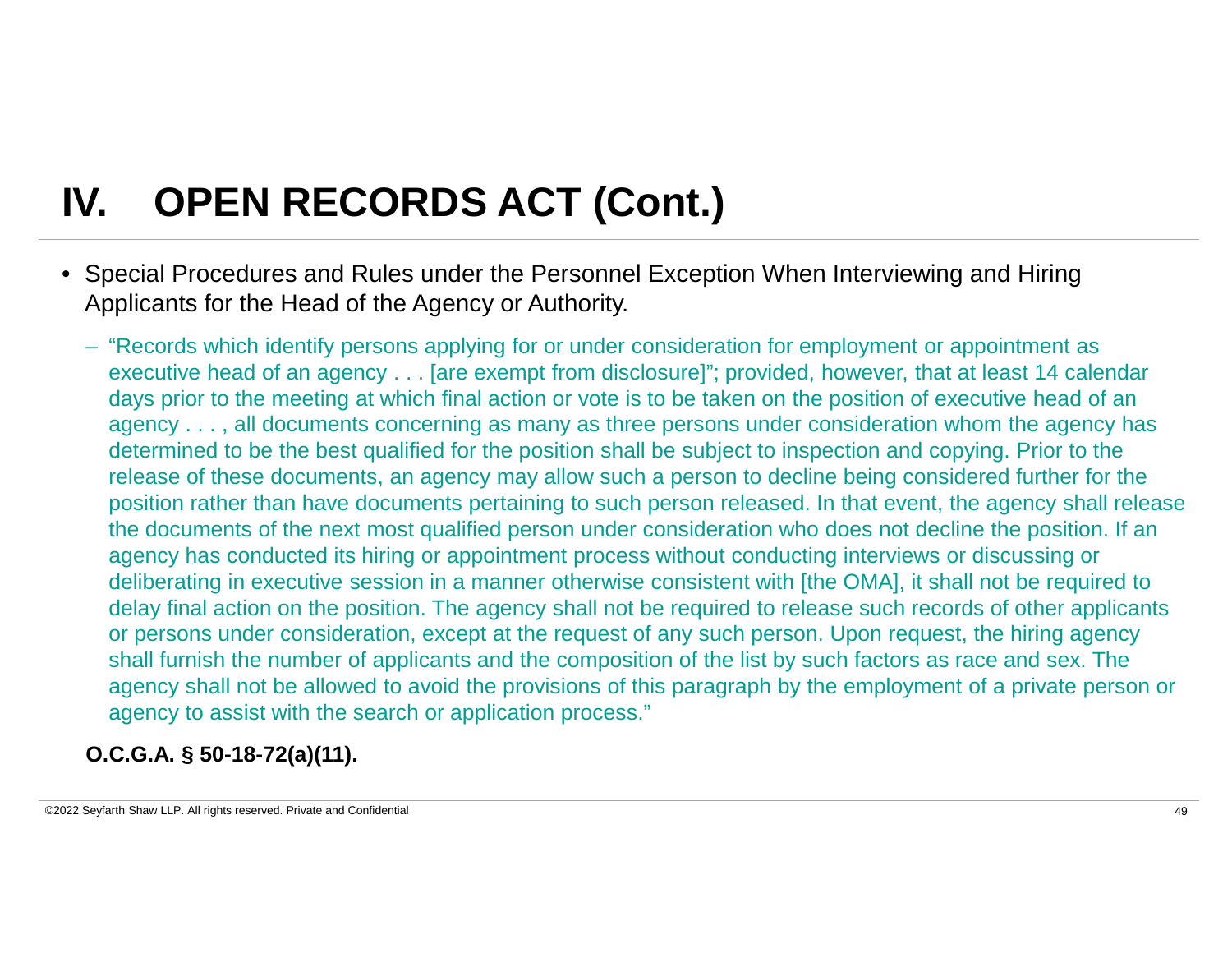### **Confidential Prospect Discussion Information**

*Can prospects utilize Trade Secrets Affidavits and rules to protect information submitted to a development authority?*

- "[T]rade secrets obtained from a person or business entity that are required by law, regulation, bid, or request for proposal to be submitted to" a development authority are exempt from public disclosure. *O.C.G.A. § 50-18-72(a)(34)*.
- For the exemption to apply, prospects must "submit and attach to the records an affidavit affirmatively declaring that specific information in the records constitute trade secrets pursuant to [the Trade Secrets Act]." *§ 50-18-72(a)(34)*.
- Under the Trade Secrets Act, a "trade secret" is defined as "information, without regard to form, including, but not limited to, technical or nontechnical data, a formula, a pattern, a compilation, a program, a device, a method, a technique, a drawing, a process, financial data, financial plans, product plans, or a list of actual or potential customers or suppliers which is not commonly known by or available to the public and which information:
	- (A) Derives economic value, actual or potential, from not being generally known to, and not being readily ascertainable by proper means by, other persons who can obtain economic value from its disclosure or use; and
	- (B) Is the subject of efforts that are reasonable under the circumstances to maintain its secrecy."

*O.C.G.A. § 10-1-761(4)*.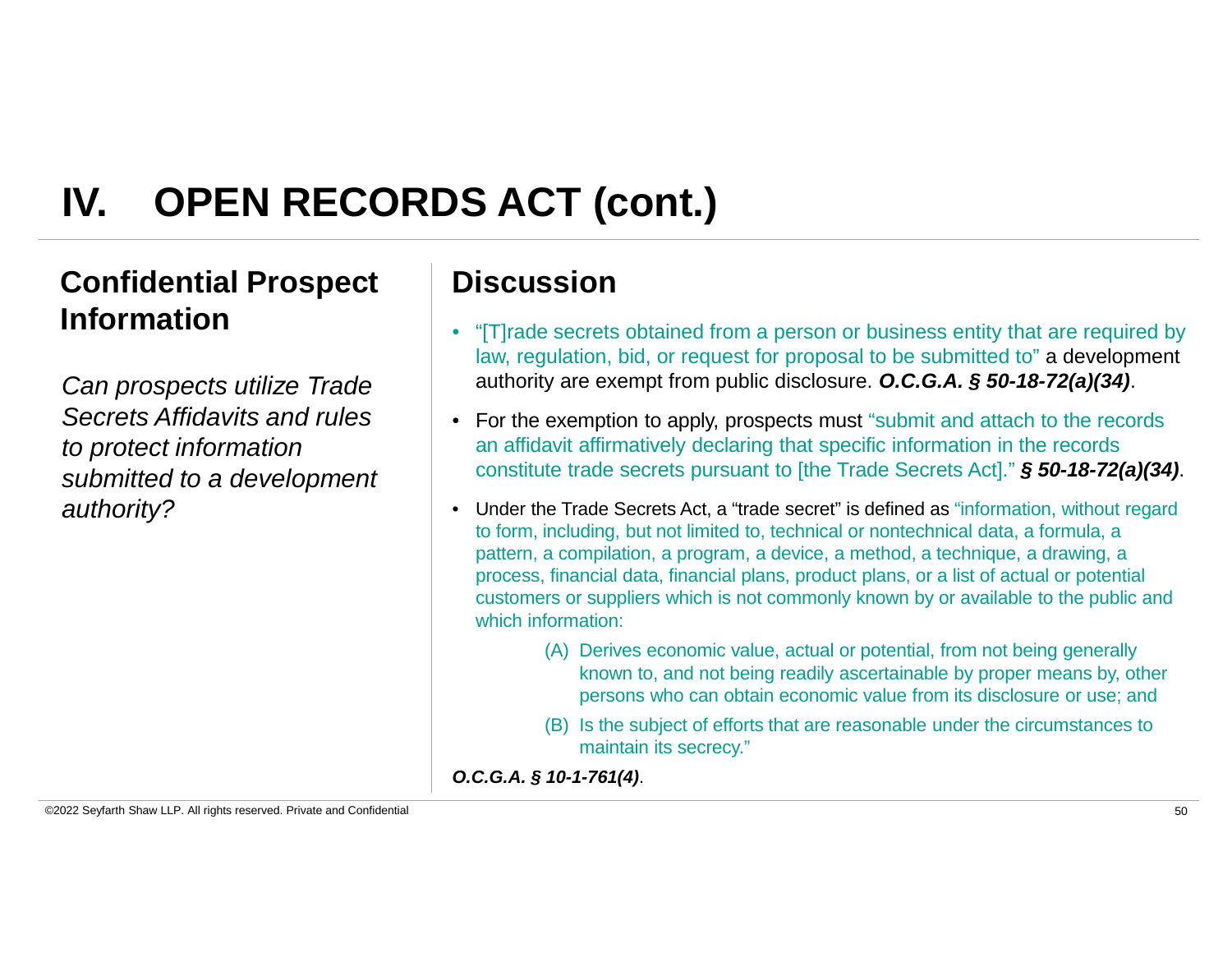### **Confidential Prospect Discussion Information (***cont'd***)**

*What is a Non-Disclosure Agreement (NDA)? Can a development authority staff member and/or member legally sign an NDA?*

- Non-Disclosure Agreements (NDA's) are commonly requested by prospects in competitive projects. NDA's come in many forms, with a multitude of different provisions and terms.
- The Open Records Act does not address NDA's. NDA's typically *do not* met the requirements of information protected by the "trade secret" exemption because the prospect often does not submit the information under affidavit and mark it appropriately.
- NDA's are a "gray" area, and arguably not enforceable as often presented. However, with minor revisions, development authorities can revise an NDA form sufficiently to allow staff and members to be able to sign and carry out its precepts in good faith:
	- Add as appropriate, "to the extent disclosure is not otherwise required under the Georgia Open Records Act."
	- Ensure that NDA's contain provisions which require *the prospect* to take all required actions, including obtaining court orders (similar to the trade secrets exception), at its costs, and agree to reimburse the authority for its reasonable costs and expenses, including attorney's fees, in the course of any such action.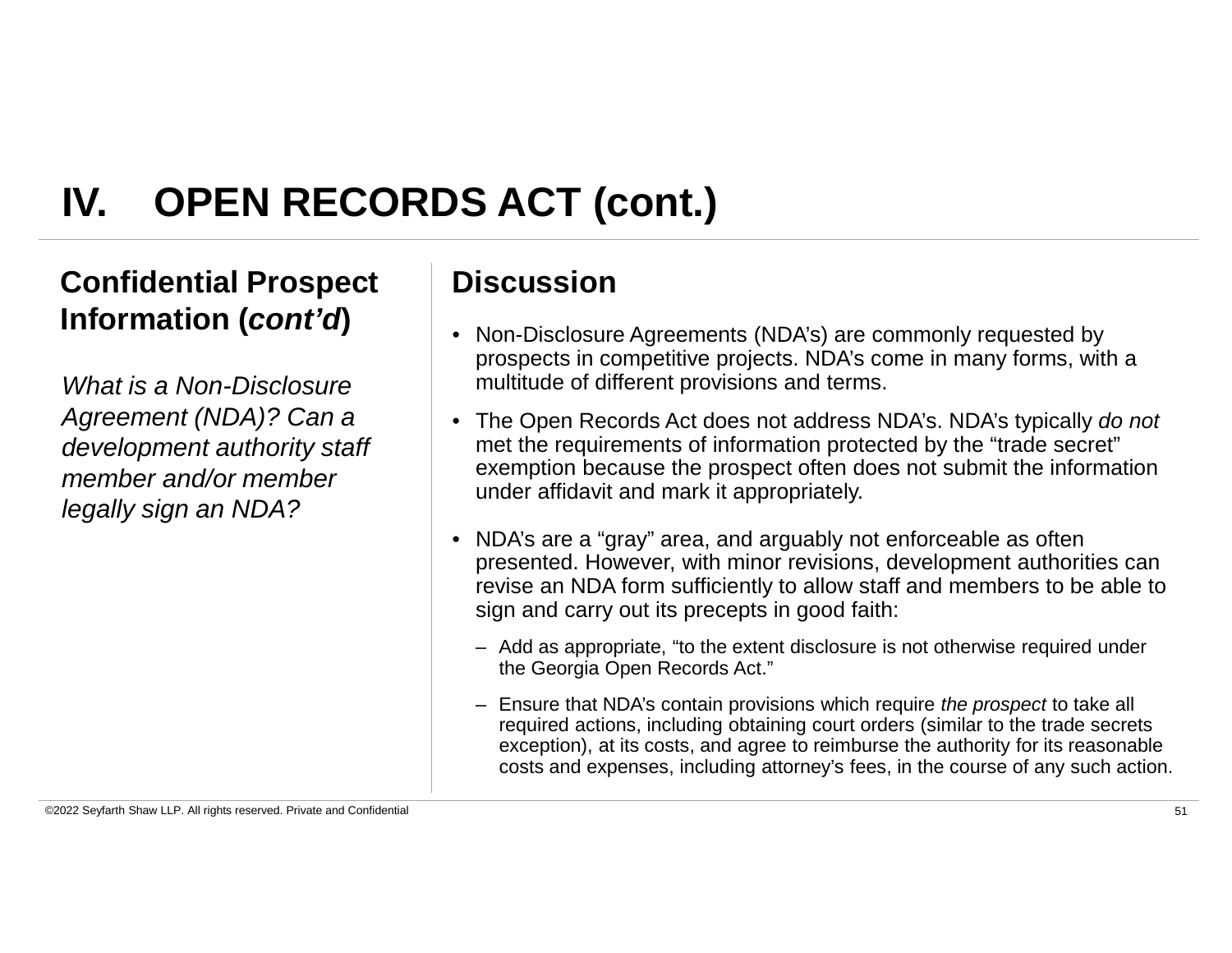### **Confidential Prospect Discussion Information (***cont'd***)**

*Can a development authority use a project code name in an Inducement Resolution or MOU? How about a bond resolution?*

*Does the use of project code names present any other issues?*

- It is common for State-led and local projects to use or be assigned code names to accommodate prospects' desire for privacy or secrecy relating to a planned new facility or expansion.
- Prospects have numerous and legitimate reasons for avoiding premature public disclosure of a potential new project including:
	- Preventing competitors from obtaining information in the competitive marketplace;
	- Legal and moral concerns of the prospect's workers in other locations which may be disaffected by the new project;
	- Negotiations with other potential communities for project location; and
	- Many other reasons unique to each prospect or location.
- It is generally accepted (though not ideal) for project code names to be used at the adoption of inducement agreements and MOUs. At the time of the bond resolution adoption, however, a project code name will no longer suffice; the name of the prospect which will be carrying out the project is required.
- Watch out for members' conflict of interests! If a project code name is all development authority members have to go on, it could lead to unwittingly stumbling into a conflict situation.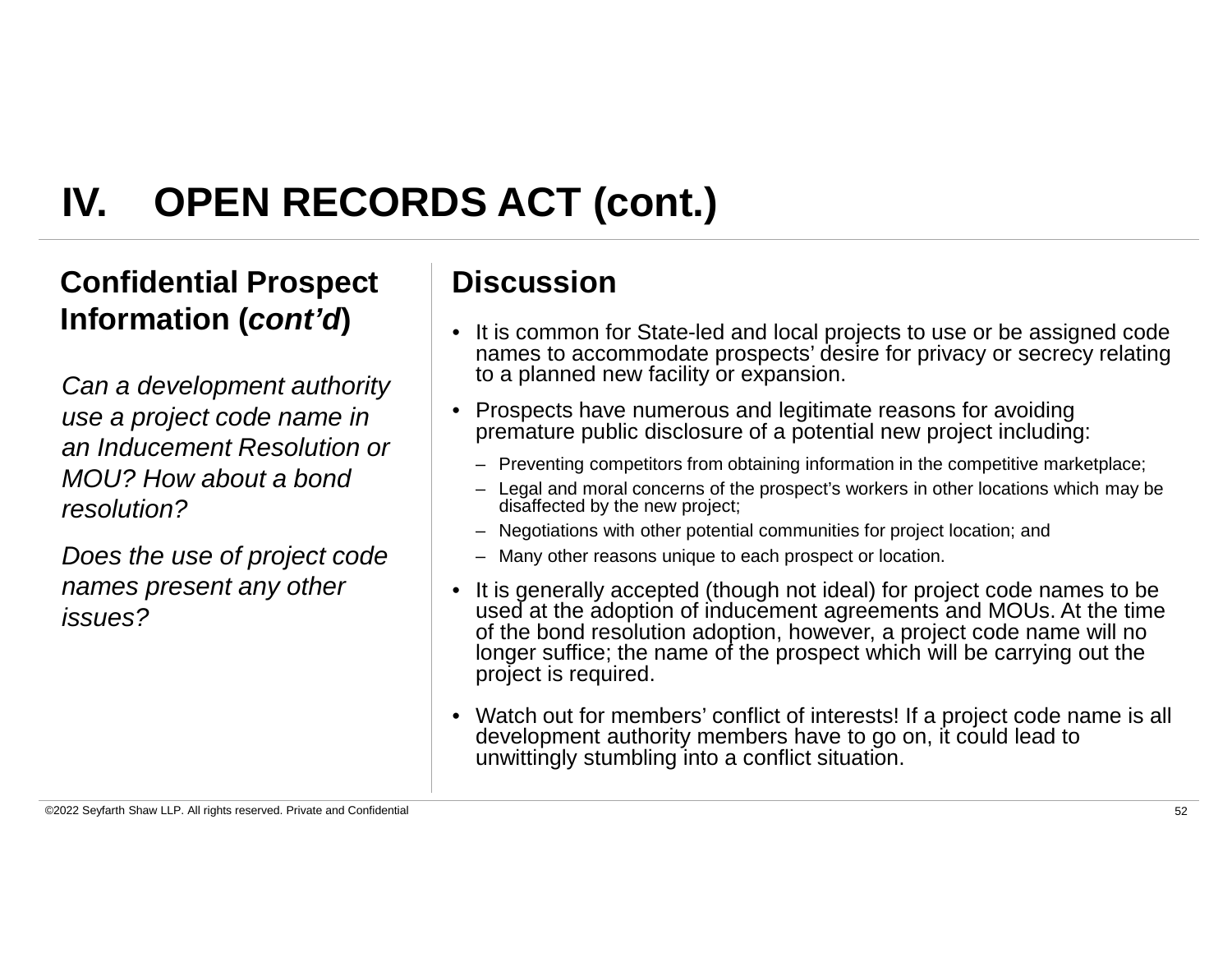### **Confidential Prospect Discussion Information**

*Does the GDEcD Open Records exclusion to protect information from disclosure if contained in records held by a development authority?*

- "Documents maintained by [a State department], which pertain to an economic development project until the economic development project is secured by binding commitment," are exempt from disclosure. *O.C.G.A. § 50-18-72(a)(46)*. GDEcD is the contemplated and referenced department, but also specifically includes DCA/OneGeorgia Authority and other executive branches.
- The term "economic development project" is defined as "a plan or proposal to locate a business, or to expand a business, that would involve an expenditure of more than \$25 million by the business or the hiring of more than 50 employees by the business." *O.C.G.A. § 50-18-72(a)(46)*.
- State Projects almost always involve cooperation through the involved development authority; however, the exemption specifically only applies to records held by *State* entities . . . .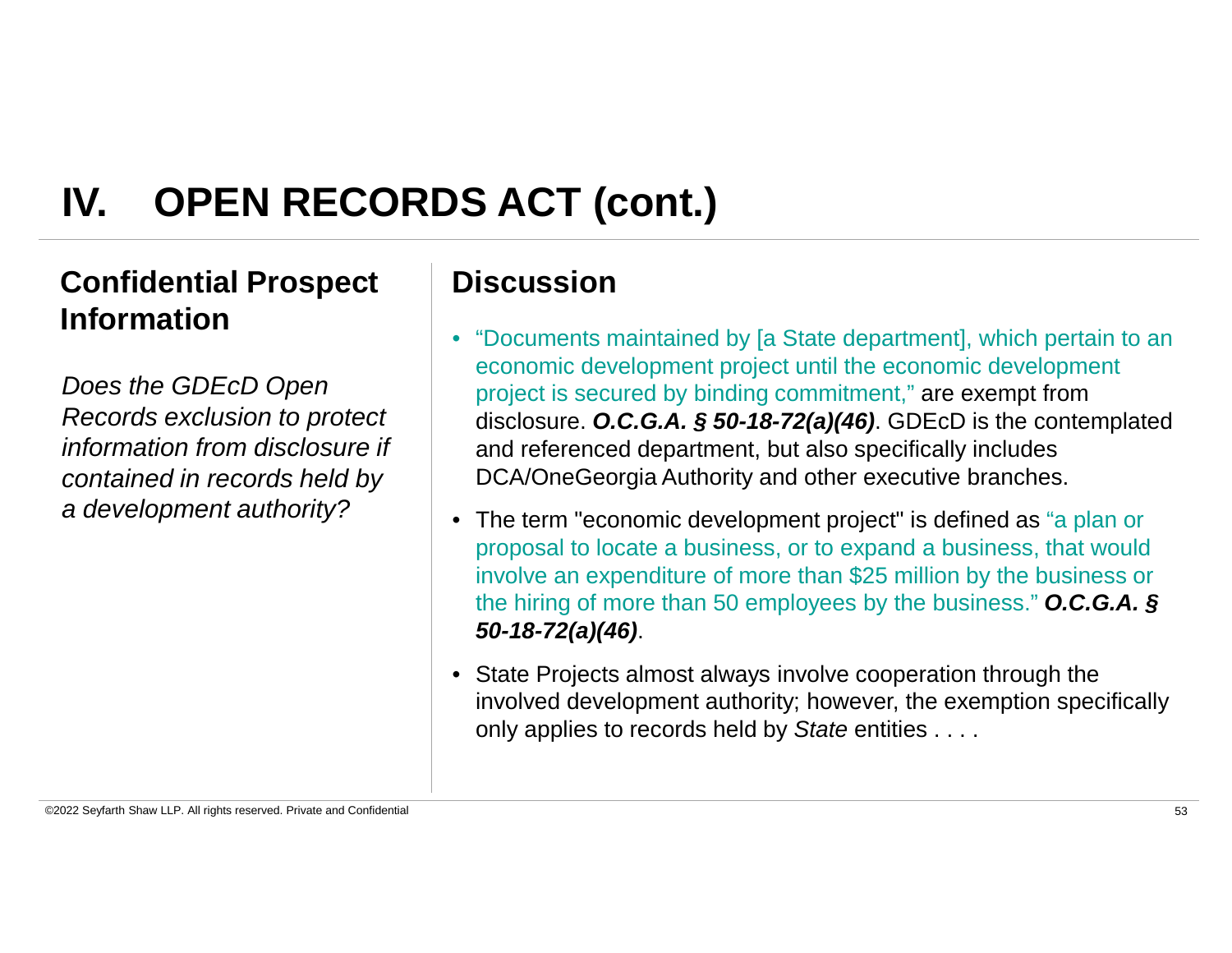• What Must an Authority Do in Response to an Open Records Request?

– "In all cases where an interested member of the public has a right to inspect or take extracts or make copies from any public records, instruments, or documents, any such person shall have the right of access to the records, documents, or instruments for the purpose of making photographs or reproductions of the same while in the possession, custody, and control of the lawful custodian thereof, or his authorized deputy. Such work shall be done under the supervision of the lawful custodian of the records, who shall have the right to adopt and enforce reasonable rules governing the work. The work shall be done in the room where the records, documents, or instruments are kept by law. While the work is in progress, the custodian may charge the person making the photographs or reproductions of the records, documents, or instruments at a rate of compensation to be agreed upon by the person making the photographs and the custodian for his services or the services of a deputy in supervising the work."

### **O.C.G.A. § 50-18-71**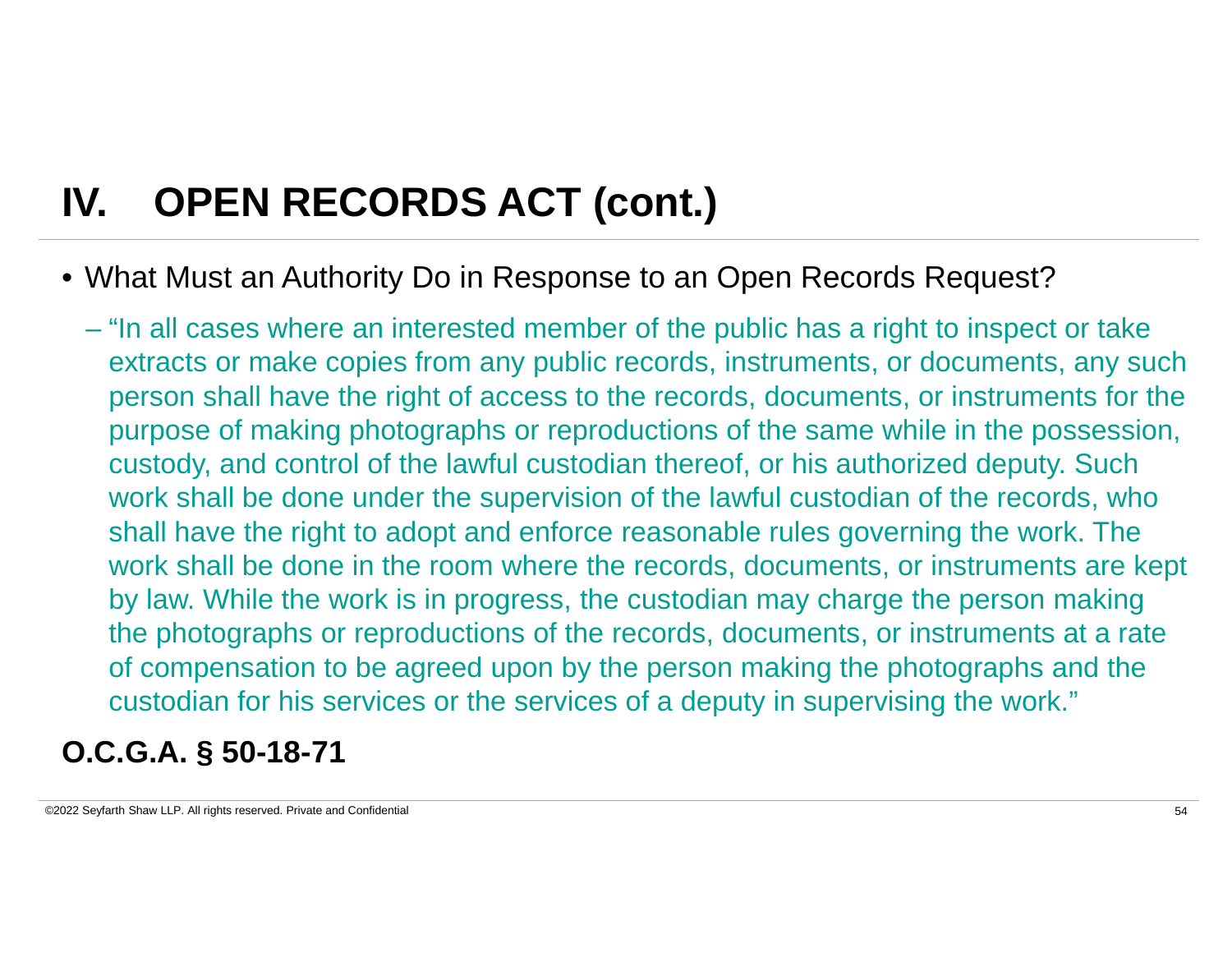- What Must an Authority Do in Response to an Open Records Request?
	- Respond within three days with records, exemptions asserted, and/or reasons why records cannot be produced within the 3-day period, along with a timeline for provision.
	- Where no fee is otherwise provided by law, the agency may charge and collect a uniform copying fee not to exceed 10 cents per page; must supply an estimate for any amount over \$25.00 to be charged beforehand and receive confirmation to proceed from requester.
	- An agency can insist on prepayment if amount to comply exceeds \$500.00, and refuse to comply with future requests from an entity that fails to pay a prior properly billed invoice relating to a previous request.
	- In addition, a reasonable charge may be collected for search, retrieval, and other direct administrative costs for complying with a request under this Code section. The hourly charge shall not exceed the salary of the lowest paid full-time employee who, in the discretion of the custodian of the records, has the necessary skill and training to perform the request; provided, however, that no charge shall be made for the first quarter hour.
	- An agency is required to utilize the most economical means available for providing copies of public records.

### **O.C.G.A. § 50-18-71**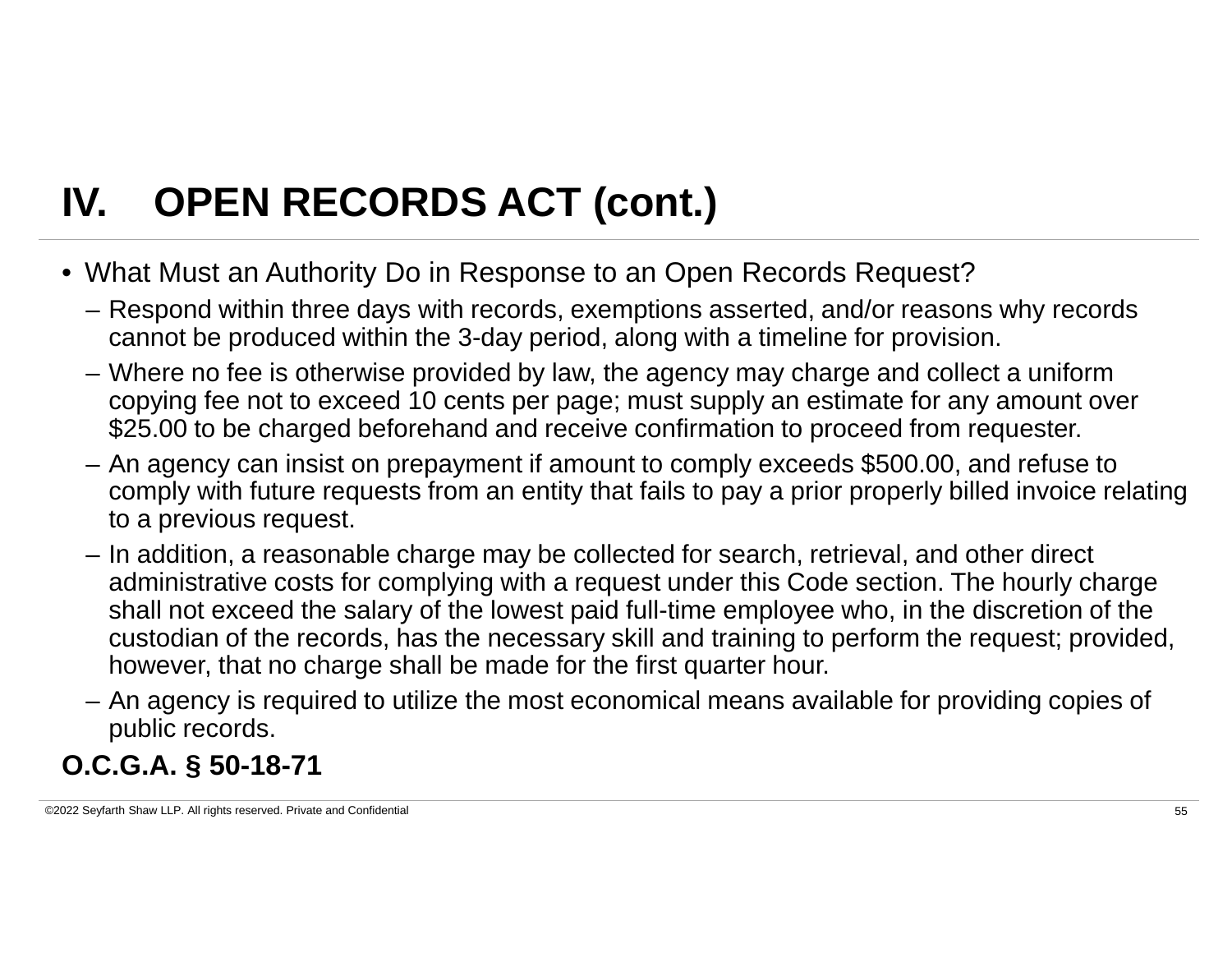- Penalties for Violations of the ORA
	- Both members and the authority may be subject to civil suit and civil fines as well as actions filed by the Attorney General to enforce the ORA. *See* **O.C.G.A. §§ 50-18-73 & 50-18-74**.
	- Attorney's fees and expenses of litigation of the party bringing the action to rectify the violation of the ORA may be assessed against the authority if the court finds the authority's actions in not complying with the ORA were without "substantial justification." **O.C.G.A. § 50-18-73.** *See also* Howard v. Sumter Free Press, Inc., 272 Ga. 521, 531 S.E.2d 698 (2000) (where the trial court awarded attorney's fees to the requesting newspaper).
	- If tried and found guilty, the person or persons responsible for wrongfully or willfully violating the ORA may be found guilty of a misdemeanor and punished by being fined not more than \$1,000.00 first violation, \$2,500.00 thereafter.